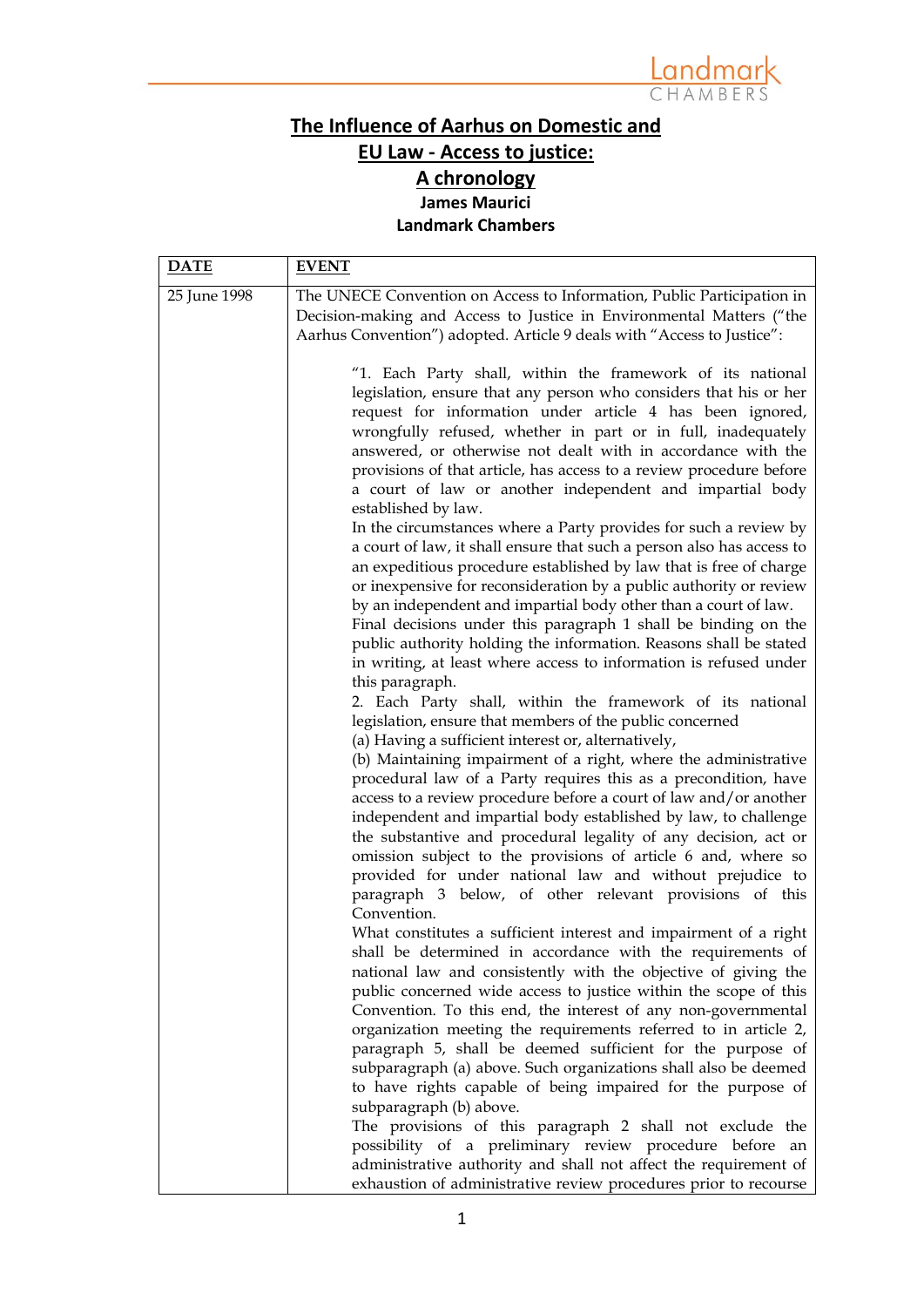|                 | CHAMBERS                                                                                                                                                                                                                                                                                                                                                                                                                                                                                                                                                                                                                                                                                                                                                                                                                                                                                                                                                                                                                                                                                                                                                                                                                                                                                                                                                                                                                        |
|-----------------|---------------------------------------------------------------------------------------------------------------------------------------------------------------------------------------------------------------------------------------------------------------------------------------------------------------------------------------------------------------------------------------------------------------------------------------------------------------------------------------------------------------------------------------------------------------------------------------------------------------------------------------------------------------------------------------------------------------------------------------------------------------------------------------------------------------------------------------------------------------------------------------------------------------------------------------------------------------------------------------------------------------------------------------------------------------------------------------------------------------------------------------------------------------------------------------------------------------------------------------------------------------------------------------------------------------------------------------------------------------------------------------------------------------------------------|
|                 | to judicial review procedures, where such a requirement exists<br>under national law.<br>3. In addition and without prejudice to the review procedures<br>referred to in paragraphs 1 and 2 above, each Party shall ensure<br>that, where they meet the criteria, if any, laid down in its national<br>law, members of the public have access to administrative or<br>judicial procedures to challenge acts and omissions by private<br>persons and public authorities which contravene provisions of its<br>national law relating to the environment.<br>4. In addition and without prejudice to paragraph 1 above, the<br>procedures referred to in paragraphs 1, 2 and 3 above shall<br>provide adequate and effective remedies, including injunctive<br>relief as appropriate, and be fair, equitable, timely and not<br>prohibitively expensive. Decisions under this article shall be given<br>or recorded in writing. Decisions of courts, and whenever<br>possible of other bodies, shall be publicly accessible.<br>5. In order to further the effectiveness of the provisions of this<br>article, each Party shall ensure that information is provided to the<br>public on access to administrative and judicial review procedures<br>and shall consider the establishment of appropriate assistance<br>mechanisms to remove or reduce financial and other barriers to<br>access to justice."<br>Signed by UK and EU. |
| 30 October 2001 | The Aarhus Convention enters into force.                                                                                                                                                                                                                                                                                                                                                                                                                                                                                                                                                                                                                                                                                                                                                                                                                                                                                                                                                                                                                                                                                                                                                                                                                                                                                                                                                                                        |
| 26 May 2003     | Date of Directive 2003/35/EC of the European Parliament and of the<br>Council providing for public participation in respect of the drawing up of<br>certain plans and programmes relating to the environment and amending<br>with regard to public participation and access to justice Council Directives<br>85/337/EEC and 96/61/EC ("the PP Directive").<br>This inserts into what were then Directive 85/337/EEC ("the EIA<br>Directive") and Directive 96/61/EC ("the IPPC Directive") Articles 10a <sup>1</sup>                                                                                                                                                                                                                                                                                                                                                                                                                                                                                                                                                                                                                                                                                                                                                                                                                                                                                                            |

<u>.</u> <sup>1</sup> Article 10a

<sup>&</sup>quot;Member States shall ensure that, in accordance with the relevant national legal system, members of the public concerned:

<sup>(</sup>a) having a sufficient interest, or alternatively,

<sup>(</sup>b) maintaining the impairment of a right, where administrative procedural law of a Member State requires this as a precondition, have access to a review procedure before a court of law or another independent and impartial body established by law to challenge the substantive or procedural legality of decisions, acts or omissions subject to the public participation provisions of this Directive. Member States shall determine at what stage the decisions, acts or omissions may be challenged.

What constitutes a sufficient interest and impairment of a right shall be determined by the Member States, consistently with the objective of giving the public concerned wide access to justice. To this end, the interest of any non-governmental organisation meeting the requirements referred to in Article 1(2), shall be deemed sufficient for the purpose of subparagraph (a) of this Article. Such organisations shall also be deemed to have rights capable of being impaired for the purpose of subparagraph (b) of this Article.

The provisions of this Article shall not exclude the possibility of a preliminary review procedure before an administrative authority and shall not affect the requirement of exhaustion of administrative review procedures prior to recourse to judicial review procedures, where such a requirement exists under national law.

Any such procedure shall be fair, equitable, timely and not prohibitively expensive.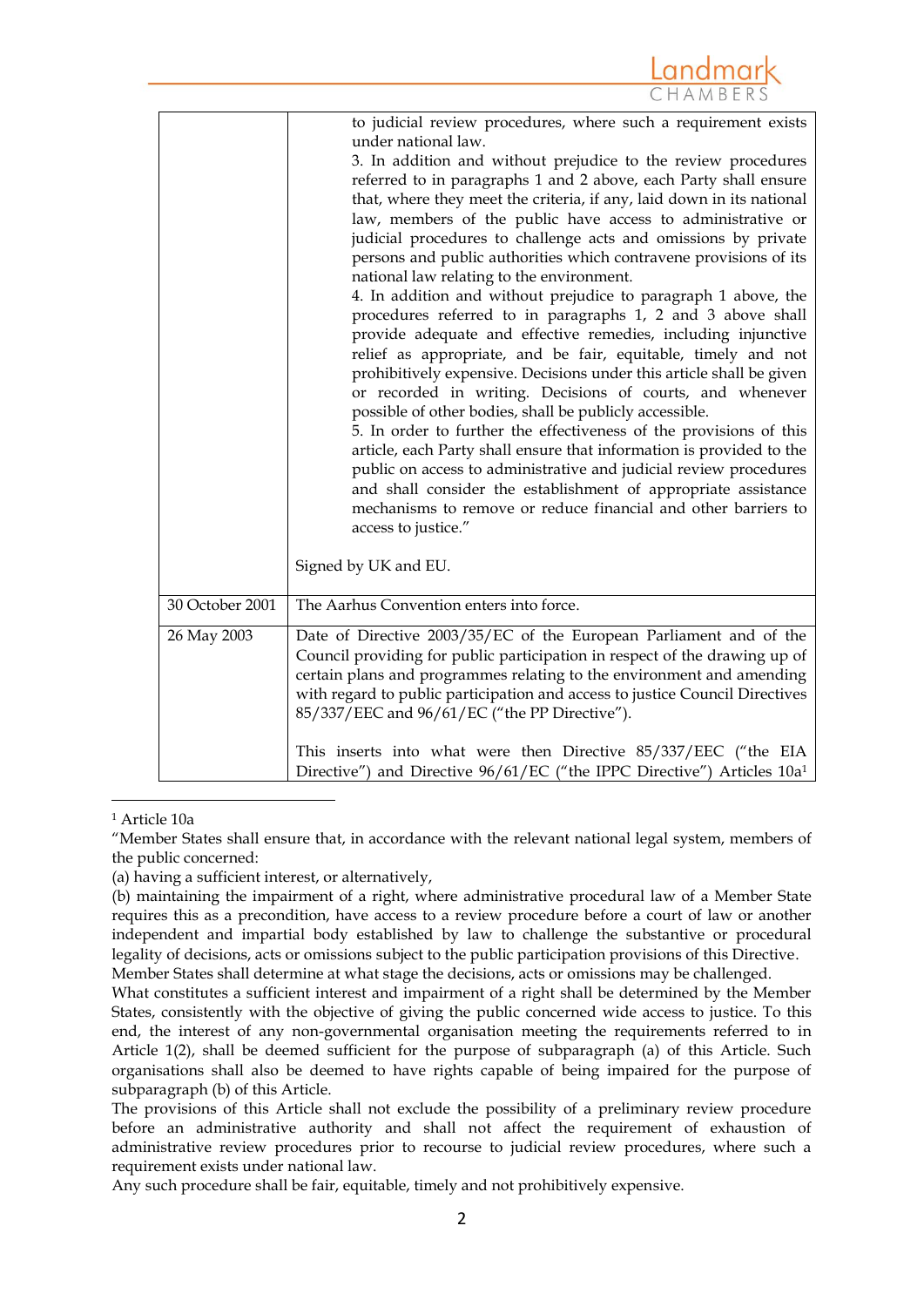|      | C N A M D E K J                                                                                                                                                                                                  |
|------|------------------------------------------------------------------------------------------------------------------------------------------------------------------------------------------------------------------|
|      | and $15a^2$ respectively which transpose Articles $9(2)(3)$ and $(4)$ of the<br>Aarhus Convention. The recitals say that the PP Directive aims to align<br>EU law in certain regards with the Aarhus Convention. |
| 2003 | COM 2003/0624 Commission Proposal for a Directive on access to justice                                                                                                                                           |
|      | in environmental matters:                                                                                                                                                                                        |
|      | "1. General considerations                                                                                                                                                                                       |
|      | This proposal for a directive on access to justice in environmental                                                                                                                                              |
|      | matters covers a double objective. Firstly, it will contribute to the                                                                                                                                            |
|      | implementation of the UN/ECE Convention on Access to                                                                                                                                                             |
|      | information, Public Participation in Decision-making and Access                                                                                                                                                  |
|      | to Justice in Environmental Matters (hereinafter named Aarhus                                                                                                                                                    |
|      | Convention). Secondly, it will fulfil some shortcomings in<br>controlling the application of environmental law.                                                                                                  |
|      | The Aarhus Convention, signed by the European Community and                                                                                                                                                      |
|      | its Member States in 25 June 1998, consists of three pillars. The                                                                                                                                                |
|      | first pillar grants the public the right of access to environmental                                                                                                                                              |
|      | information. The second grants the right to take part in decision-                                                                                                                                               |
|      | making processes. Finally, the third pillar grants the public access                                                                                                                                             |
|      | to justice, i.e. the right to recourse to administrative or judicial                                                                                                                                             |
|      | procedures to dispute acts and omissions of private persons and                                                                                                                                                  |
|      | public authorities violating the provisions of environmental law.                                                                                                                                                |
|      | Contributing to the implementation of the Aarhus Convention,                                                                                                                                                     |
|      | two directives have been adopted: Directive 2003/4/EC of the                                                                                                                                                     |

In order to further the effectiveness of the provisions of this article, Member States shall ensure that practical information is made available to the public on access to administrative and judicial review procedures."

<sup>2</sup> Article 15a

<u>.</u>

"Access to justice

Member States shall ensure that, in accordance with the relevant national legal system, members of the public concerned:

(a) having a sufficient interest, or alternatively,

(b) maintaining the impairment of a right, where administrative procedural law of a Member State requires this as a precondition;

have access to a review procedure before a court of law or another independent and impartial body established by law to challenge the substantive or procedural legality of decisions, acts or omissions subject to the public participation provisions of this Directive.

Member States shall determine at what stage the decisions, acts or omissions may be challenged. What constitutes a sufficient interest and impairment of a right shall be determined by the Member States, consistently with the objective of giving the public concerned wide access to justice. To this end, the interest of any non-governmental organisation meeting the requirements referred to in Article 2(14) shall be deemed sufficient for the purpose of subparagraph (a) of this Article. Such organisations shall also be deemed to have rights capable of being impaired for the purpose of subparagraph (b) of this Article.

The provisions of this Article shall not exclude the possibility of a preliminary review procedure before an administrative authority and shall not affect the requirement of exhaustion of administrative review procedures prior to recourse to judicial review procedures, where such a requirement exists under national law.

Any such procedure shall be fair, equitable, timely and not prohibitively expensive.

In order to further the effectiveness of the provisions of this Article, Member States shall ensure that practical information is made available to the public on access to administrative and judicial review procedures."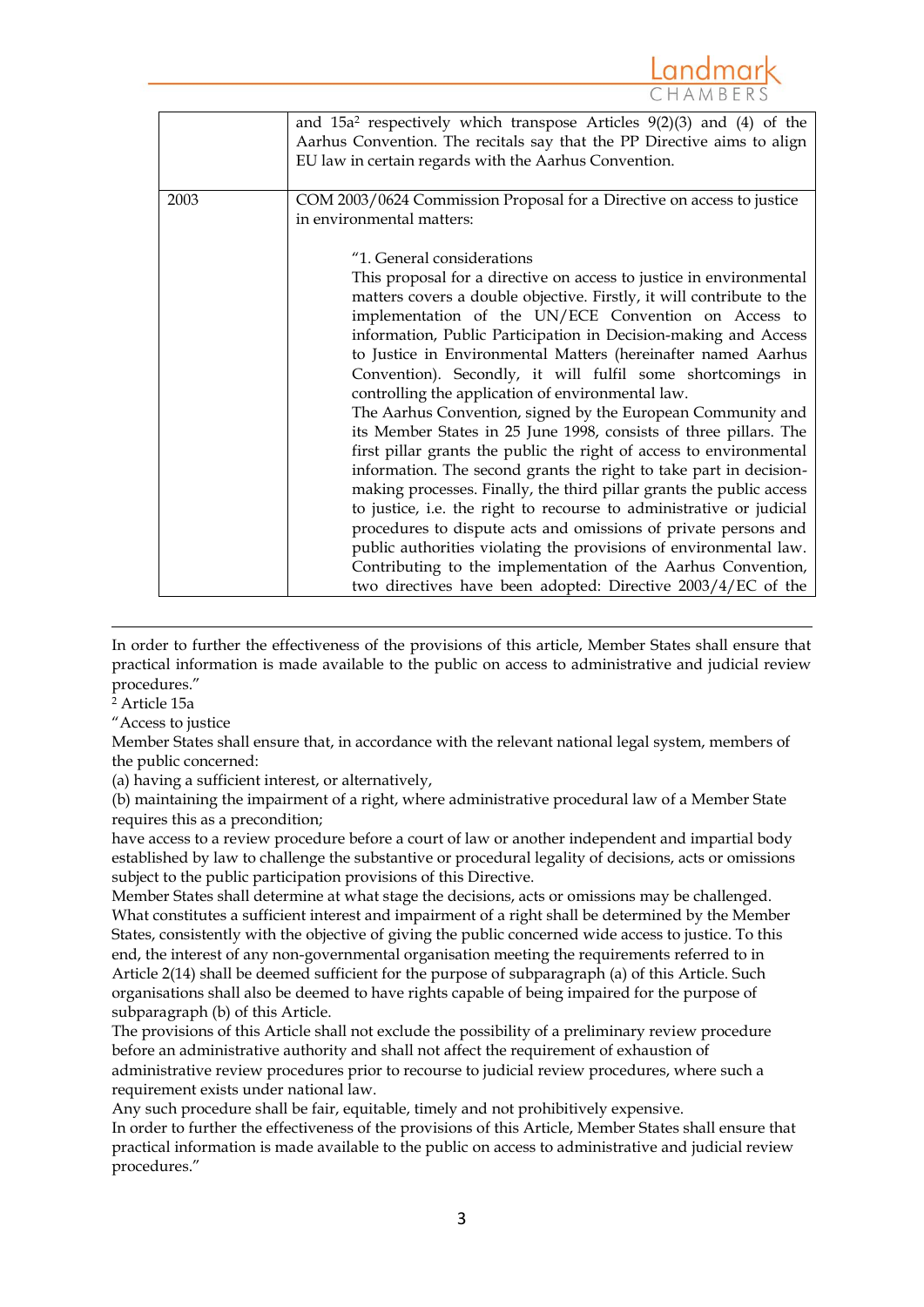|                 | <b>Landmark</b><br>CHAMBERS                                                                                                                                                                                                                                                                                                                                                                                                                                                                                                                                                                                                                                                                                                                                                                                                                                                                                                                                                                                                                                                                                                                                                                                                                                                                                                                                                                                                                                                                                                                                                                                                                                                                                                                                                                                                                                                                                                                                                                                                                                                                                                                                                                                                                                                                                                                                                                     |
|-----------------|-------------------------------------------------------------------------------------------------------------------------------------------------------------------------------------------------------------------------------------------------------------------------------------------------------------------------------------------------------------------------------------------------------------------------------------------------------------------------------------------------------------------------------------------------------------------------------------------------------------------------------------------------------------------------------------------------------------------------------------------------------------------------------------------------------------------------------------------------------------------------------------------------------------------------------------------------------------------------------------------------------------------------------------------------------------------------------------------------------------------------------------------------------------------------------------------------------------------------------------------------------------------------------------------------------------------------------------------------------------------------------------------------------------------------------------------------------------------------------------------------------------------------------------------------------------------------------------------------------------------------------------------------------------------------------------------------------------------------------------------------------------------------------------------------------------------------------------------------------------------------------------------------------------------------------------------------------------------------------------------------------------------------------------------------------------------------------------------------------------------------------------------------------------------------------------------------------------------------------------------------------------------------------------------------------------------------------------------------------------------------------------------------|
|                 |                                                                                                                                                                                                                                                                                                                                                                                                                                                                                                                                                                                                                                                                                                                                                                                                                                                                                                                                                                                                                                                                                                                                                                                                                                                                                                                                                                                                                                                                                                                                                                                                                                                                                                                                                                                                                                                                                                                                                                                                                                                                                                                                                                                                                                                                                                                                                                                                 |
|                 | European Parliament and of the Council of 28 January 2003 on<br>public access to environmental information and repealing Council<br>Directive 90/313/EEC and Directive 2003/35/EC of the European<br>Parliament and of the Council of 26 May 2003 providing for<br>public participation in respect of the drawing up of certain plans<br>and programmes relating to the environment and amending with<br>regard to public participation and access to justice Council<br>Directives 85/337/EEC and 96/61/EC<br>3.1. Objectives of the action proposed in relation to the obligations<br>of the Community<br>By signing the Aarhus Convention, the Community demonstrated<br>commitment to improving the effectiveness of<br>its<br>its<br>environmental policy primarily increasing public awareness and<br>participation in the decision making process. As a result of the<br>signature and in order to ratify the Convention, the Community is<br>obliged to align its legislation to the requirements of that<br>Convention. In line with this, the ratification of the Aarhus<br>Convention is a political priority for the Commission.<br>The obligations imposed on the European Community by the<br>signature of the Aarhus Convention justify by themselves a<br>legally binding instrument on the issue "access to justice in<br>environmental matters". The Community will only be able to fulfil<br>these obligations if it is able to ensure that citizens and non-<br>governmental organisations have the required access to justice as<br>far as the Community law is concerned. To be able to grant these<br>rights in a uniform way throughout the European Union, the<br>Community has to set out a common minimum framework that<br>applies to all Member States.<br>Furthermore, under Article 2 of the EC Treaty, a Community task<br>is the promotion of a high level of environmental protection and<br>quality improvement. According to Article 175(1) of the EC<br>Treaty, the European Community is competent to act as is<br>necessary to ensure the achievement of the objectives of Article<br>174 of the EC Treaty. Thus, the Community has developed a<br>considerable acquis in the environmental field. It is also the<br>Community task to create the conditions to ensure that this acquis<br>is being applied, and hence to enact the necessary procedural |
|                 | provisions.<br>This proposed directive aims at a better enforcement of<br>environmental law in order to fulfil the existing shortcomings.<br>Better access to justice in environmental matters for representative<br>groups advocating environmental protection will have numerous<br>positive effects, the most significant being a general improvement<br>of the practical application of environmental law. In practice,<br>access to justice is likely to be sought only as a last resort, hence<br>contributing to the enforcement of environmental law. Given that,<br>environmental law will have its desired effects only if its<br>enforcement is guaranteed throughout the whole Union, it is<br>absolutely crucial to ensure that the observance of environmental                                                                                                                                                                                                                                                                                                                                                                                                                                                                                                                                                                                                                                                                                                                                                                                                                                                                                                                                                                                                                                                                                                                                                                                                                                                                                                                                                                                                                                                                                                                                                                                                                    |
|                 | law can be reviewed in court "<br>Not pursued.                                                                                                                                                                                                                                                                                                                                                                                                                                                                                                                                                                                                                                                                                                                                                                                                                                                                                                                                                                                                                                                                                                                                                                                                                                                                                                                                                                                                                                                                                                                                                                                                                                                                                                                                                                                                                                                                                                                                                                                                                                                                                                                                                                                                                                                                                                                                                  |
|                 |                                                                                                                                                                                                                                                                                                                                                                                                                                                                                                                                                                                                                                                                                                                                                                                                                                                                                                                                                                                                                                                                                                                                                                                                                                                                                                                                                                                                                                                                                                                                                                                                                                                                                                                                                                                                                                                                                                                                                                                                                                                                                                                                                                                                                                                                                                                                                                                                 |
|                 |                                                                                                                                                                                                                                                                                                                                                                                                                                                                                                                                                                                                                                                                                                                                                                                                                                                                                                                                                                                                                                                                                                                                                                                                                                                                                                                                                                                                                                                                                                                                                                                                                                                                                                                                                                                                                                                                                                                                                                                                                                                                                                                                                                                                                                                                                                                                                                                                 |
| 15 October 2004 | First mention of Article 9 of the Aarhus Convention in domestic<br>jurisprudence in an addendum to the judgment of the Court of Appeal in                                                                                                                                                                                                                                                                                                                                                                                                                                                                                                                                                                                                                                                                                                                                                                                                                                                                                                                                                                                                                                                                                                                                                                                                                                                                                                                                                                                                                                                                                                                                                                                                                                                                                                                                                                                                                                                                                                                                                                                                                                                                                                                                                                                                                                                       |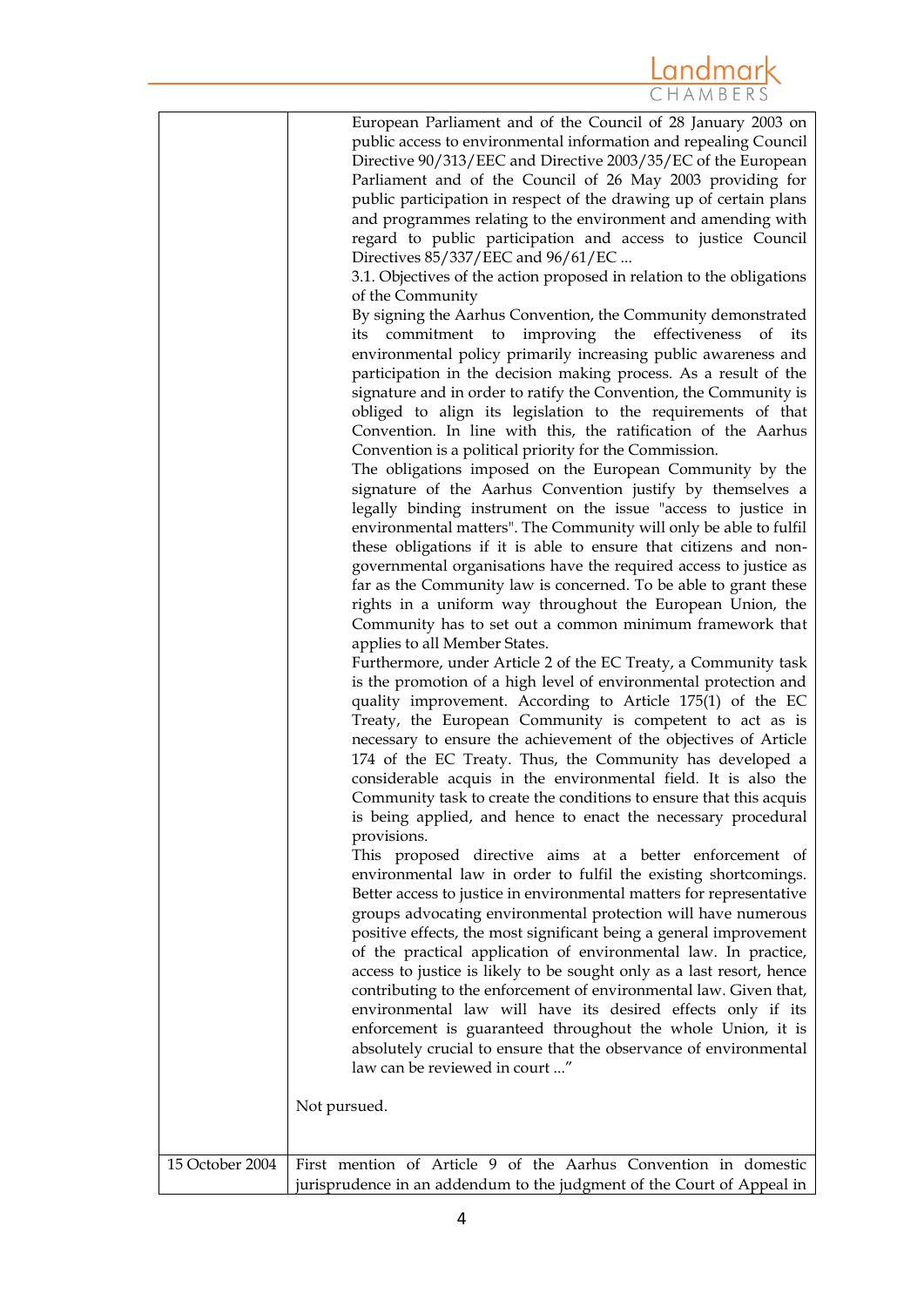|                        | R (Burkett) v Hammersmith and Fulham LBC [2005] C.P. Rep. 11 <sup>3</sup> .                                                                                                                                                                                                                                                |
|------------------------|----------------------------------------------------------------------------------------------------------------------------------------------------------------------------------------------------------------------------------------------------------------------------------------------------------------------------|
| February 2005          | The UK and the EC ratify the Aarhus Convention                                                                                                                                                                                                                                                                             |
| 1 March 2005           | Judgment of the Court of Appeal in R (Corner House Research) v.<br>Secretary of State for Trade and Industry [2005] 1 WLR 2600 - beginning<br>of the modern law on PCOs.                                                                                                                                                   |
| December 2005          | WWF-UK (later to become one of the constituent bodies of CAJE) lodged a<br>formal complaint with the European Commission regarding the UK's<br>failure to comply with the Aarhus Convention so far as it is given effect by<br>the PP Directive.                                                                           |
| October 2007           | Notice by the Commission to the UK Government relating to alleged<br>failure to comply with its obligations under Arts. $3(7)$ and $4(4)$ of the PP<br>Directive. The notice relates to costs in environmental cases and the<br>requirement for a cross-undertaking in damages for an interim injunction<br>in such cases. |
| November<br>15<br>2007 | Court of Appeal in R (Davey) v Aylesbury Vale District Council [2008] 1<br>W.L.R. 878 laying down principles relevant to costs at the permission<br>stage in judicial review cites Article 9 of the Aarhus Convention.                                                                                                     |
| April 2008             | In a letter to CAJE the Commission expressed their particular concern at<br>"the failure by the United Kingdom to provide details showing that<br>review procedures provided for under Articles 3(7) and 4(4) of the<br>Directive are 'fair, equitable, timely and not prohibitively expensive"<br>(emphasis in original). |
| May 2008               | Ensuring access to environmental justice in England and Wales - Report of the<br>Working Group on Access to Environmental Justice ("the Sullivan Report")<br>concludes that the current principles concerning costs and the potential                                                                                      |

<sup>&</sup>lt;u>.</u> <sup>3</sup> "75. A recent study of the environmental justice system ("Environmental Justice: a report by the Environmental Justice Project", sponsored by the Environmental Law Foundation and others) recorded the concern of many respondents that the current costs regime "precludes compliance with the Aarhus Convention". It also reported, in the context of public civil law, the view of practitioners that the very limited profit yielded by environmental cases has led to little interest in the subject by lawyers "save for a few concerned and interested individuals". It made a number of recommendations, including changes to the costs rules, and the formation of a new environmental court or tribunal.

…

<sup>76.</sup> …. if the figures revealed by this case were in any sense typical of the costs reasonably incurred in litigating such cases up to the highest level, very serious questions would be raised as to the possibility of ever living up to the Aarhus ideals within our present legal system. …

<sup>77.</sup> Equally disturbing, perhaps, is the fact that this large expenditure on Mrs Burkett's behalf has not, as far as we know, yielded any practical benefit to her or her neighbours.

<sup>80.</sup> We would strongly welcome a broader study of this difficult issue, with the support of the relevant government departments, the professions and the Legal Services Commission. However, it is important that such a study should be conducted in the real world, and should look at the issue not only from the point of view of the lawyers involved, but also taking account of the likely practical benefits to their clients and the public. It may be thought desirable to include in such a study certain issues that relate to a quite different contemporary concern (which did not arise on the present appeal), namely that an unprotected claimant in such a case, if unsuccessful in a public interest challenge, may have to pay very heavy legal costs to the successful defendant, and that this may be a potent factor in deterring litigation directed towards protecting the environment from harm."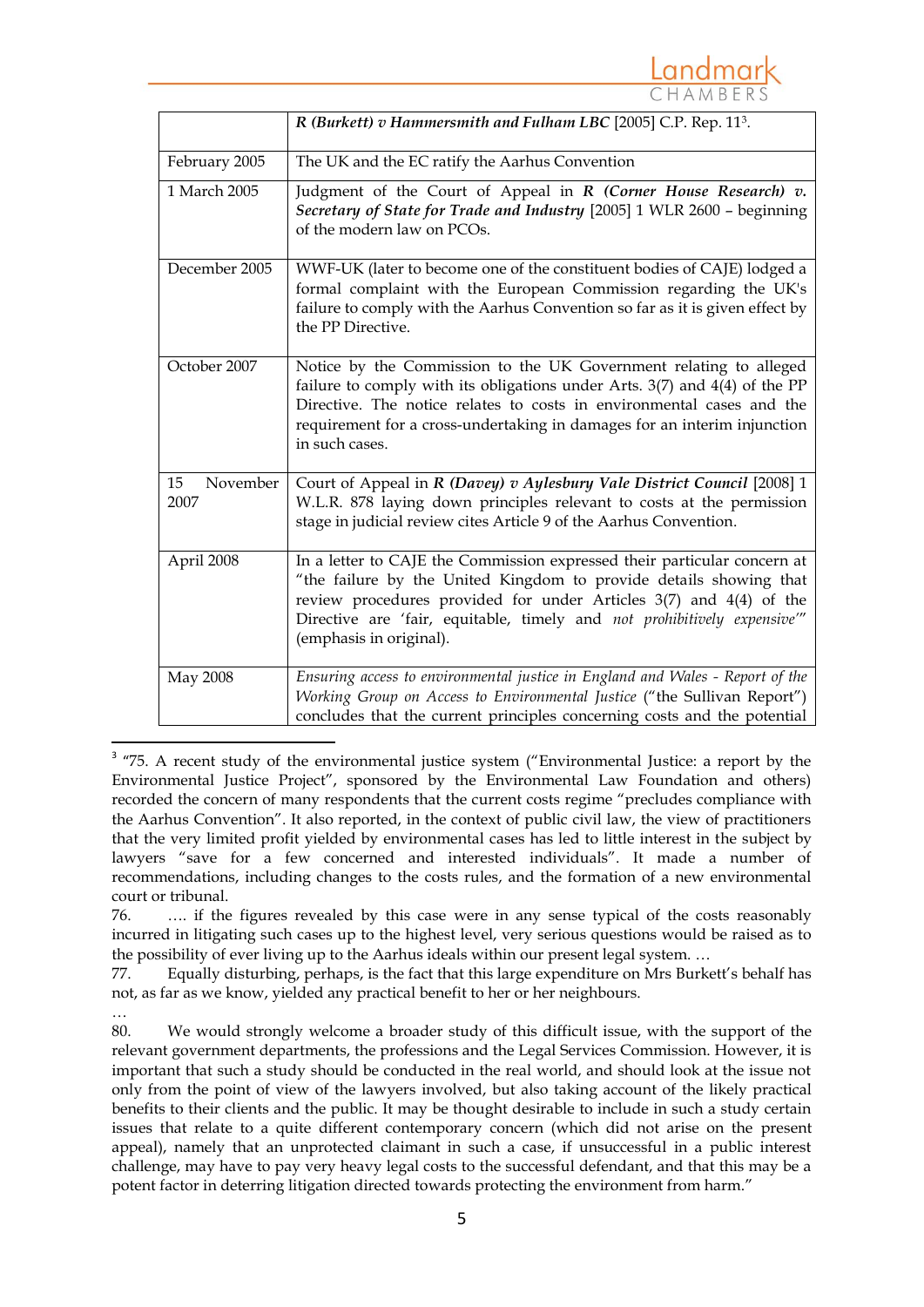|                                    | CHAMBERS                                                                                                                                                                                                                                                                                                                                                                                                                                                                                               |
|------------------------------------|--------------------------------------------------------------------------------------------------------------------------------------------------------------------------------------------------------------------------------------------------------------------------------------------------------------------------------------------------------------------------------------------------------------------------------------------------------------------------------------------------------|
|                                    | exposure to costs in judicial review proceedings in England and Wales<br>inhibit compliance with the requirements of Aarhus.                                                                                                                                                                                                                                                                                                                                                                           |
|                                    | Recommends that a bespoke approach to PCOs be adopted in<br>environmental cases to which Aarhus applies. For a case falling within the<br>terms of Aarhus and where a PCO is sought, the overarching requirement<br>must be for a PCO that secures compliance with Aarhus. Conditions<br>relating to the requirement of general public importance and no private<br>interest that might still be applicable to PCOs in other types of cases but<br>which are inconsistent with Aarhus would not apply. |
|                                    | "Unless more is done, and the Court's approach to costs is altered<br>so as to recognise that there is a public interest in securing<br>compliance with environmental law, it will only be a matter of<br>time before the United Kingdom is taken to task for failing to live<br>up to its obligations under Aarhus."                                                                                                                                                                                  |
| 1 July 2008                        | In R (Compton) v Wiltshire Primary Care Trust $[2009]$ 1 W.L.R. 1436<br>Court of Appeal revisit Corner House criteria in a non-environmental case<br>but in so doing cite the Sullivan Report and the Aarhus Convention: see<br>paras. 19 and 204.                                                                                                                                                                                                                                                     |
| November<br>$\overline{4}$<br>2008 | Judgment of the Court of Appeal in R. (Buglife: The Invertebrate<br>Conservation Trust) v Thurrock Thames Gateway Development Corp<br>[2009] C.P. Rep. 8: see paras. 16 - 17 and 23 citing Aarhus and the Sullivan<br>Report.                                                                                                                                                                                                                                                                          |
| 2 March 2009                       | Judgment of the Court of Appeal in Morgan and Baker v Hinton Organics<br>(Wessex) Ltd [2009] C.P. Rep. 26                                                                                                                                                                                                                                                                                                                                                                                              |

<u>.</u>

20 Mr Havers stresses that this report is concerned with environmental issues and that is obviously right, but the thrust of appendix 3 is to suggest the courts should generally consider their approach to PCOs so that there will be compliance with the Aarhus Convention obligation, and it would seem less than satisfactory to carve out different rules where environmental issues are involved as compared with other serious issues."

<sup>4</sup> The Court said:

<sup>&</sup>quot;19 We were also shown a report, Access to Justice in Environmental Cases , from a working group on access to environmental justice (chaired by Sullivan J) published as recently as 9 May 2008. The main concern of that report was with the question whether the current approach of the courts in relation to costs was compliant with the Aarhus Convention on Access to Information, Public Participation in Decision-making and Access to Justice in Environmental Matters (25 June 1998), concerned with access to justice in environmental matters, and its conclusion is that they are not. In appendix 3 of the report what is termed the "exceptionality test" is addressed in these terms, at para 2:

<sup>&</sup>quot;In [the *Corner House* case], the Court of Appeal accepted that PCOs should only be granted in 'exceptional' cases. But it now seems this 'exceptionality' test is being applied so as to set too high a threshold for deciding (for example) 'general public importance', thus overly restricting the availability of PCOs in environmental cases. For example, in a recent case [*Bullmore's* case], the implicit approach taken in the High Court and confirmed in the Court of Appeal was that there really should only be a handful of PCO cases in total every year. Such an approach if generally adopted would ensure that the PCO jurisdiction made no significant contribution to remedying the access to justice deficit it was intended to deal with, including in the environmental field. Unless the exceptionality criterion is eased, PCOs cannot be used in any significant way to assist compliance with [the Aarhus Convention]."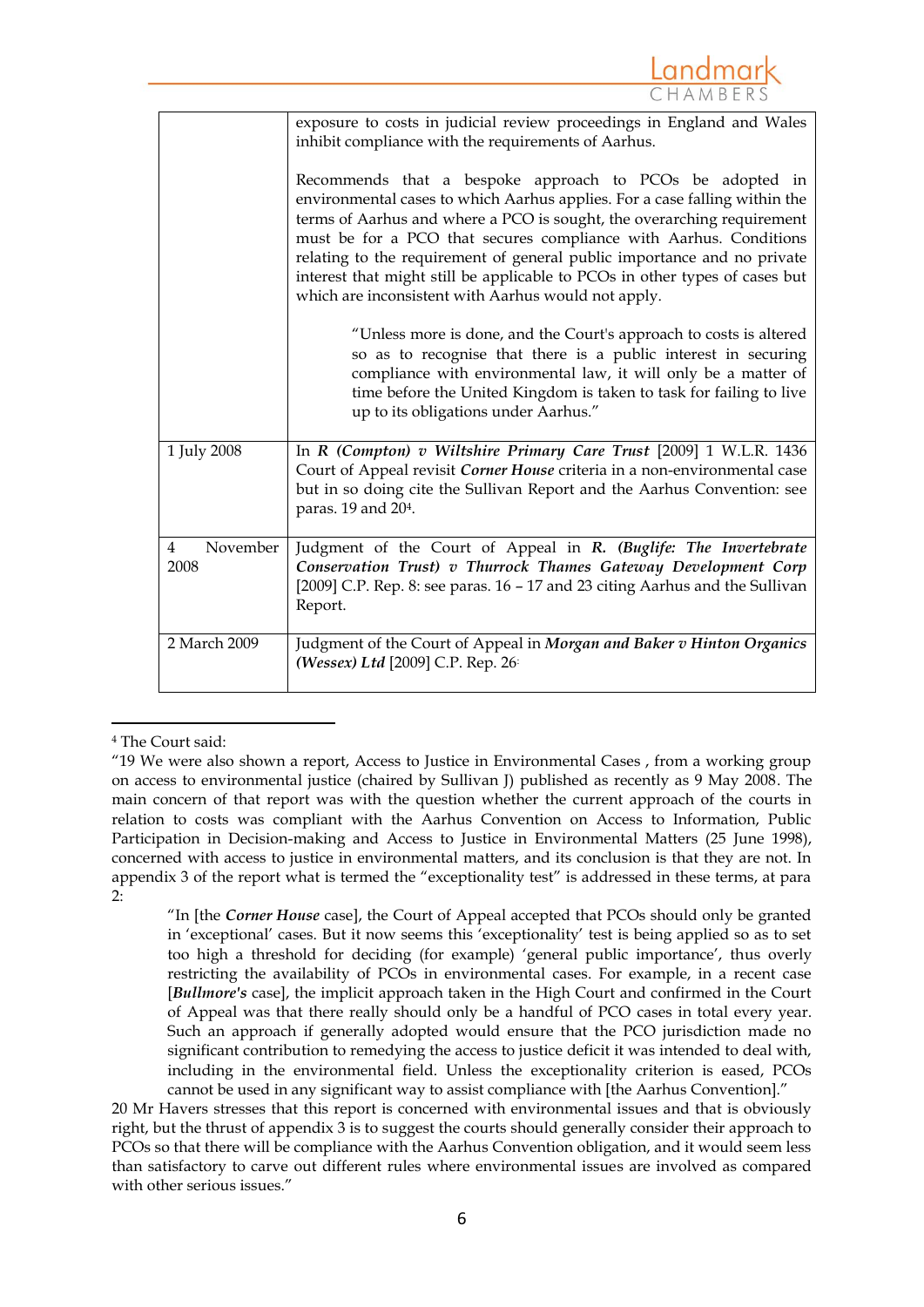|              | <b>Landmark</b>                                                                                                                                                                                                                                                                                                                                                                                                                                                                                                                                                           |
|--------------|---------------------------------------------------------------------------------------------------------------------------------------------------------------------------------------------------------------------------------------------------------------------------------------------------------------------------------------------------------------------------------------------------------------------------------------------------------------------------------------------------------------------------------------------------------------------------|
|              | "47 It may be helpful at this point to draw together some of the<br>threads of the discussion, without attempting definitive                                                                                                                                                                                                                                                                                                                                                                                                                                              |
|              | conclusions:<br>i) The requirement of the convention that costs should not be<br>"prohibitively expensive" should be taken as applying to the total<br>potential liability of claimants, including the threat of adverse<br>costs orders.                                                                                                                                                                                                                                                                                                                                 |
|              | ii) Certain EU Directives (not applicable in this case) have<br>incorporated Aarhus principles, and thus given them direct effect<br>in domestic law. In those cases, in the light of the Advocate-<br>General's opinion in the Irish cases, the court's discretion may not<br>be regarded as adequate implementation of the rule against<br>prohibitive costs. Some more specific modification of the rules<br>may need to be considered.                                                                                                                                |
|              | iii) With that possible exception, the rules of the CPR relating to<br>the award of costs remain effective, including the ordinary "loser<br>pays" rule and the principles governing the court's discretion to<br>depart from it. The principles of the convention are at most a<br>matter to which the court may have regard in exercising its<br>discretion.                                                                                                                                                                                                            |
|              | iv) This court has not encouraged the development of separate<br>principles for "environmental" cases (whether defined by<br>reference to the convention or otherwise). In particular the<br>principles governing the grant of Protective Costs Orders apply<br>alike to environmental and other public interest cases. The Corner<br>House statement of those principles must now be regarded as<br>settled as far as this court is concerned, but to be applied<br>"flexibly". Further development or refinement is a matter for<br>legislation or the Rules Committee. |
|              | v) The Jackson review provides an opportunity for considering<br>the Aarhus principles in the context of the system for costs as a<br>whole. Modifications of the present rules in the light of that report<br>are likely to be matters for Parliament or the Civil Procedure<br>Rules Committee. Even if we were otherwise attracted by Mr<br>Wolfe's invitation (on behalf of CAJE) to provide guidelines on<br>the operation of the Aarhus Convention, this would not be the                                                                                           |
|              | right time to do so.<br>vi) Apart from the issues of costs, the convention requires<br>remedies to be "adequate and effective" and "fair, equitable,<br>timely". The variety and lack of coherence of jurisdictional routes<br>currently available to potential litigants may arguably be seen as<br>additional obstacles in the way of achieving these objectives."                                                                                                                                                                                                      |
| May 2009     | Jackson LJ publishes Review of Civil Litigation Costs: Preliminary Report.<br>See chapters 35 and 36 which refer at length to Aarhus.                                                                                                                                                                                                                                                                                                                                                                                                                                     |
|              | "As our costs rules now stand, on one view England and Wales<br>are not complying with the provisions of the Aarhus Convention,<br>to which the UK has voluntarily signed up."                                                                                                                                                                                                                                                                                                                                                                                            |
| 16 July 2009 | Judgment of CJEU in Case C-427/07 Commission v Ireland [2009] E.C.R.<br>I-6277 holding that compliance with the "not prohibitively expensive                                                                                                                                                                                                                                                                                                                                                                                                                              |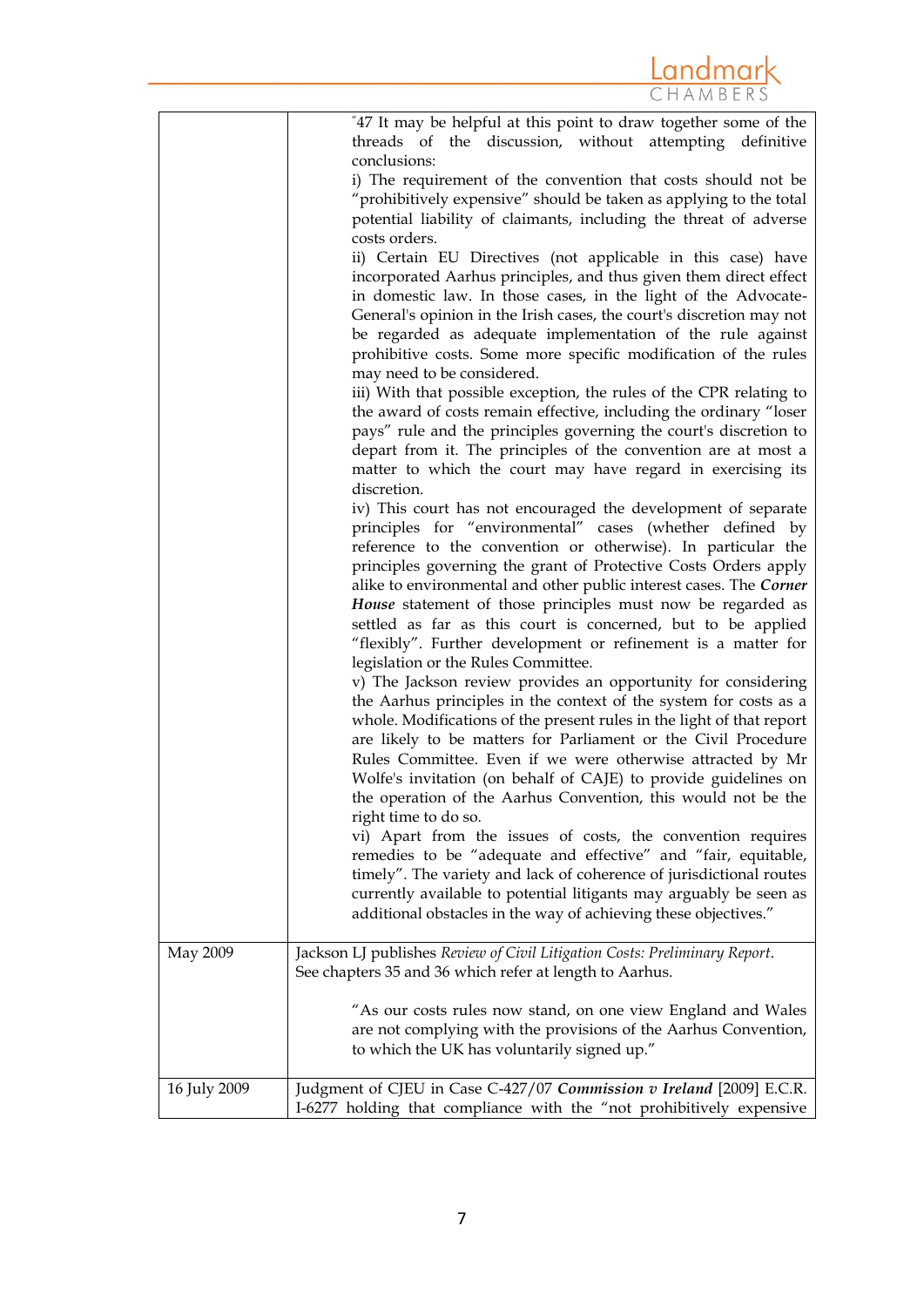| CHAMBERS                                                                                                                                                                                                                                                                                                                                                                                                                                                                                                                                                                                                                                                                                                                                                                                                                                                                                                                                                                                                                                                                                                                                                                                                                                                                                                                                                                            |
|-------------------------------------------------------------------------------------------------------------------------------------------------------------------------------------------------------------------------------------------------------------------------------------------------------------------------------------------------------------------------------------------------------------------------------------------------------------------------------------------------------------------------------------------------------------------------------------------------------------------------------------------------------------------------------------------------------------------------------------------------------------------------------------------------------------------------------------------------------------------------------------------------------------------------------------------------------------------------------------------------------------------------------------------------------------------------------------------------------------------------------------------------------------------------------------------------------------------------------------------------------------------------------------------------------------------------------------------------------------------------------------|
| requirement" under the PP Directive cannot be achieved by an after the<br>event discretion not to award costs <sup>5</sup> . The CJEU said:                                                                                                                                                                                                                                                                                                                                                                                                                                                                                                                                                                                                                                                                                                                                                                                                                                                                                                                                                                                                                                                                                                                                                                                                                                         |
| "92. As regards  the costs of proceedings, it is clear from Article<br>10a of Directive 85/337, inserted by Article 3(7) of Directive<br>2003/35, and Article 15a of Directive 96/61, inserted by Article<br>$4(4)$ of Directive 2003/35, that the procedures established in the<br>context of those provisions must not be prohibitively expensive.<br>That covers only the costs arising from participation in such<br>procedures. Such a condition does not prevent the courts from<br>making an order for costs provided that the amount of those costs<br>complies with that requirement.<br>93. Although it is common ground that the Irish courts may<br>decline to order an unsuccessful party to pay the costs and can, in<br>addition, order expenditure incurred by the unsuccessful party to<br>be borne by the other party, that is merely a discretionary practice<br>on the part of the courts.<br>94. That mere practice which cannot, by definition, be certain, in<br>the light of the requirements laid down by the settled case-law of<br>the Court, cited in paragraphs 54 and 55 of this judgment, cannot<br>be regarded as valid implementation of the obligations arising<br>from Article 10a of Directive 85/337, inserted by Article 3(7) of<br>Directive 2003/35, and Article 15a of Directive 96/61, inserted by<br>Article 4(4) of Directive 2003/35." |
| In Ireland the Commission argued that criterion of "substantial interest"<br>required for seeking judicial review was also submitted to be stricter than<br>that of "sufficient interest" in the PP Directive. At para. 82 the CJEU<br>stated:                                                                                                                                                                                                                                                                                                                                                                                                                                                                                                                                                                                                                                                                                                                                                                                                                                                                                                                                                                                                                                                                                                                                      |
| " Member States must ensure that, in accordance with the<br>relevant national legal system, members of the public concerned<br>having a sufficient interest, or alternatively, maintaining the<br>impairment of a right, where the administrative procedural law of<br>a Member State requires this as a precondition, have access to a<br>review procedure under the conditions specified in those<br>provisions, and must determine what constitutes a sufficient<br>interest and impairment of a right consistently with the objective                                                                                                                                                                                                                                                                                                                                                                                                                                                                                                                                                                                                                                                                                                                                                                                                                                           |

 $landmark$ 

<u>.</u>

<sup>5</sup> In *Commission v Ireland*, the CJEU concluded:

<sup>&</sup>quot;92. As regards ... the costs of proceedings, it is clear from Article 10a of Directive 85/337, inserted by Article 3(7) of Directive 2003/35, and Article 15a of Directive 96/61, inserted by Article 4(4) of Directive 2003/35, that the procedures established in the context of those provisions must not be prohibitively expensive. That covers only the costs arising from participation in such procedures. Such a condition does not prevent the courts from making an order for costs provided that the amount of those costs complies with that requirement.

<sup>93.</sup> Although it is common ground that the Irish courts may decline to order an unsuccessful party to pay the costs and can, in addition, order expenditure incurred by the unsuccessful party to be borne by the other party, that is merely a discretionary practice on the part of the courts.

<sup>94.</sup> That mere practice which cannot, by definition, be certain, in the light of the requirements laid down by the settled case-law of the Court, cited in paragraphs 54 and 55 of this judgment, cannot be regarded as valid implementation of the obligations arising from Article 10a of Directive 85/337, inserted by Article 3(7) of Directive 2003/35, and Article 15a of Directive 96/61, inserted by Article 4(4) of Directive 2003/35."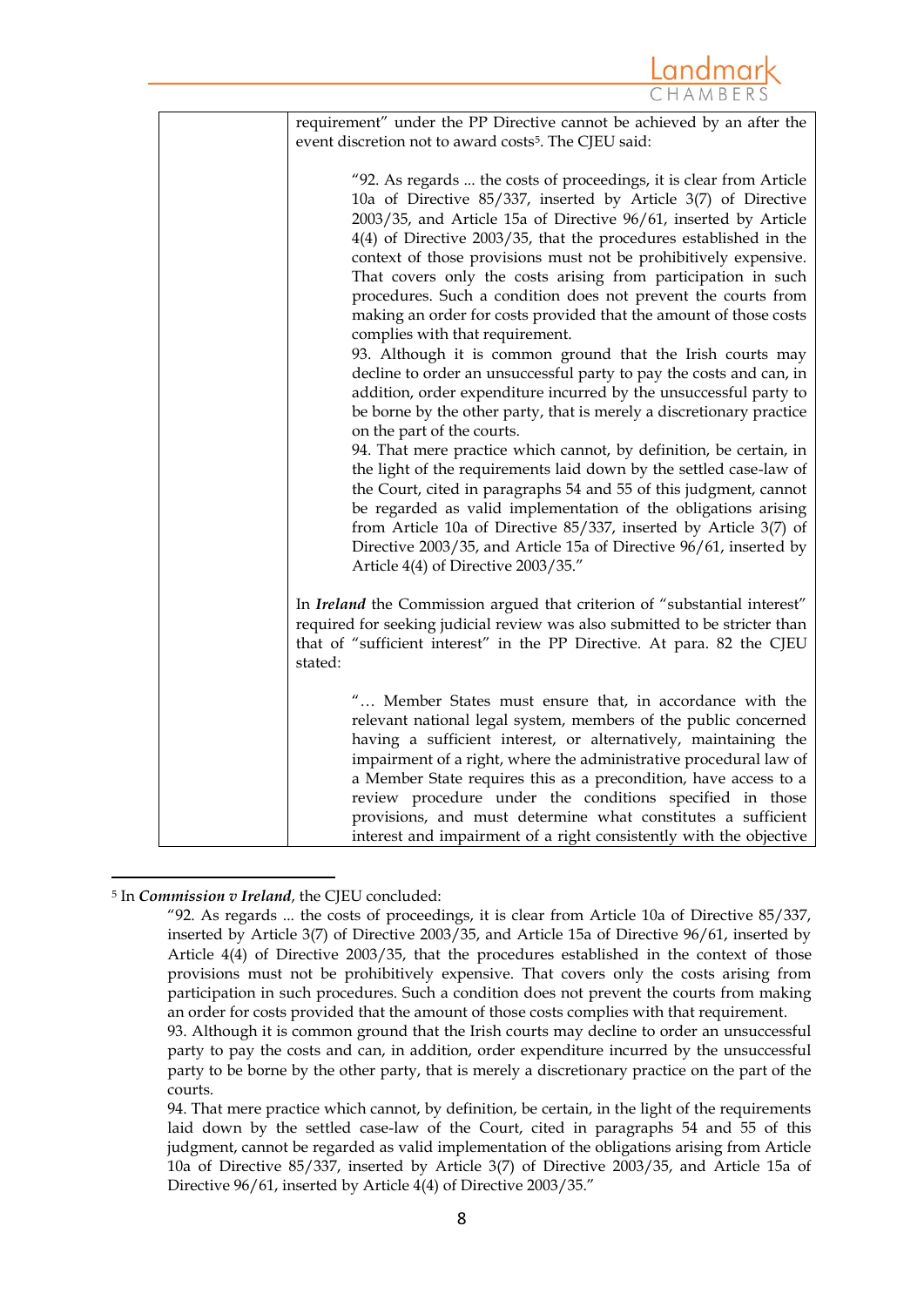|                 | <b>Landmark</b>                                                                                                                                                                                                                                                                                                                                                                                                                                                                                                                                                                                                                                                                                                                                                                                                                                                                                                                      |
|-----------------|--------------------------------------------------------------------------------------------------------------------------------------------------------------------------------------------------------------------------------------------------------------------------------------------------------------------------------------------------------------------------------------------------------------------------------------------------------------------------------------------------------------------------------------------------------------------------------------------------------------------------------------------------------------------------------------------------------------------------------------------------------------------------------------------------------------------------------------------------------------------------------------------------------------------------------------|
|                 | of giving the public concerned wide access to justice."<br>At para. 83, the CJEU noted that Ireland had adopted provisions under<br>which the right of access to justice in this area "depends directly" on the<br>applicants' interest. At para. 84, the Court stated:                                                                                                                                                                                                                                                                                                                                                                                                                                                                                                                                                                                                                                                              |
|                 | " there is no need to ascertain whether the criterion of<br>substantial interest as applied and interpreted by the Irish courts<br>corresponds to the sufficient interest referred to in Directive<br>2003/35 [which inserted article 10a into Directive 85/337 ] as that<br>would lead to calling into question the quality of the transposition<br>having regard, in particular, to the competence of the Member<br>States recognised by that directive to determine what constitutes a<br>sufficient interest consistently with the objective which that<br>directive pursues."                                                                                                                                                                                                                                                                                                                                                   |
|                 | Under Irish law, the applicant must prove a peculiar and personal interest<br>of significant weight which is affected by or connected with the<br>development in question (Harding v Cork County Council [2008] IECS<br>27). When considering that test, Kokott A.G. stated:                                                                                                                                                                                                                                                                                                                                                                                                                                                                                                                                                                                                                                                         |
|                 | "66. Under Directive 2003/35, that is to say under the first<br>sentence of the third paragraph of art.10a of the EIA Directive and<br>the first sentence of the third paragraph of art.15a of Directive<br>96/61, the Member States are to determine what constitutes a<br>sufficient interest and impairment of a right. This is admittedly to<br>be done consistently with the objective of giving the public<br>concerned wide access to justice. However, an even more<br>restrictive access rule is also possible, namely the requirement to<br>maintain the impairment of a right. The directive thus leaves it to<br>the Member States to define "sufficient interest", without laying<br>down any mandatory minimum standard.                                                                                                                                                                                               |
|                 | 69. However, in order to determine what constitutes sufficient<br>interest to bring an action, a balance must necessarily be struck.<br>Effective enforcement of the law militates in favour of wide access<br>to the courts. On the other hand, it is possible that many court<br>actions are unnecessary because the law has not been infringed.<br>Unnecessary actions not only burden the courts, but also in some<br>cases adversely affect projects, whose implementation can be<br>delayed. Factors such as an increasing amount of legislation or a<br>growing litigiousness of citizens, but also a change in<br>environmental conditions, can affect the outcome of that<br>balancing exercise. Accordingly, it cannot be automatically<br>inferred from more generous access to the courts that was<br>previously available that a more restrictive approach would be<br>incompatible with the objective of wide access." |
|                 | The CJEU found Irish law to be compatible with the PP Directive on the<br>issue of standing.                                                                                                                                                                                                                                                                                                                                                                                                                                                                                                                                                                                                                                                                                                                                                                                                                                         |
| 15 October 2009 | Case C-263/08 Djurgarden-Lilla Vartans<br>Decision of CJEU in<br>Miljoskyddsforening v Stockholms Kommun genom dess Marknamnd<br>[2009] E.C.R. I-9967 ("the Stockholm case"). The Municipality of<br>Stockholm concluded a contract with a private company to construct a<br>tunnel through the hills in Northern Djurgården to house electricity cable.<br>The Environmental Chamber of the District Court of Stockholm                                                                                                                                                                                                                                                                                                                                                                                                                                                                                                             |

-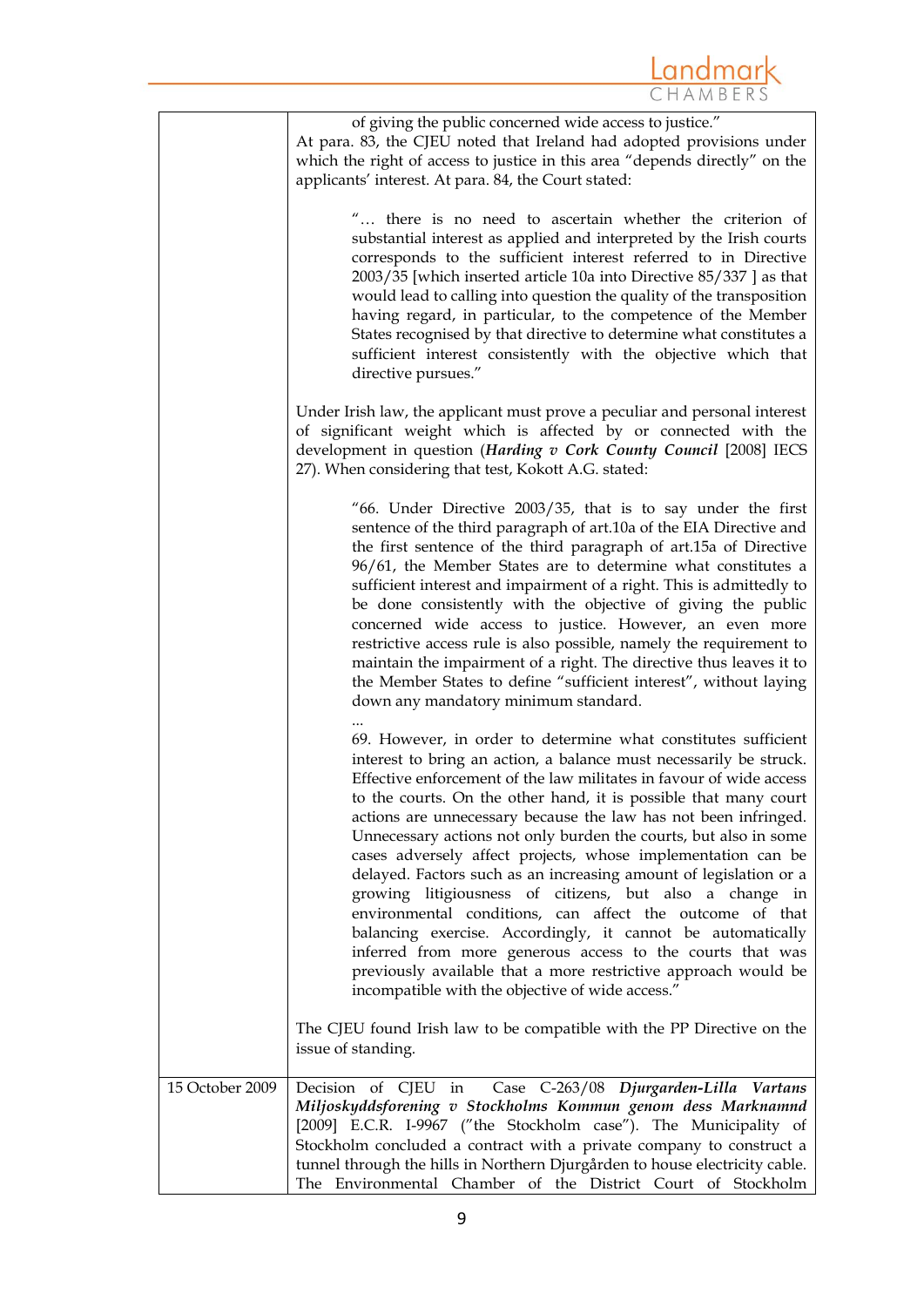(miljödomstolen vid Stockholms tingsrätt ) granted development consent to carry out the works. The Djurgården environmental association (Djurgården-Lilla Värtans Miljöskyddsförening) sought to appeal against that decision, but the action was held to be inadmissible, on the basis that it did not fulfil the condition set down in the relevant national law, which required an environmental association to have 2,000 members to be entitled to appeal. The Djurgården environmental association appealed and a reference was made to the CJEU, asking inter alia, (i) whether Art. 10a of the EIA Directive implied that members of the public concerned were to have access to a review procedure to challenge a granting of development consent even where they had had an opportunity to participate in the decision-making procedure; and (ii) whether Member States were permitted, under the Directive, to allow small local environmental associations to participate in the decision-making procedure but to have no right of access to a review procedure to challenge the decision subsequently taken.

The CJEU held that "members of the public concerned, within the meaning of art.1(2) and 10a of Directive 85/337 , must be able to have access to a review procedure to challenge the decision by which a body attached to a court of law of a Member State has given a ruling on a request for development consent, regardless of the role they might have played in the examination of that request by taking part in the procedure before that body and by expressing their views" (para. 39) and that the EIA Directive "precludes a provision of national law which reserves the right to bring an appeal against a decision on projects which fall within the scope of that directive solely to environmental protection associations which have at least 2,000 members" (para. 52). The CJEU said:

> "44 As regards non-governmental organisations which promote environmental protection, art.1(2) of Directive 85/337 , read in conjunction with art.10a thereof, requires that those organisations "meeting any requirements under national law" are to be regarded either as having "sufficient interest" or as having a right which is capable of being impaired by projects falling within the scope of that directive.

> 45 While it is true that art.10a of Directive 85/337 , by its reference to art.1(2) thereof, leaves to national legislatures the task of determining the conditions which may be required in order for a non-governmental organisation which promotes environmental protection to have a right of appeal under the conditions set out above, the national rules thus established must, first, ensure "wide access to justice" and, secondly, render effective the provisions of Directive 85/337 on judicial remedies. Accordingly, those national rules must not be liable to nullify Community provisions which provide that parties who have a sufficient interest to challenge a project and those whose rights it impairs, which include environmental protection associations, are to be entitled to bring actions before the competent courts.

> 46 From that point of view, a national law may require that such an association, which intends to challenge a project covered by Directive 85/337 through legal proceedings, has as its object the protection of nature and the environment.

> 47 Furthermore, it is conceivable that the condition that an environmental protection association must have a minimum number of members may be relevant in order to ensure that it does in fact exist and that it is active. However, the number of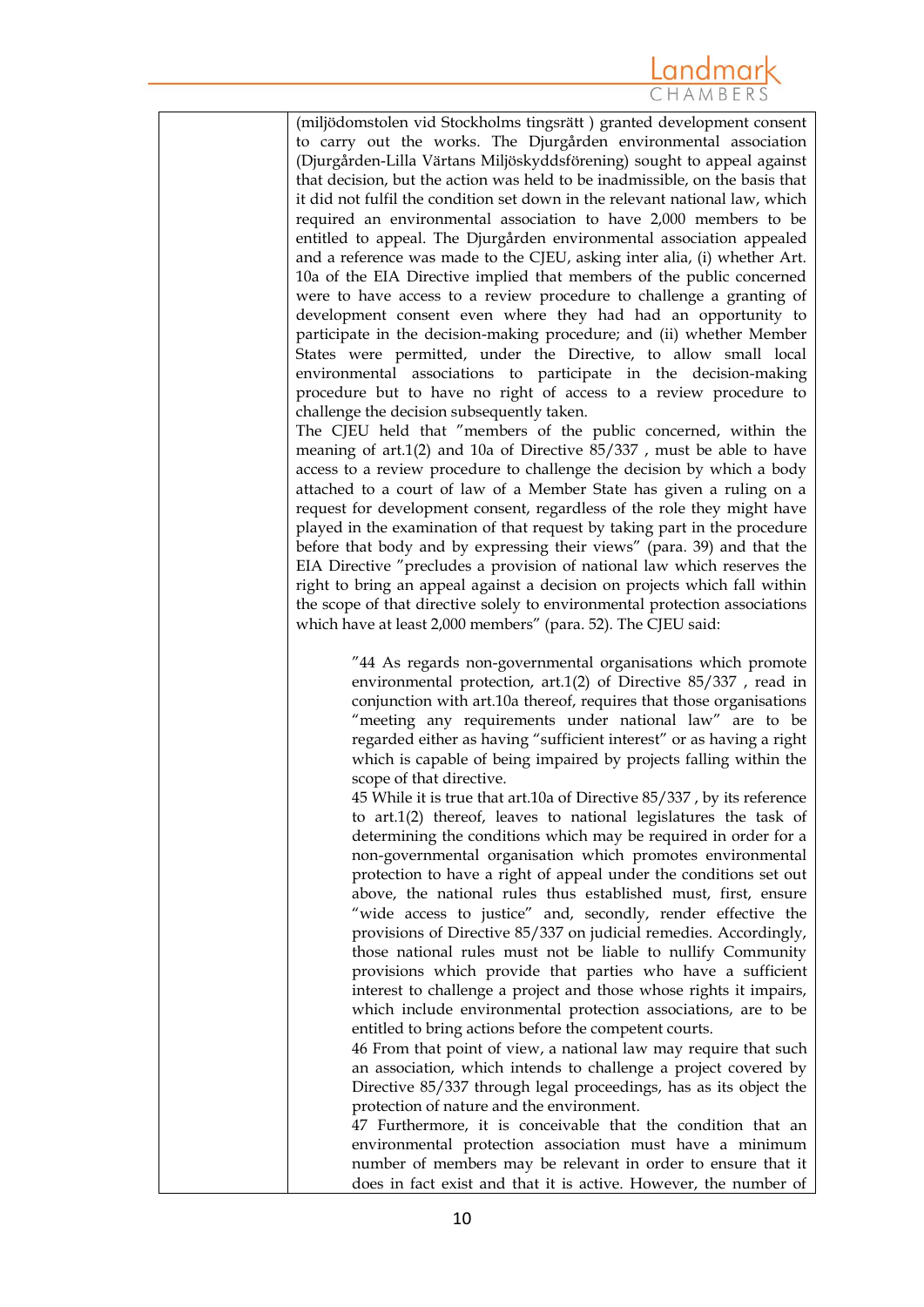|                | <b>Landmark</b>                                                                                                                                                                                                                                                                                                                                                                                                                                                                                                                                                                                                                                                                                                                                                                                                                                                                                                                                                                                                                                                                                                                                                       |
|----------------|-----------------------------------------------------------------------------------------------------------------------------------------------------------------------------------------------------------------------------------------------------------------------------------------------------------------------------------------------------------------------------------------------------------------------------------------------------------------------------------------------------------------------------------------------------------------------------------------------------------------------------------------------------------------------------------------------------------------------------------------------------------------------------------------------------------------------------------------------------------------------------------------------------------------------------------------------------------------------------------------------------------------------------------------------------------------------------------------------------------------------------------------------------------------------|
|                | members required cannot be fixed by national law at such a level<br>that it runs counter to the objectives of Directive 85/337 and in<br>particular the objective of facilitating judicial review of projects<br>which fall within its scope.                                                                                                                                                                                                                                                                                                                                                                                                                                                                                                                                                                                                                                                                                                                                                                                                                                                                                                                         |
|                | 48 In that connection, it must be stated that, although Directive<br>85/337 provides that members of the public concerned who have<br>a sufficient interest in challenging projects or have rights which<br>may be impaired by projects are to have the right to challenge the<br>decision which authorises it, that directive in no way permits<br>access to review procedures to be limited on the ground that the<br>persons concerned have already been able to express their views<br>in the participatory phase of the decision-making procedure<br>established by art.6(4) thereof.                                                                                                                                                                                                                                                                                                                                                                                                                                                                                                                                                                            |
|                | 49 Thus, the fact relied on by the Kingdom of Sweden, that the<br>national rules offer extensive opportunities to participate at an<br>early stage in the procedure in drawing up the decision relating to<br>a project is no justification for the fact that judicial remedies<br>against the decision adopted at the end of that procedure are<br>available only under very restrictive conditions.                                                                                                                                                                                                                                                                                                                                                                                                                                                                                                                                                                                                                                                                                                                                                                 |
|                | 50 Furthermore, Directive 85/337 does not exclusively concern<br>projects on a regional or national scale, but also projects more<br>limited in size which locally based associations are better placed<br>to deal with. As the Advocate General notes, in point 78 of her                                                                                                                                                                                                                                                                                                                                                                                                                                                                                                                                                                                                                                                                                                                                                                                                                                                                                            |
|                | Opinion, the rule of the Swedish legislation at issue is such as to<br>deprive local associations of any judicial remedy.<br>51 The Swedish Government, which acknowledges that at present<br>only two associations have at least 2,000 members and thereby<br>satisfy the condition laid down in para.13 of Ch.16 of the<br>Environment Act, has in fact submitted that local associations<br>could contact one of those two associations and ask them to bring<br>an appeal. However, that possibility in itself is not capable of<br>satisfying the requirements of Directive 85/337 as, first, the<br>associations entitled to bring an appeal might not have the same<br>interest in projects of limited size and, secondly, they would be<br>likely to receive numerous requests of that kind which would<br>have to be dealt with selectively on the basis of criteria which<br>would not be subject to review. Finally, such a system would give<br>rise, by its very nature, to a filtering of appeals directly contrary to<br>the spirit of the directive which, as stated in para.33 of this<br>judgment, is intended to implement the Aarhus Convention." |
| 6 January 2010 | Decision in Forbes v Aberdeenshire Council Court of Session (Outer<br>House), [2010] CSOH 1; [2010] Env. L.R. 36                                                                                                                                                                                                                                                                                                                                                                                                                                                                                                                                                                                                                                                                                                                                                                                                                                                                                                                                                                                                                                                      |
|                | "11 Although, for the purposes of domestic law, the Aarhus<br>Convention has only the status of an international treaty, the<br>provisions of which have not yet been formally incorporated into<br>national law, its provisions are not irrelevant. They may be relied<br>upon before and indirectly enforced by, inter alia, this court<br>which should have regard to them where an issue of access to<br>justice in relation to an environmental matter arises. In the course<br>of his submissions Mr O'Neill, referred to Morgan v Hinton<br>Organics (Wessex) Limited 2009 Env LR 30 CA per Carnwath L J<br>at para 19-49 and R v Lyons, 2003 1 AC 976. He also referred to T<br>Petitioner 1997 SLT 724 per Lord Hope at 733-4. Mr O'Neill relied<br>on these authorities for a submission to the effect that the fact of                                                                                                                                                                                                                                                                                                                                     |

۰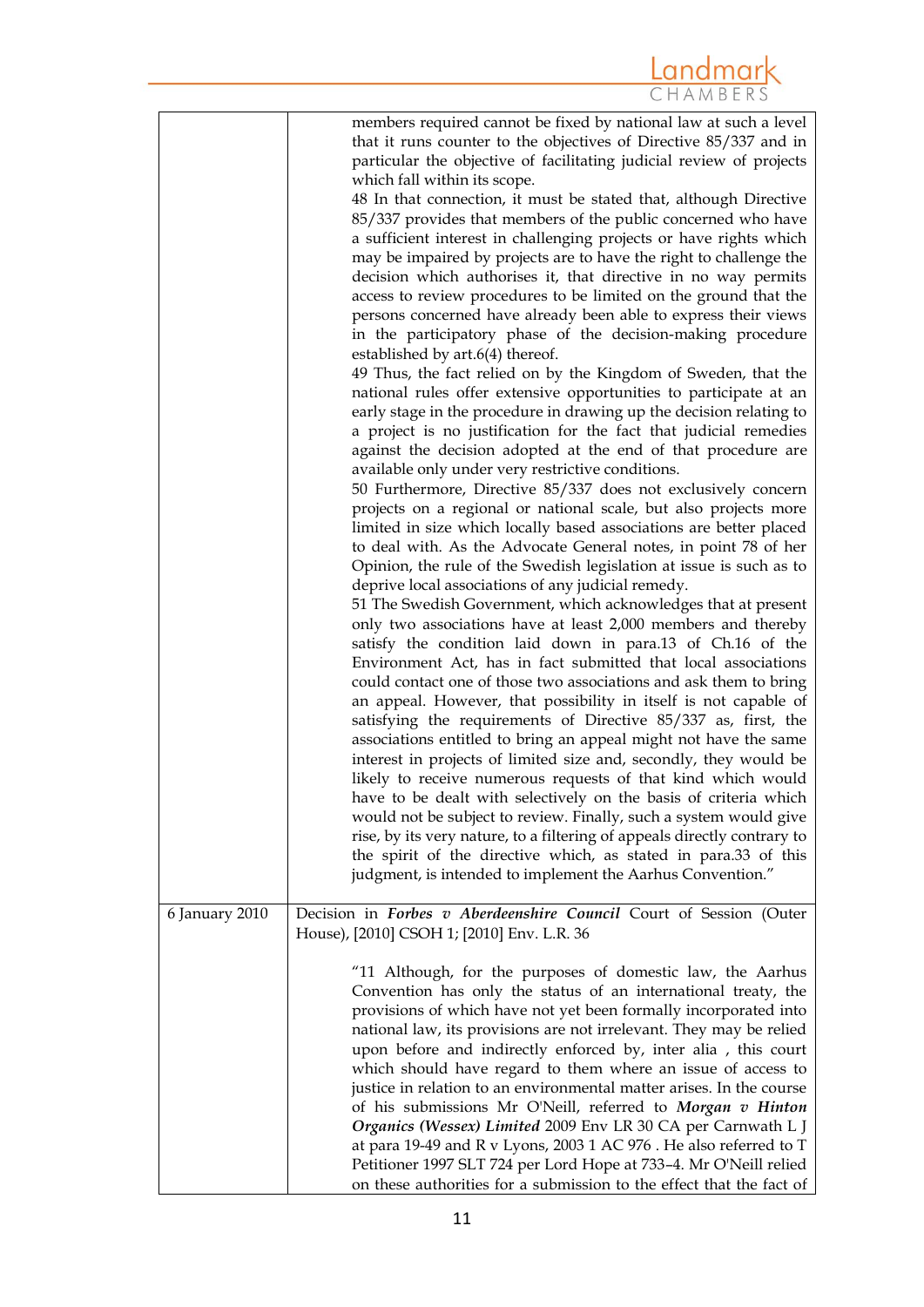|                 | <b>Landmark</b>                                                                                                                                                                                                                                                                                                                                                                                                                                                                                                                                                                                                                                                                                                                                                                                                                                              |
|-----------------|--------------------------------------------------------------------------------------------------------------------------------------------------------------------------------------------------------------------------------------------------------------------------------------------------------------------------------------------------------------------------------------------------------------------------------------------------------------------------------------------------------------------------------------------------------------------------------------------------------------------------------------------------------------------------------------------------------------------------------------------------------------------------------------------------------------------------------------------------------------|
|                 | the Aarhus Convention being an international treaty to which not<br>only the UK but the EU are signatories, it should affect the<br>interpretation of ambiguous statutory provisions and the<br>interpretation of the common law so as to arrive at a result which<br>does not place the United Kingdom in breach of what has been<br>agreed to internationally. I accept that submission."                                                                                                                                                                                                                                                                                                                                                                                                                                                                  |
| 14 January 2010 | Review of Civil Litigation Costs: Final Report ("the Jackson Report")<br>published. Recommends "qualified one way costs shifting" in all judicial<br>review cases.                                                                                                                                                                                                                                                                                                                                                                                                                                                                                                                                                                                                                                                                                           |
|                 | Recommends a rule in all judicial reviews (not just environmental) that<br>costs ordered against the claimant shall not exceed the amount (if any)<br>which is a reasonable one for him to pay having regard to all the<br>circumstances including the financial resources of all the parties to the<br>proceedings and their conduct in connection with the dispute to which the<br>proceedings relate.                                                                                                                                                                                                                                                                                                                                                                                                                                                     |
|                 | "Qualified one way costs shifting would ensure compliance with<br>the Aarhus Convention in relation to environmental judicial<br>review claims. Also, judicial review proceedings have the benefit<br>of a "permission" stage, which filters out unmeritorious cases<br>(thus reducing the need for two way costs shifting as a<br>deterrent)".                                                                                                                                                                                                                                                                                                                                                                                                                                                                                                              |
|                 | See chapters 30 and 31.                                                                                                                                                                                                                                                                                                                                                                                                                                                                                                                                                                                                                                                                                                                                                                                                                                      |
| 16 April 2010   | R (Badger Trust) v The Welsh Ministers [2010] EWHC 768 (Admin) per<br>Lloyd Jones J.:                                                                                                                                                                                                                                                                                                                                                                                                                                                                                                                                                                                                                                                                                                                                                                        |
|                 | "  in Morgan v Hinton Organics (Wessex) Limited [2009]<br>EWCA Civ. 107 Carnwath L.J. delivering the judgment of the<br>Court of Appeal observed with regard to the Aarhus Convention:<br>"For the purposes of domestic law, the Convention has the status<br>of an international treaty, not directly incorporated. Thus its<br>provisions cannot be directly applied by domestic courts, but may<br>be taken into account in resolving ambiguities in legislation<br>intended to give it effect" (at para 22).<br>119 Contrary to the submission of Mr. Corner on behalf of the<br>Defendants, I do not consider that this principle of interpretation<br>limited to situations in which the legislation under<br>1S<br>consideration is intended to implement a treaty into domestic law.<br>Nevertheless, this principle does have certain limitations." |
| 24 May 2010     | Decision of Court of Appeal in Ashton v Secretary of State for<br>Communities and Local Government and Coin Street Community<br>Builders Ltd [2011] 1 P. & C.R. 5                                                                                                                                                                                                                                                                                                                                                                                                                                                                                                                                                                                                                                                                                            |
|                 | The appellant was a local resident whose property was affected by the<br>development. He was a member of the Waterloo Community<br>Development Group ("WCDG"). He did not make any representations to<br>the local authority or at the public inquiry. He stated that he had asked<br>WCDG to make representations on his behalf. The Court of Appeal<br>rejected his s. 288 challenge on the merits but went on to consider whether<br>he would in any event have been a "person aggrieved". Pill LJ in his                                                                                                                                                                                                                                                                                                                                                 |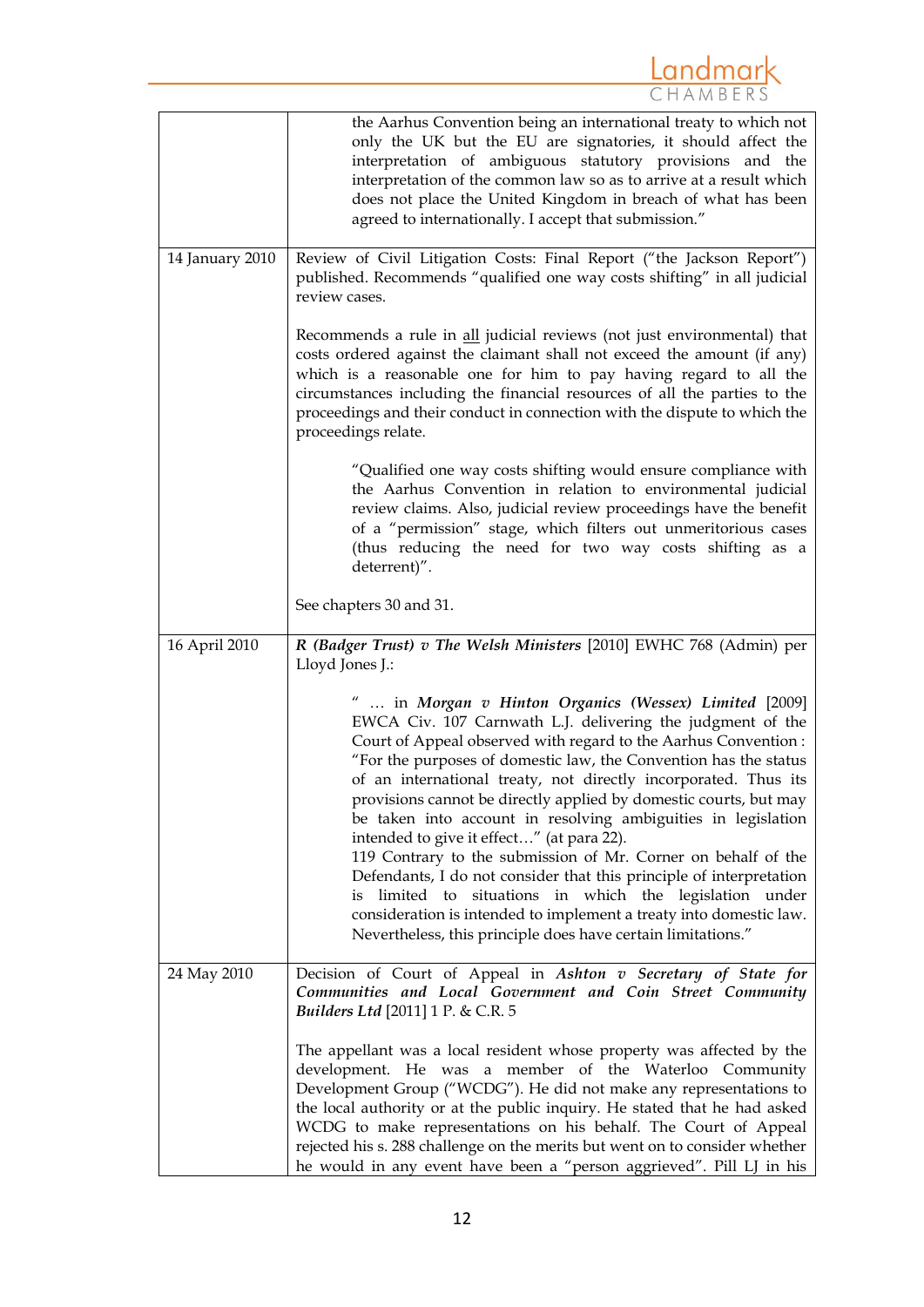| <b>Landmark</b><br>CHAMBERS                                                                                                                                                                                                                                                                                                                                                                                                                                                                                                                                                                             |
|---------------------------------------------------------------------------------------------------------------------------------------------------------------------------------------------------------------------------------------------------------------------------------------------------------------------------------------------------------------------------------------------------------------------------------------------------------------------------------------------------------------------------------------------------------------------------------------------------------|
| judgment considered Article 10a of the EIA Directive, the Stockholm case<br>and <i>Commission v Ireland</i> . He concluded:                                                                                                                                                                                                                                                                                                                                                                                                                                                                             |
| "53 The following principles may be extracted from the<br>authorities and applied when considering whether a person is<br>aggrieved within the meaning of s.288 of the 1990 Act:<br>1. Wide access to the courts is required under s.288 (art.10a,                                                                                                                                                                                                                                                                                                                                                      |
| $N$ / $\int$ ie).<br>2. Normally, participation in the planning process which led to<br>the decision sought to be challenged is required. What is sufficient<br>participation will depend on the opportunities available and the<br>steps taken (Eco-Energy, Lardner).                                                                                                                                                                                                                                                                                                                                  |
| 3. There may be situations in which failure to participate is not a<br>bar (Cumming, cited in Lardner).<br>4. A further factor to be considered is the nature and weight of the<br>person's substantive interest and the extent to which it is<br>prejudiced (N'Jie and Lardner). The sufficiency of the interest<br>must be considered (art.10a).                                                                                                                                                                                                                                                      |
| 5. This factor is to be assessed objectively. There is a difference<br>between feeling aggrieved and being aggrieved (Lardner).<br>6. What might otherwise be a sufficient interest may not be<br>sufficient if acquired for the purpose of establishing a status<br>under s.288 (Morbaine).                                                                                                                                                                                                                                                                                                            |
| 7. The participation factor and the interest factor may be<br>interrelated in that it may not be possible to assess the extent of<br>the person's interest if he has not participated in the planning<br>procedures (Lardner).<br>8. While recognising the need for wide access to the courts,                                                                                                                                                                                                                                                                                                          |
| weight may be given, when assessing the prior participation<br>required, and the interests relied on, to the public interest in the<br>implementation of projects and the delay involved in judicial<br>proceedings (A.G. Kokott in Ireland).                                                                                                                                                                                                                                                                                                                                                           |
| 54 I do not consider that the appellant had standing under s.288 to<br>bring the present claim. His participation in the planning process<br>was insufficient in the circumstances to acquire standing. He was<br>not an objector to the proposal in any formal sense and did not<br>make representations, either oral or written, at the properly<br>constituted Public Inquiry. Mere attendance at parts of the<br>hearing and membership of WCDG, which has not brought<br>proceedings in this court, were insufficient. I agree with the                                                            |
| judge's conclusion set out at [32] above.<br>55 Moreover, the absence of representations before or at the<br>Inquiry about the loss of amenity at his property, either<br>personally or by WCDG, deprived CSCB and the local planning<br>authority of the opportunity to test the extent of the alleged loss<br>and to call evidence in response. That being so, the Inspector, the<br>fact-finding tribunal, was not in a position to assess the extent of                                                                                                                                             |
| the loss and whether it amounts to a sufficient interest. This Court<br>cannot make good that deficiency.<br>56 I make no finding as to whether the appellant would also fail<br>under the interest limb of the test, though it appears to me likely<br>that he would do so. A major project, approved following proper<br>public consultation and a Public Inquiry, should not readily be<br>challengeable on this or other grounds on the basis of a grievance<br>about amenity such as the appellant's appears to be. What is a<br>sufficient interest will always be a question of fact and degree. |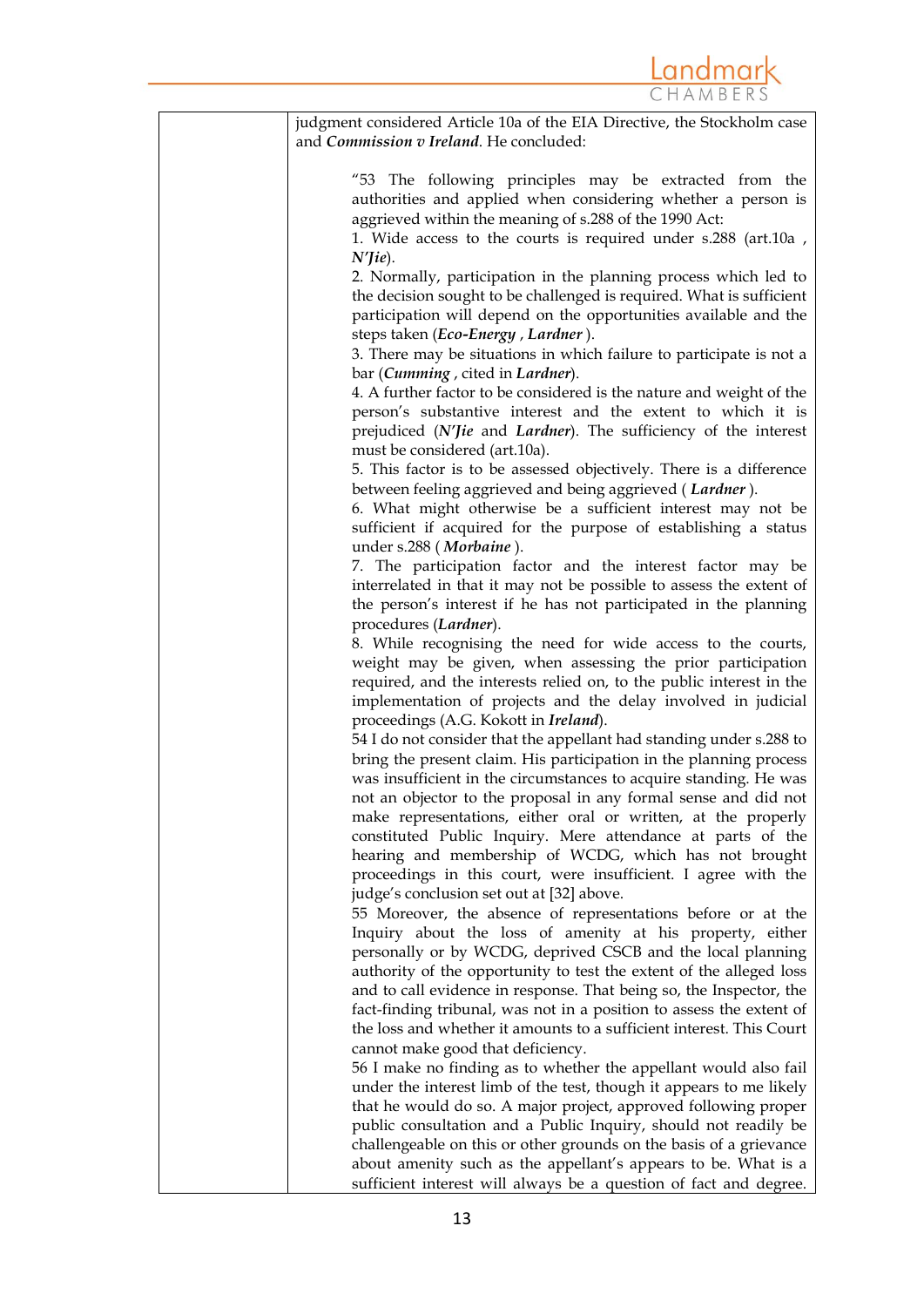|              | <b>Landmark</b><br>CHAMBERS                                                                                                                                                                                                                                                                                                                                                                                                                                                                                                                                                                                                                                                                                                                                                                                                                                                                                                                                                                                                                                                                                                                                                                                                                                                                                                                                                                                                                                                                                                                                                                                   |
|--------------|---------------------------------------------------------------------------------------------------------------------------------------------------------------------------------------------------------------------------------------------------------------------------------------------------------------------------------------------------------------------------------------------------------------------------------------------------------------------------------------------------------------------------------------------------------------------------------------------------------------------------------------------------------------------------------------------------------------------------------------------------------------------------------------------------------------------------------------------------------------------------------------------------------------------------------------------------------------------------------------------------------------------------------------------------------------------------------------------------------------------------------------------------------------------------------------------------------------------------------------------------------------------------------------------------------------------------------------------------------------------------------------------------------------------------------------------------------------------------------------------------------------------------------------------------------------------------------------------------------------|
|              | That reinforces the need to place the facts relied on before the<br>decision maker during the planning process."                                                                                                                                                                                                                                                                                                                                                                                                                                                                                                                                                                                                                                                                                                                                                                                                                                                                                                                                                                                                                                                                                                                                                                                                                                                                                                                                                                                                                                                                                              |
| 29 July 2010 | Decision of Court of Appeal in R (Garner) v. Elmbridge Borough Council<br>[2011] 1 Costs L.R. 48, judgment not handed down until 8 September 2010.                                                                                                                                                                                                                                                                                                                                                                                                                                                                                                                                                                                                                                                                                                                                                                                                                                                                                                                                                                                                                                                                                                                                                                                                                                                                                                                                                                                                                                                            |
|              | In Garner the Court of Appeal granted a PCO in connection with a judicial<br>review challenge to the grant of planning permission for the<br>redevelopment of Hampton Court Station and adjoining land. The<br>challenged decision was one to which the EIA Directive applied. The<br>claimant applied for a PCO, submitting a witness statement which stated<br>that if a PCO was not granted he would have to withdraw from the<br>proceedings. Nicol J refused the application on grounds including, inter<br>alia, that there was insufficient evidence regarding the claimant's financial<br>resources for the Court to tell whether the proceedings would be<br>"prohibitively expensive" (see para. 18 of the Court of Appeal's<br>judgment). Allowing the claimant's appeal, Sullivan LJ (with whom Lloyd<br>and Richards LJJ agreed) held:                                                                                                                                                                                                                                                                                                                                                                                                                                                                                                                                                                                                                                                                                                                                                           |
|              | "42. This raises an important issue of principle. Should the<br>question whether the procedure is or is not prohibitively<br>expensive be decided on an "objective" basis by reference to the<br>ability of an "ordinary" member of the public to meet the<br>potential liability for costs, or should it be decided on a<br>"subjective" basis by reference to the means of the particular<br>claimant, or upon some combination of the two bases?                                                                                                                                                                                                                                                                                                                                                                                                                                                                                                                                                                                                                                                                                                                                                                                                                                                                                                                                                                                                                                                                                                                                                           |
|              | 46. Whether or not the proper approach to the "not prohibitively<br>expensive requirement under Article 10a" should be a wholly<br>objective one, I am satisfied that a purely subjective approach, as<br>was applied by Nicol J, is not consistent with the objectives<br>underlying the directive. Even if it is either permissible or<br>necessary to have some regard to the financial circumstances of<br>the individual claimant, the underlying purpose of the directive<br>to ensure that members of the public concerned having a<br>sufficient interest should have access to a review procedure which<br>is not prohibitively expensive would be frustrated if the court was<br>entitled to consider the matter solely by reference to the means of<br>the claimant who happened to come forward, without having to<br>consider whether the potential costs would be prohibitively<br>expensive for an ordinary member of "the public concerned".<br>47. In the present case there was evidence that without a PCO the<br>liability and costs of an unsuccessful appellant was likely to be<br>prohibitively expensive to anyone of "ordinary"<br>means.<br>Although, in the event, Mr Bartlett did not award costs at the<br>refusal of permission to apply for judicial review stage, the costs<br>claimed by the respondent and the second interested party at that<br>preliminary stage, when the matter was simply being considered<br>on the papers and before there had been any hearing, had reached<br>nearly £15,000.<br>48. Following the hearing before Nicol J the respondent applied |
|              | for, and was awarded, £3,000 costs. It must be remembered that<br>that was a hearing simply to determine whether there should be a<br>PCO. At that hearing the two interested parties did not ask for<br>their costs, but they did not give any undertaking that they would<br>not be claiming their costs at the rolled up hearing which would                                                                                                                                                                                                                                                                                                                                                                                                                                                                                                                                                                                                                                                                                                                                                                                                                                                                                                                                                                                                                                                                                                                                                                                                                                                               |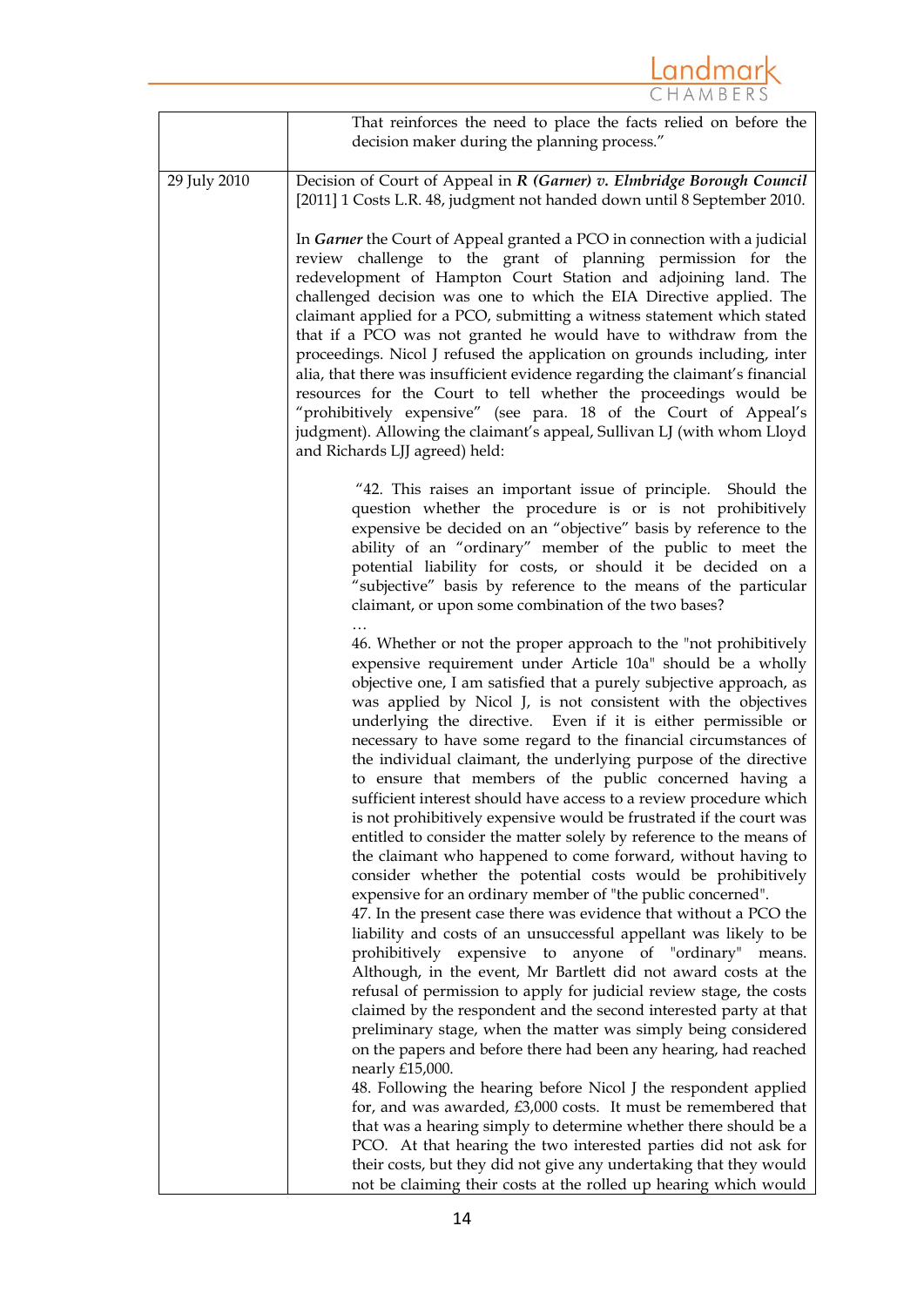be considering the substantive issue over one and a half days. 49. There was no evidence before the judge to suggest that the appellant's solicitor's estimate of a likely costs liability of £60,000 plus VAT if the case was not straightforward was an overestimate. If anything, the sum that was claimed by the respondent and the second interested party for their acknowledgements of service alone suggested that this figure was an underestimate. This was not a straightforward case, as evidenced by the refusal of permission to apply for judicial review, the participation of two interested parties in addition to the appellant and the respondent, the agreement that there should be a rolled up hearing and the fact that that hearing was listed not for one day but for one and a half days. Even though an unsuccessful claimant would not as a general rule be ordered to pay two sets of costs, the possibility that the appellant might have to pay all or part of the costs of one or both of the two interested parties, as well as the costs of the respondent, could not be ruled out. Clearly, the second interested party considered that there was a real prospect that it might be awarded its costs. That, after all, was the reason why it objected to the grant of a PCO. The fact that such an award might not be made as an exercise of judicial discretion was insufficiently certain for the purposes of Article 10a (see Commission v Ireland).

50. Against that background, as a matter of common sense, most "ordinary" members of the public, and very many who are much more fortunately placed, would be deterred from proceeding by a potential costs liability, including VAT, that totalled well over double the gross national average wage for a full time employee (slightly less than £25,500 pa). There is a further aspect to the purely subjective approach which may well have the effect of deterring members of the public from challenging the lawfulness of environmental decisions contrary to the underlying purposes of the directive.

51. Mr Macaulay said that he was unwilling to undergo a means test in a public forum. Applicants for public funding from the Legal Services Commission have to disclose details of their means to the Legal Services Commission, but they do so in a private process; they do not have to disclose details of their means and personal affairs, for example who has an interest in the house in which they are living, how much it is worth et cetera, to the opposing parties or to the court, in documents which are publicly available and which will be discussed, unless the judge orders otherwise, in an open forum. The possibility that the judge might, as an exercise of judicial discretion, order that the public should be excluded while such details were considered would not provide the requisite degree of assurance that an individual's private financial affairs would not be exposed to public gaze if he dared to challenge an environmental decision.

52. The more intrusive the investigation into the means of those who seek PCOs and the more detail that is required of them, the more likely it is that there will be a chilling effect on the willingness of ordinary members of the public (who need the protection that a PCO would afford) to challenge the lawfulness of environmental decisions.

53. For these reasons, the judge's approach to the prohibitively expensive issue in this case, while it was wholly consistent with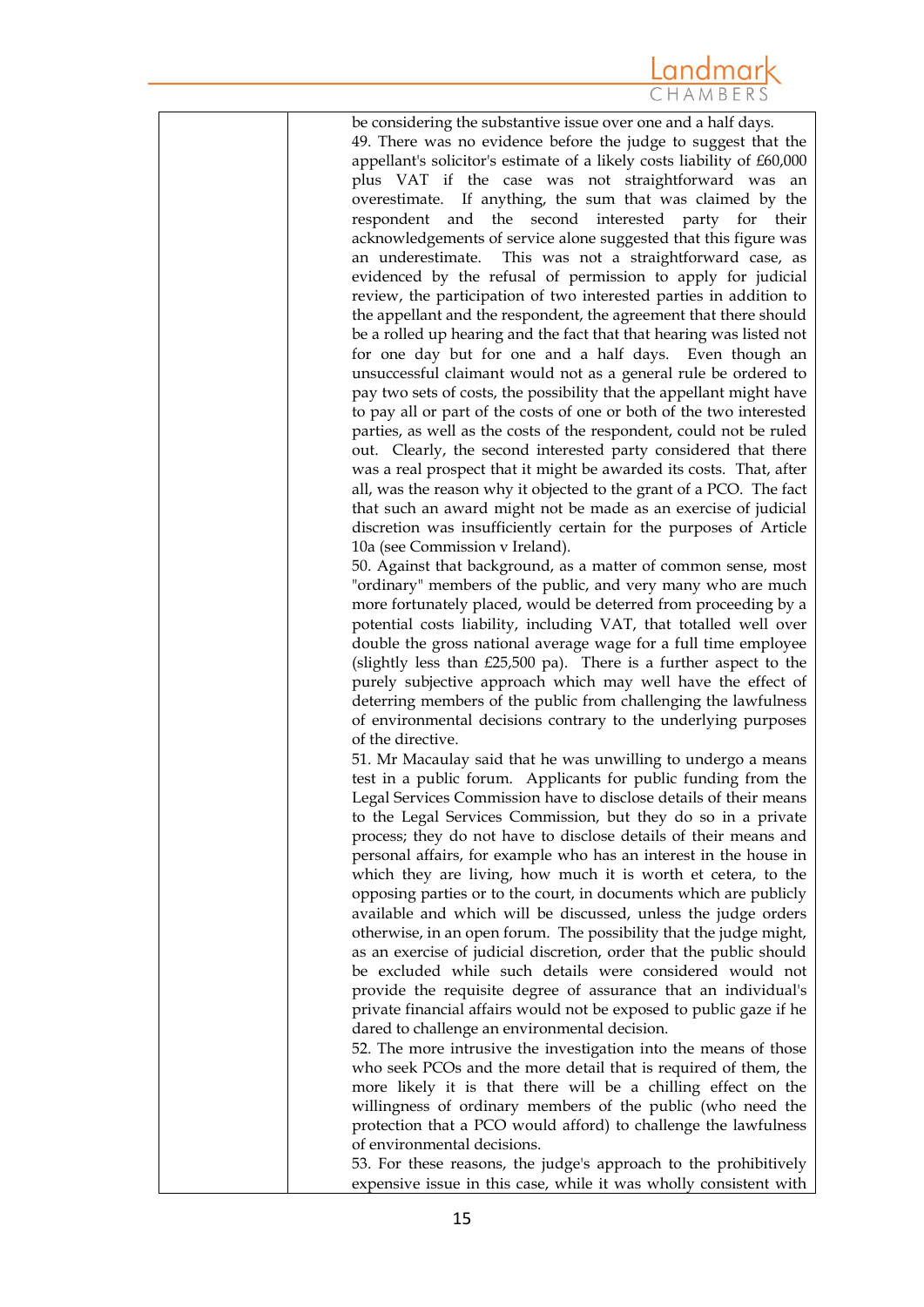|                         | <b>Landmark</b>                                                                                                                                                                                                                                                                                                                                                                                                                                                                                                                                                                                                                                                                                                                                                                                                                                                                                                                                                                                                                                                                                                                                                                                                                                                                                                                                                                                                                                                                                                                                                         |
|-------------------------|-------------------------------------------------------------------------------------------------------------------------------------------------------------------------------------------------------------------------------------------------------------------------------------------------------------------------------------------------------------------------------------------------------------------------------------------------------------------------------------------------------------------------------------------------------------------------------------------------------------------------------------------------------------------------------------------------------------------------------------------------------------------------------------------------------------------------------------------------------------------------------------------------------------------------------------------------------------------------------------------------------------------------------------------------------------------------------------------------------------------------------------------------------------------------------------------------------------------------------------------------------------------------------------------------------------------------------------------------------------------------------------------------------------------------------------------------------------------------------------------------------------------------------------------------------------------------|
|                         | Corner House principles, was not consistent with Article 10a. On<br>the evidence before him, including evidence as to the costs that<br>had already been incurred and the claimant's solicitor's estimates<br>of potential costs, a PCO was necessary if these proceedings were<br>not to be prohibitively expensive."                                                                                                                                                                                                                                                                                                                                                                                                                                                                                                                                                                                                                                                                                                                                                                                                                                                                                                                                                                                                                                                                                                                                                                                                                                                  |
|                         | Also in Garner the Court said:                                                                                                                                                                                                                                                                                                                                                                                                                                                                                                                                                                                                                                                                                                                                                                                                                                                                                                                                                                                                                                                                                                                                                                                                                                                                                                                                                                                                                                                                                                                                          |
|                         | "Turning then to the two grounds on which Nicol J refused a<br>PCO, I accept the claimant's submission that in an article 10a case<br>there is no justification for the application of the issues of "general<br>public importance"/"public interest requiring resolution of those<br>issues" in the Corner House conditions. Both the Aarhus<br>Convention and the Directive are based on the premise that it is in<br>the public interest that there should be effective public<br>participation in the decision-making process in significant<br>environmental cases (those cases that are covered by the EIA and<br>IPPC Directives); and an important component of that public<br>participation is that the public should be able to ensure, through<br>an effective review procedure that is not prohibitively expensive,<br>that such important environmental decisions are lawfully taken.<br>In summary, under EU law it is a matter of general public<br>importance that those environmental decisions subject to the<br>Directive are taken in a lawful manner, and, if there is an issue as<br>to that, the general public interest does require that that issue be<br>resolved in an effective review process. The Corner House<br>principles are judge-made law and in accordance with the<br>Marleasing principle (Marleasing SA v La Comercial<br>Internacional de Alimentación SA (Case C-106/89) [1990] ECR I-<br>4135) those judge-made rules for PCOs must be interpreted and<br>applied in such a way as to secure conformity with the Directive." |
| 6<br>2010               | September   Working Group on Access to Environmental Justice publish update report<br>supporting a modified version of the qualified one way costs shifting<br>recommended in the Jackson Report. Propose that CPR Part 44 is<br>amended to include the following provision:                                                                                                                                                                                                                                                                                                                                                                                                                                                                                                                                                                                                                                                                                                                                                                                                                                                                                                                                                                                                                                                                                                                                                                                                                                                                                            |
|                         | "44.X An unsuccessful Claimant in a claim for judicial review<br>shall not be ordered to pay the costs of any other party other than<br>where the Claimant has acted unreasonably in bringing or<br>conducting the proceedings."                                                                                                                                                                                                                                                                                                                                                                                                                                                                                                                                                                                                                                                                                                                                                                                                                                                                                                                                                                                                                                                                                                                                                                                                                                                                                                                                        |
| September<br>16<br>2010 | Decision in $R$ (Coedbach Action Team Ltd) $v$ . Secretary of State for<br>Energy and Climate Change [2010] EWHC 2312 (Admin), Wyn Williams J<br>on an application for a PCO by a private limited company which had<br>brought a judicial review challenge to the Secretary of State's grant of<br>consent under s.36 of the Electricity Act 1989 for a biomass fuelled power<br>station. Neither the claimant company nor the local residents who lay<br>behind it adduced any evidence as to their assets or financial position<br>generally, but stated they would have no option but to withdraw from the<br>proceedings if a PCO was not granted (see paras. 18-21 of the judgment).<br>One of the residents described himself as "not fabulously wealthy". Wyn<br>Williams J dismissed the application on two grounds, one of which was<br>that the proceedings would not be "prohibitively expensive" absent a<br>PCO. As to this he held at paras. 36-37:                                                                                                                                                                                                                                                                                                                                                                                                                                                                                                                                                                                                       |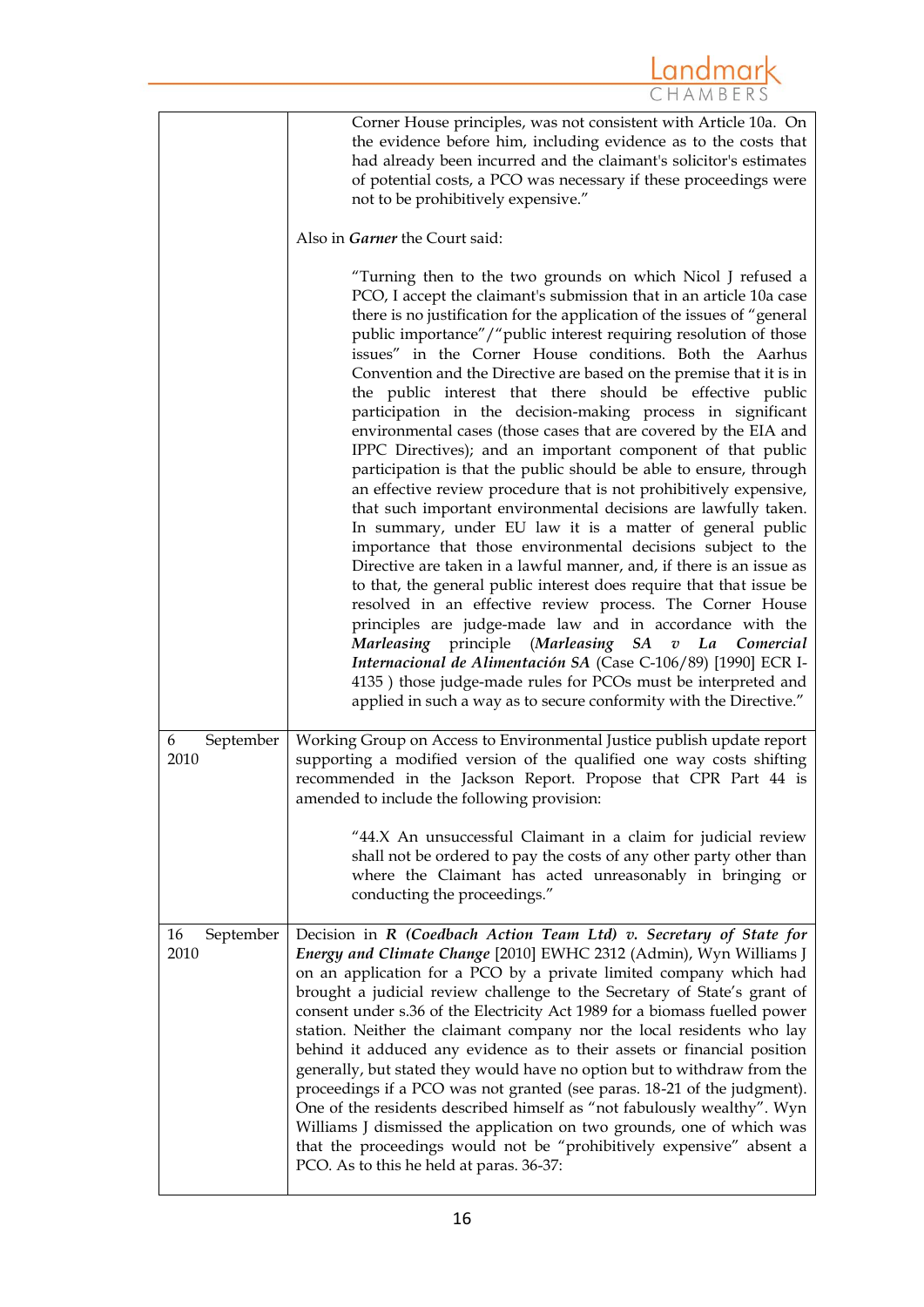### Landmarl

"36. I have also reached the conclusion, although with much greater hesitation, that these proceedings are not prohibitively expensive. On the basis of *Garner* it is necessary for me to consider whether the potential costs of the litigation would be prohibitively expensive for an ordinary member of "the public concerned". Mr Kimblin did not suggest that the ordinary member of the public concerned was always a single individual. In my judgment it must be that a category of member of the public for these purposes is a limited company. The difficulty is that while one can make a reasonable assessment of the ordinary individual person – by reference, for example, to average wages or property owning status or the like, those objective indicators simply do not exist in the same way in relation to limited companies. My experience suggests that many limited companies would not regard an overall costs bill in the region of £70,000 as prohibitively expensive in relation to litigation about which they felt strongly. If one looks beyond the limited company to its members there must be literally thousands of companies – even private limited companies – in which approximately 25 people have an interest. I would not anticipate that each of those individuals would regard a potential outlay of about £3,000 each as prohibitively expensive in relation to litigation which was of importance to them 37. In *Garner* Sullivan LJ left open whether it was permissible to have regard to the personal circumstances of the particular claimant. He did not determine that issue definitively but, in my judgment, the tenor of what he says tends to support the view that some regard should be paid to the individual circumstances of a claimant. There is nothing in the evidence in this case which persuades me that these proceedings are prohibitively expensive for the Claimant or, in context perhaps more importantly, the individuals who have an interest in the activities of the Claimant." Coedbach was a limited company formed by local residents as a response to a proposal to build two biomass power stations in Wales which Coedbach was opposing. There were ongoing appeals in respect of those proposals. Meanwhile the Secretary of State granted consent under the Electricity Act 1989 for a biomass power station in England and directed that planning permission be deemed to be granted under the Town and Country Planning Act 1990 s. 90(2). Coedbach did not object to the applications for consent and played no part in the process until it issued an application for permission to apply for judicial review of that decision out of a concern that the decision might influence the decisions in respect of the Welsh proposals. The issue of standing arose in the context of the PCO application, and Coedbach's attempt to rely on the Aarhus Convention:

> "29 I accept the submissions made on behalf of the defendant and Interested Party that the claimant is not a member of the public concerned and it is not a person having a sufficient interest. The claimant is a limited company whose aims and objects are made clear, unequivocally, in its Memorandum of Association. Its aim is to protect a particular local environment. The claimant played no part in the decision-making process leading to the grant of the consents to the Interested Party. But for the coincidence that the planning appeals with which the claimant is concerned were in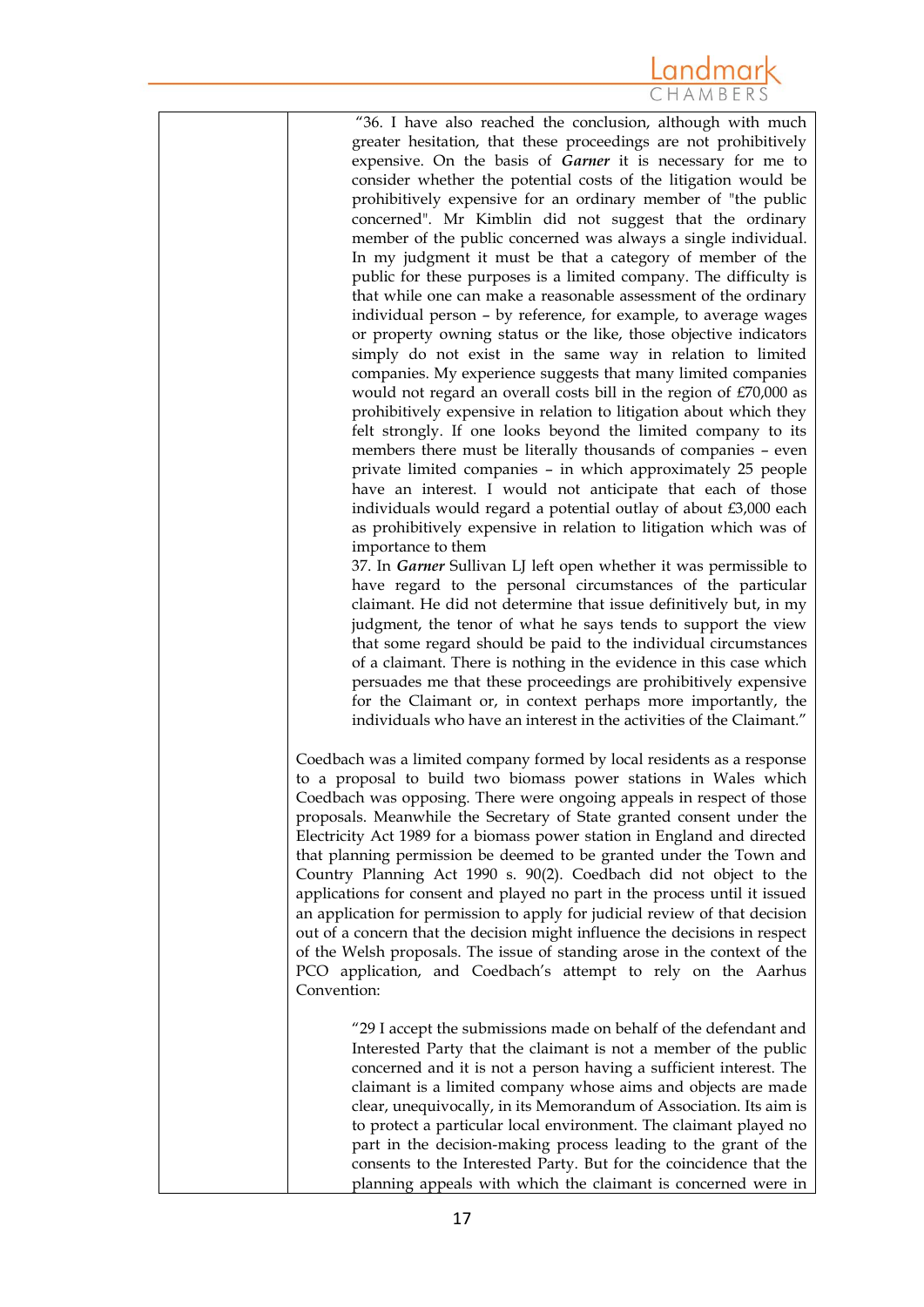progress at a time when the defendant's decision was made it is clear, in my judgment, that the claimant would have shown no interest in challenging the lawfulness of the defendant's decision. The claimant readily accepts that its sole purpose in challenging the defendant's decision is to prevent it becoming material to the decisions to be made in the planning appeals in which the claimant is an objector.

30 During the course of the hearing there was some debate as to the status and/or relevance of the defendant's decision in the planning appeals. I accept the submission of Mr Maurici that the defendant's decision can be no more than a material consideration. It cannot be said, as was suggested by Mr Kimblin, that part of the reasoning of the defendant in support of his decision constitutes an expression of the defendant's policy which would be binding upon an Inspector appointed by the Welsh Ministers to conduct the planning appeals in \*82 which the claimant appears as an objector. Even if the defendant's decision is treated as a material consideration by the Inspector considering the appeals I infer that it will be but one of a host of factors which will be considered. Mr Kimblin did not suggest before me that the acceptance of the defendant's decision as a material consideration would be, in effect, determinative of the planning appeals.

31 In any event it must be borne in mind when assessing whether the claimant has a sufficient interest for the purposes of the Directive that if the defendant's decision is treated as a material consideration and if the appeals are allowed the claimant has the ability to challenge those decisions under s 288 Town and Country Planning Act 1990.

32 Mr Maurici prays in aid the claimant's ability to challenge any successful appeals under s 288 as a free standing reason why the defendant's decision in these proceedings should not be the subject of judicial review. He may be right. In my judgment, however, the existence of this "alternative remedy" is also relevant, at least in the context of a case such as the present, in assessing whether the claimant is a member of the public concerned having a sufficient interest for the purposes of the Directive. I do not accept that this alternative remedy is illusory. It is illusory only if the claimant so conducts its affairs that it has no funds to mount a challenge under s 288 . That is a matter of choice for the claimant. In my judgment the existence of the right to challenge any decisions in the appellate process which are adverse to the claimant's objectives is a factor which militates against the conclusion that the claimant is a member of the public concerned having a sufficient interest when challenging the defendant's decision.

33 I have reached the clear conclusion that the claimant is not a member of the public concerned for the purposes of the Directive. That being so the Directive is not material to my decision upon whether or not to grant a protective costs order.

34 I should make two further points in this context for completeness. Mr Kimblin acknowledges that the claimant can bring itself within the Directive only if it establishes that it has a sufficient interest. It cannot, for example, assert that it is maintaining the impairment of a right; further, Mr Kimblin does not suggest that the claimant brings itself within the Directive because it is a nongovernmental organisation falling within the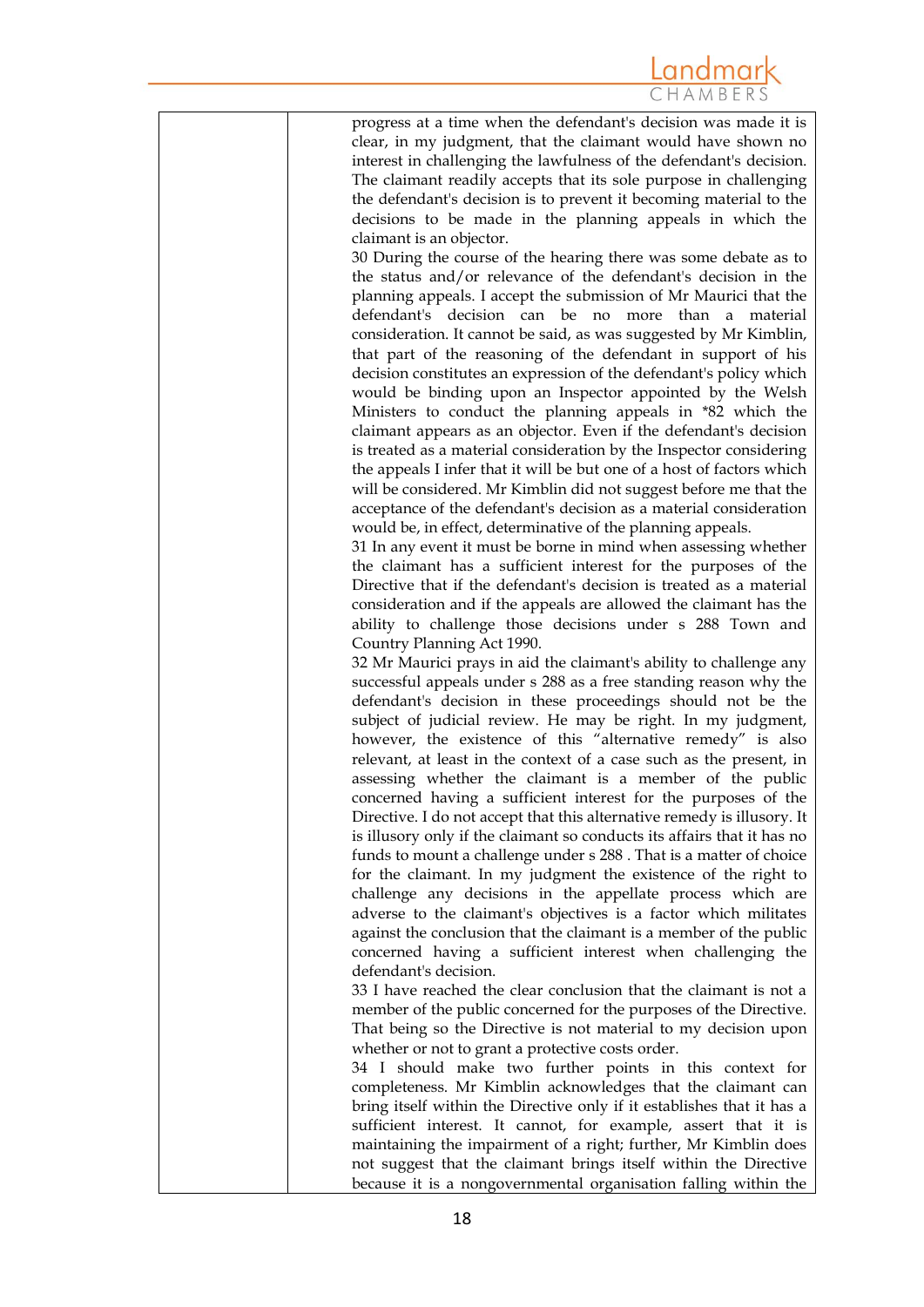|                            | <b>Landmark</b><br>CHAMBERS                                                                                                                                                                                                                                                                                                                                                                                                                                                                                                                                                                                                                                                                                                                                                                                                                                                                                                                                                                                                                                                                                                                                                                                                                                                                                                                                                                                                                                                                                                                                                                                                                                                                                                                                                                                                                                                                                                                                                                                                                                                                                                                                                                                                                                                                                                                                                                                                                                                                                                                                                                                                                                                                                                                                                                                                                                                                                                                                                                  |
|----------------------------|----------------------------------------------------------------------------------------------------------------------------------------------------------------------------------------------------------------------------------------------------------------------------------------------------------------------------------------------------------------------------------------------------------------------------------------------------------------------------------------------------------------------------------------------------------------------------------------------------------------------------------------------------------------------------------------------------------------------------------------------------------------------------------------------------------------------------------------------------------------------------------------------------------------------------------------------------------------------------------------------------------------------------------------------------------------------------------------------------------------------------------------------------------------------------------------------------------------------------------------------------------------------------------------------------------------------------------------------------------------------------------------------------------------------------------------------------------------------------------------------------------------------------------------------------------------------------------------------------------------------------------------------------------------------------------------------------------------------------------------------------------------------------------------------------------------------------------------------------------------------------------------------------------------------------------------------------------------------------------------------------------------------------------------------------------------------------------------------------------------------------------------------------------------------------------------------------------------------------------------------------------------------------------------------------------------------------------------------------------------------------------------------------------------------------------------------------------------------------------------------------------------------------------------------------------------------------------------------------------------------------------------------------------------------------------------------------------------------------------------------------------------------------------------------------------------------------------------------------------------------------------------------------------------------------------------------------------------------------------------------|
|                            | provisions of Article 1(2)."                                                                                                                                                                                                                                                                                                                                                                                                                                                                                                                                                                                                                                                                                                                                                                                                                                                                                                                                                                                                                                                                                                                                                                                                                                                                                                                                                                                                                                                                                                                                                                                                                                                                                                                                                                                                                                                                                                                                                                                                                                                                                                                                                                                                                                                                                                                                                                                                                                                                                                                                                                                                                                                                                                                                                                                                                                                                                                                                                                 |
| 21<br>24<br>September 2010 | At its twenty ninth meeting the Aarhus Compliance Committee finalised<br>the draft findings in relation to the Port of Tyne complaint,<br>ACCC/C/2008/33 and two other UK complaints.                                                                                                                                                                                                                                                                                                                                                                                                                                                                                                                                                                                                                                                                                                                                                                                                                                                                                                                                                                                                                                                                                                                                                                                                                                                                                                                                                                                                                                                                                                                                                                                                                                                                                                                                                                                                                                                                                                                                                                                                                                                                                                                                                                                                                                                                                                                                                                                                                                                                                                                                                                                                                                                                                                                                                                                                        |
|                            | Port of Tyne:                                                                                                                                                                                                                                                                                                                                                                                                                                                                                                                                                                                                                                                                                                                                                                                                                                                                                                                                                                                                                                                                                                                                                                                                                                                                                                                                                                                                                                                                                                                                                                                                                                                                                                                                                                                                                                                                                                                                                                                                                                                                                                                                                                                                                                                                                                                                                                                                                                                                                                                                                                                                                                                                                                                                                                                                                                                                                                                                                                                |
|                            | On costs:                                                                                                                                                                                                                                                                                                                                                                                                                                                                                                                                                                                                                                                                                                                                                                                                                                                                                                                                                                                                                                                                                                                                                                                                                                                                                                                                                                                                                                                                                                                                                                                                                                                                                                                                                                                                                                                                                                                                                                                                                                                                                                                                                                                                                                                                                                                                                                                                                                                                                                                                                                                                                                                                                                                                                                                                                                                                                                                                                                                    |
|                            | "129. The Committee considers that the "costs follow the event<br>rule", contained in rule 44.3(2) of the Civil Procedure Rules, is not<br>inherently objectionable under the Convention, although the<br>compatibility of this rule with the Convention depends on the<br>outcome in each specific case and the existence of a clear rule that<br>prevents prohibitively expensive procedures. In this context, the<br>Committee considers whether the effects of "costs follow the<br>event rule" can be softened by legal aid, CFAs and PCOs as well<br>as by the considerable discretionary powers that the courts have<br>in interpreting and applying the relevant law. At this stage,<br>however, at least four potential problems emerge with regard to<br>the legal system of E&W. First, the "general public importance",<br>"no private interest" and "in exceptional circumstances" criteria<br>applied when considering the granting of PCOs. Second, the<br>limiting effects of (i) the costs for a claimant if a PCO is applied<br>for and not granted and (ii) PCOs that cap the costs of both<br>parties. Third, the potential effect of cross-undertakings in<br>damages on the costs incurred by a claimant. Fourth, the fact that<br>in determining the allocation of costs in a given case, the public<br>interest nature of the environmental claims under consideration is<br>not in and of itself given sufficient consideration.<br>130. While the courts in E&W have applied a flexible approach to<br>Corner House criteria when considering the granting of PCOs,<br>including the "general public importance", "no private interest"<br>and "exceptional circumstances" criteria, they have also indicated<br>that, given the ruling in Corner House, there are limits to this<br>flexible approach. The Committee notes the numerous calls by<br>judges suggesting that the Civil Procedure Rules Committee take<br>legislative action in respect of PCOs, also in view of the<br>Convention (see paragraph 102 above). These calls have to date<br>not resulted in amendment of the Civil Procedure Rules so as to<br>ensure that all cases within the scope of article 9 of the Aarhus<br>Convention are accorded the standards set by the Convention.<br>The Convention, amongst other things, requires its Parties to<br>'provide adequate and effective remedies' which shall be 'fair,<br>equitable [] and not prohibitively expensive'. The Committee<br>endorses the calls by the judiciary and suggests that the Party<br>concerned amend the Civil Procedure Rules in the light of the<br>standards set by the Convention.<br>131. Within such considerations the Committee finds that the<br>Party concerned should also consider the cost that may be<br>incurred by a claimant in those cases where a PCO is applied for<br>but not granted, as suggested in Appendix 3 to the Sullivan<br>Report.102 The Committee endorses this recommendation. |
|                            | 132. The Committee also notes the limiting effect of reciprocal cost<br>caps                                                                                                                                                                                                                                                                                                                                                                                                                                                                                                                                                                                                                                                                                                                                                                                                                                                                                                                                                                                                                                                                                                                                                                                                                                                                                                                                                                                                                                                                                                                                                                                                                                                                                                                                                                                                                                                                                                                                                                                                                                                                                                                                                                                                                                                                                                                                                                                                                                                                                                                                                                                                                                                                                                                                                                                                                                                                                                                 |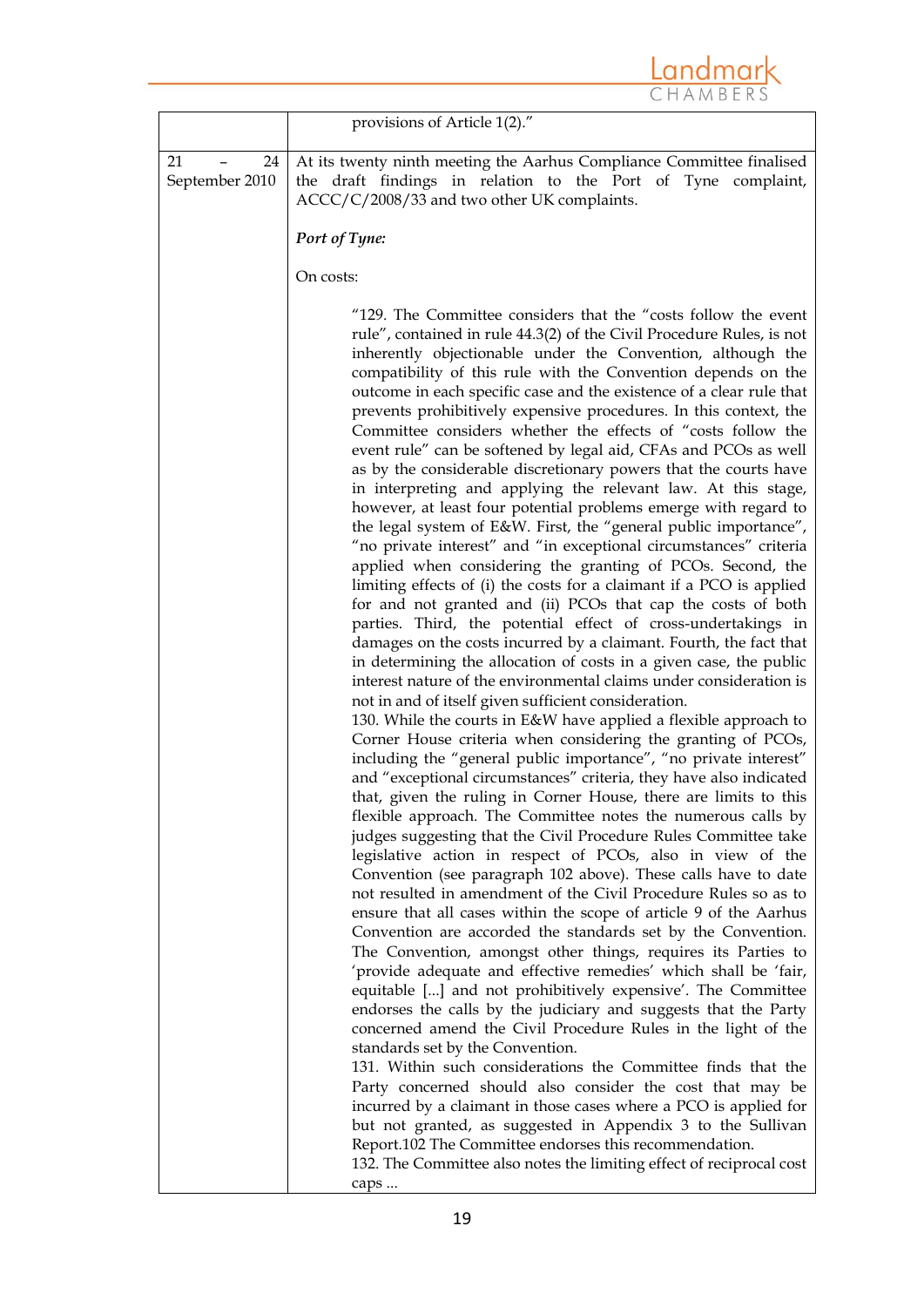| Moreover, in accordance with its findings<br>134.<br>in<br>ACCC/C/2008/23 (UK) and ACCC/C/2008/27 (UK), the<br>Committee considers that in legal proceedings within the scope of<br>article 9 of the Convention, the public interest nature of the<br>environmental claims under consideration does not seem to be |
|--------------------------------------------------------------------------------------------------------------------------------------------------------------------------------------------------------------------------------------------------------------------------------------------------------------------|
| given sufficient consideration in the apportioning of costs by the<br>courts.                                                                                                                                                                                                                                      |
| 135. The Committee concludes that despite the various measures<br>available to address prohibitive costs, taken together they do not                                                                                                                                                                               |
| ensure that the costs remain at a level which meets the<br>requirements under the Convention. At this stage, the Committee                                                                                                                                                                                         |
| considers that the considerable discretion of the courts of E&W in<br>deciding the costs, without any clear legally binding direction<br>from the legislature or judiciary to ensure costs are not                                                                                                                 |
| prohibitively expensive, leads to considerable uncertainty<br>regarding the costs to be faced where claimants are legitimately                                                                                                                                                                                     |
| pursuing environmental concerns that involve the public interest.<br>The Committee also notes the Court of Appeal's judgment in                                                                                                                                                                                    |
| Morgan v. Hinton Organics, which held that the principles of the<br>Convention are "at most" a factor which it "may" (not must) take<br>into account, "along with a number of other factors, such as                                                                                                               |
| fairness to the defendant". The Committee in this respect notes<br>that 'fairness' in article 9, paragraph 4, refers to what is fair for the                                                                                                                                                                       |
| claimant, not the defendant.<br>134. In the light of the above, the Committee concludes that the<br>Party concerned has not adequately implemented its obligation in                                                                                                                                               |
| article 9, paragraph 4, to ensure that the procedures subject to<br>article 9 are not prohibitively expensive. In addition, the                                                                                                                                                                                    |
| Committee finds that the system as a whole is not such as "to<br>remove or reduce financial [] barriers to access to justice", as                                                                                                                                                                                  |
| article 9, paragraph 5, of the Convention requires a Party to the<br>Convention to consider."                                                                                                                                                                                                                      |
| On cross-undertakings:                                                                                                                                                                                                                                                                                             |
| "Cross-undertakings for damages regarding interim injunctions<br>69. The communicants contend that courts in England and Wales<br>generally require claimants seeking an interim injunction to<br>protect the relevant environmental interest pending the                                                          |
| substantive trial to provide a "cross-undertaking" in damages<br>before an injunction will be granted. The communicants and<br>CAJE submit that the potential requirement to give a cross-                                                                                                                         |
| undertaking for damages means that injunctive relief may not be<br>available without risking prohibitive expense to claimants as                                                                                                                                                                                   |
| required under article 9, paragraph 4, of the Convention.<br>70. The Party concerned submits that the manner in which its<br>courts approach the granting of interim relief does not give rise to                                                                                                                  |
| non-compliance with article 9, paragraph 4, of the Convention. It<br>submits that there are very good reasons why, in general, a                                                                                                                                                                                   |
| crossundertaking in damages is required. It points to the fact that<br>granting interim relief can have severely adverse consequences<br>for individuals and other private parties who have the benefit of                                                                                                         |
| the measure under challenge. Moreover, it points out that there is<br>no set rule requiring a cross-undertaking and that its courts have                                                                                                                                                                           |
| wide discretion to adopt the course which seems most likely to<br>minimize the risk of an unjust result. The courts have jurisdiction                                                                                                                                                                              |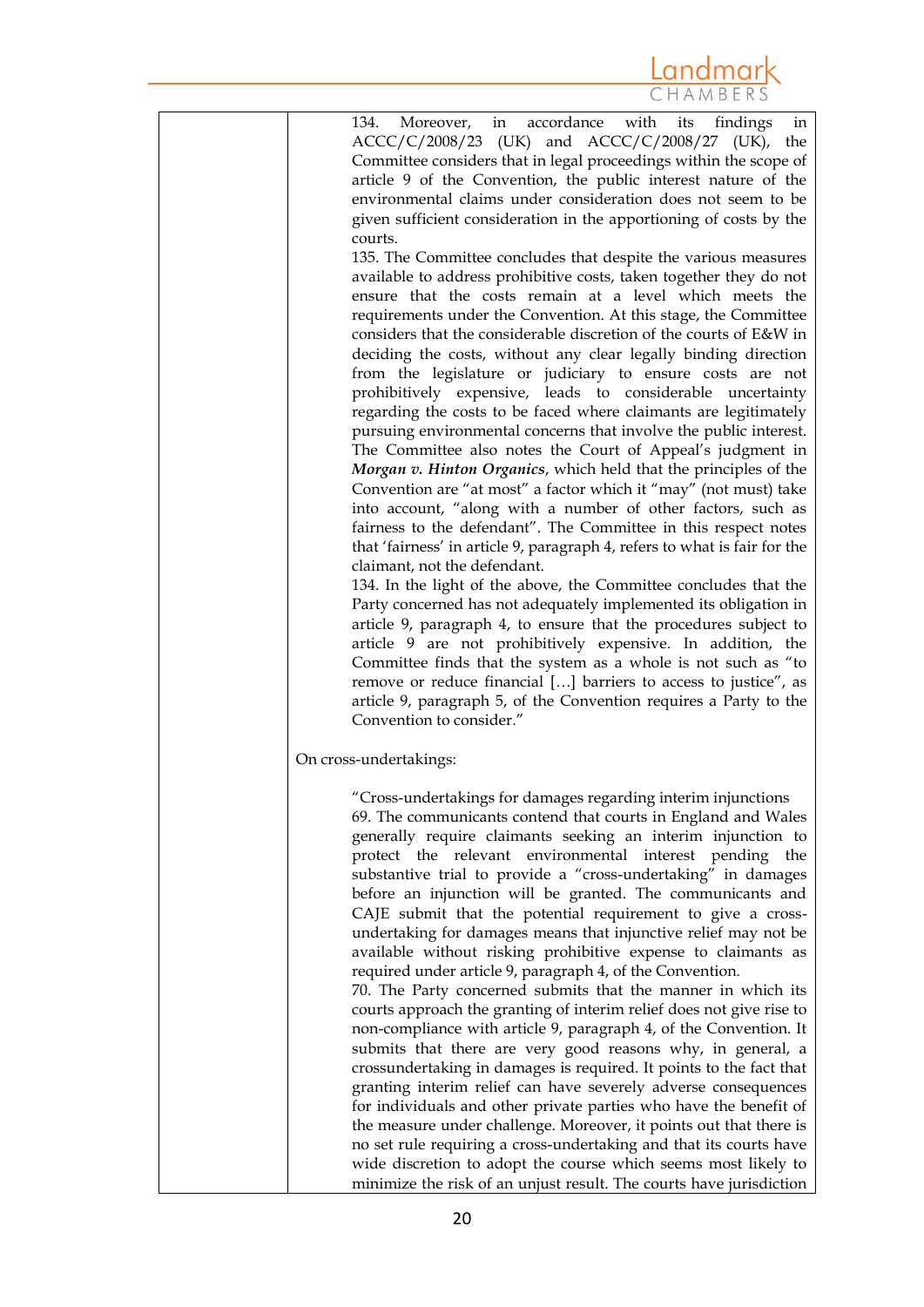| <b>Landmark</b><br>CHAMBERS                                                                                                                                                                                                                                                                                                                                                                                                                                                                                                                                                                                                                                                                                                                                                                                                                                                                                                                                                                                  |
|--------------------------------------------------------------------------------------------------------------------------------------------------------------------------------------------------------------------------------------------------------------------------------------------------------------------------------------------------------------------------------------------------------------------------------------------------------------------------------------------------------------------------------------------------------------------------------------------------------------------------------------------------------------------------------------------------------------------------------------------------------------------------------------------------------------------------------------------------------------------------------------------------------------------------------------------------------------------------------------------------------------|
| to, and do, grant interim relief despite the absence of a cross-<br>undertaking in damages, having regard to the public importance<br>of the issues raised.                                                                                                                                                                                                                                                                                                                                                                                                                                                                                                                                                                                                                                                                                                                                                                                                                                                  |
| 71. The Party concerned also submits that in the typical case of a<br>challenge to a planning permission, the mere bringing of<br>proceedings (even without seeking interim relief) in the majority<br>of cases acts as a stay on the proposed development. This is<br>because if the developer builds in the face of a challenge to his<br>permit, he does so at his own risk of having to later remove it                                                                                                                                                                                                                                                                                                                                                                                                                                                                                                                                                                                                  |
| Cross-undertaking as to damages regarding interim injunctions<br>108. The general rule that the giving of a cross-undertaking for<br>damages by the claimant is a prerequisite for the grant of an<br>interim injunction was noted by the House of Lords in the 1975<br>decision of American Cyanamid Co v. Ethicon Ltd. The House of<br>Lords recognized, however, that when deciding whether to grant<br>an interim injunction in an individual case, there may be special<br>factors that should be taken into account.<br>109. Courts in England and Wales have granted interim<br>injunctions without a cross-undertaking for damages having been<br>given; there have also been cases in which the injunctive relief<br>was refused due to the fact that the claimant was not in a position<br>to provide a cross-undertaking in damages. Judges enjoy a<br>considerable amount of discretion as to whether a cross-<br>undertaking for damages is required for the grant of an interim<br>injunction. |
| 133. A particular issue before the Committee are the costs<br>associated with requests for injunctive relief. Under the law of<br>England and Wales, courts may, and usually do, require<br>claimants to give cross-undertakings in damages. As shown, for<br>example, by the Sullivan Report, this may entail potential<br>liabilities of several thousands, if not several hundreds of<br>thousands of pounds. This leads to the situation where injunctive<br>relief is not pursued, because of the high costs at risk, where the<br>claimant is legitimately pursuing environmental concerns that<br>involve the public interest. Such effects would amount to<br>prohibitively expensive procedures that are not in compliance<br>with article 9, paragraph 4."                                                                                                                                                                                                                                         |
| On delay rules in judicial review:                                                                                                                                                                                                                                                                                                                                                                                                                                                                                                                                                                                                                                                                                                                                                                                                                                                                                                                                                                           |
| "138. The Committee finds that the three-month requirement<br>specified in CPR rule $54.5$ (1) is not as such problematic under the<br>Convention, also in comparison with the time limits applicable in<br>other Parties to the Convention. However, the Committee<br>considers that the courts in England and Wales have considerable<br>discretion in reducing the time limits by interpreting the<br>requirement under the same provision that an application for a<br>judicial review be filed "promptly" (see paras. 113-116). This may<br>result in a claim for judicial review not being lodged promptly<br>even if brought within the three-month period. The Committee<br>also considers that the courts in England and Wales, in exercising<br>their judicial discretion, apply various moments at which a time                                                                                                                                                                                   |
| may start to run, depending on the circumstances of the case (see<br>para. 117). The justification for discretion regarding time limits for                                                                                                                                                                                                                                                                                                                                                                                                                                                                                                                                                                                                                                                                                                                                                                                                                                                                  |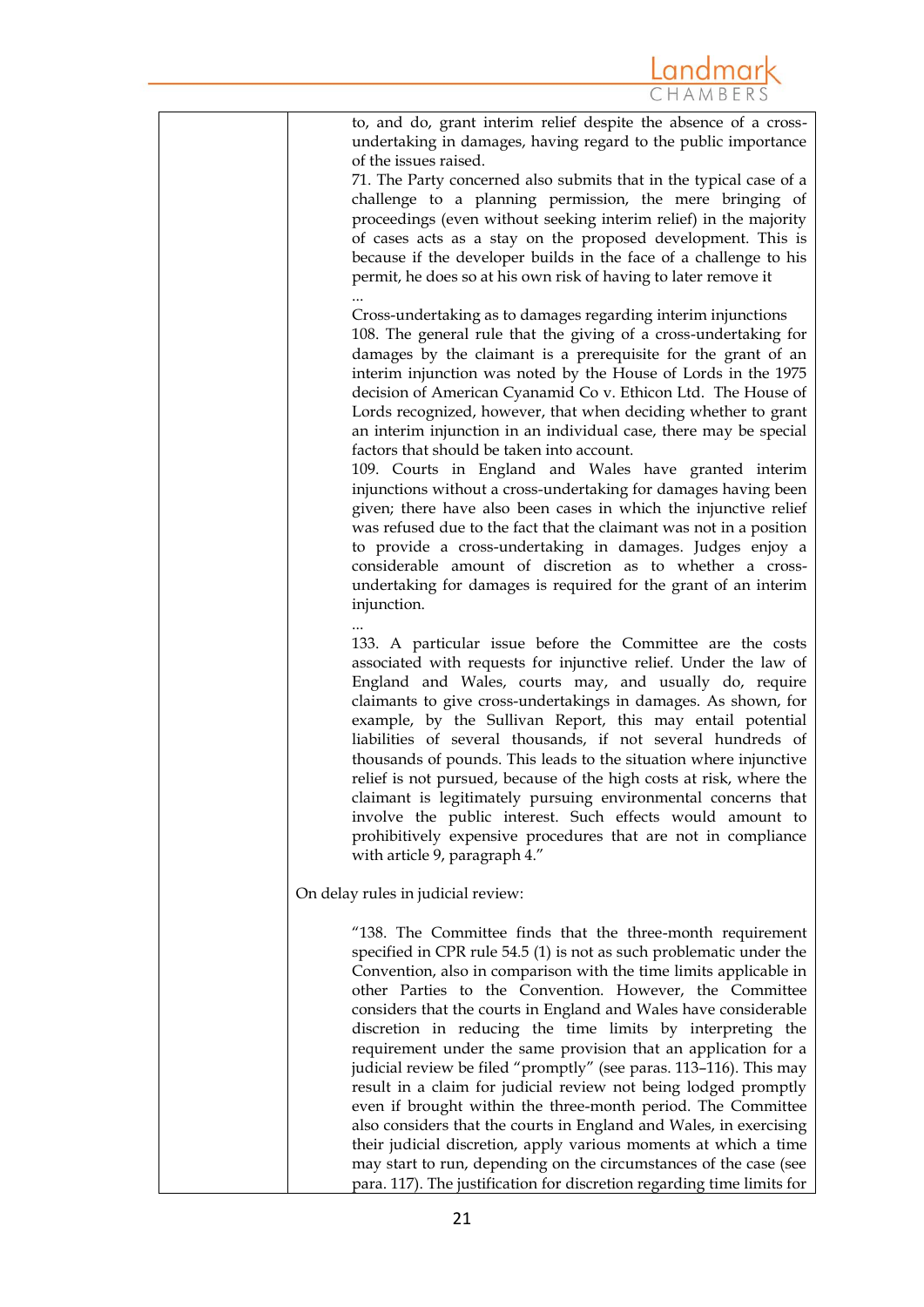judicial review, the Party concerned submits, is constituted by the public interest considerations which generally are at stake in such cases. While the Committee accepts that a balance needs to be assured between the interests at stake, it also considers that this approach entails significant uncertainty for the claimant. The Committee finds that in the interest of fairness and legal certainty it is necessary to (i) set a clear minimum time limit within which a claim should be brought, and (ii) time limits should start to run from the date on which a claimant knew, or ought to have known of the act, or omission, at stake.

139. As was pointed out with regard to the costs of procedures (see para. 134 above), the Party concerned cannot rely on judicial discretion of the courts to ensure that the rules for timing of judicial review applications meet the requirements of article 9, paragraph 4. On the contrary, reliance on such discretion has resulted in inadequate implementation of article 9, paragraph 4. The Committee finds that by failing to establish clear time limits within which claims may be brought and to set a clear and consistent point at which time starts to run, i.e., the date on which a claimant knew, or ought to have known of the act, or omission, at stake, the Party concerned has failed to comply with the requirement in article 9, paragraph 4, that procedures subject to article 9 be fair and equitable."

On the scope of judicial review:

"123. Article 9, paragraph 2, of the Convention addresses both substantive and procedural legality. Hence, the Party concerned has to ensure that members of the public have access to a review procedure before a court of law and/or another independent body established by law which can review both the substantive and procedural legality of decisions, acts and omissions in appropriate cases.

124. Article 9, paragraph 3, of the Convention, as opposed to article 9, paragraph 2, of the Convention, does not explicitly refer to either substantive or procedural legality. Instead it refers to "acts or omissions […] which contravene its national law relating to the environment". Clearly, the issue to be considered in such a review procedure is whether the act or omission in question contravened any provision — be it substantive or procedural — in national law relating to the environment.

125. The Committee finds that the Party concerned allows for members of the public to challenge certain aspects of the substantive legality of decisions, acts or omissions subject to article 9, paragraphs 2 and 3, of the Convention, including, inter alia, for material error of fact; error of law; regard to irrelevant considerations and failure to have regard to relevant considerations; jurisdictional error; and on the grounds of Wednesbury unreasonableness (see paras. 87–89 above). The Committee, however, is not convinced that the Party concerned, despite the above-mentioned challengeable aspects, meets the standards for review required by the Convention as regards substantive legality. In this context, the Committee notes for example the criticisms by the House of Lords, and the European Court of Human Rights, of the very high threshold for review imposed by the Wednesbury test.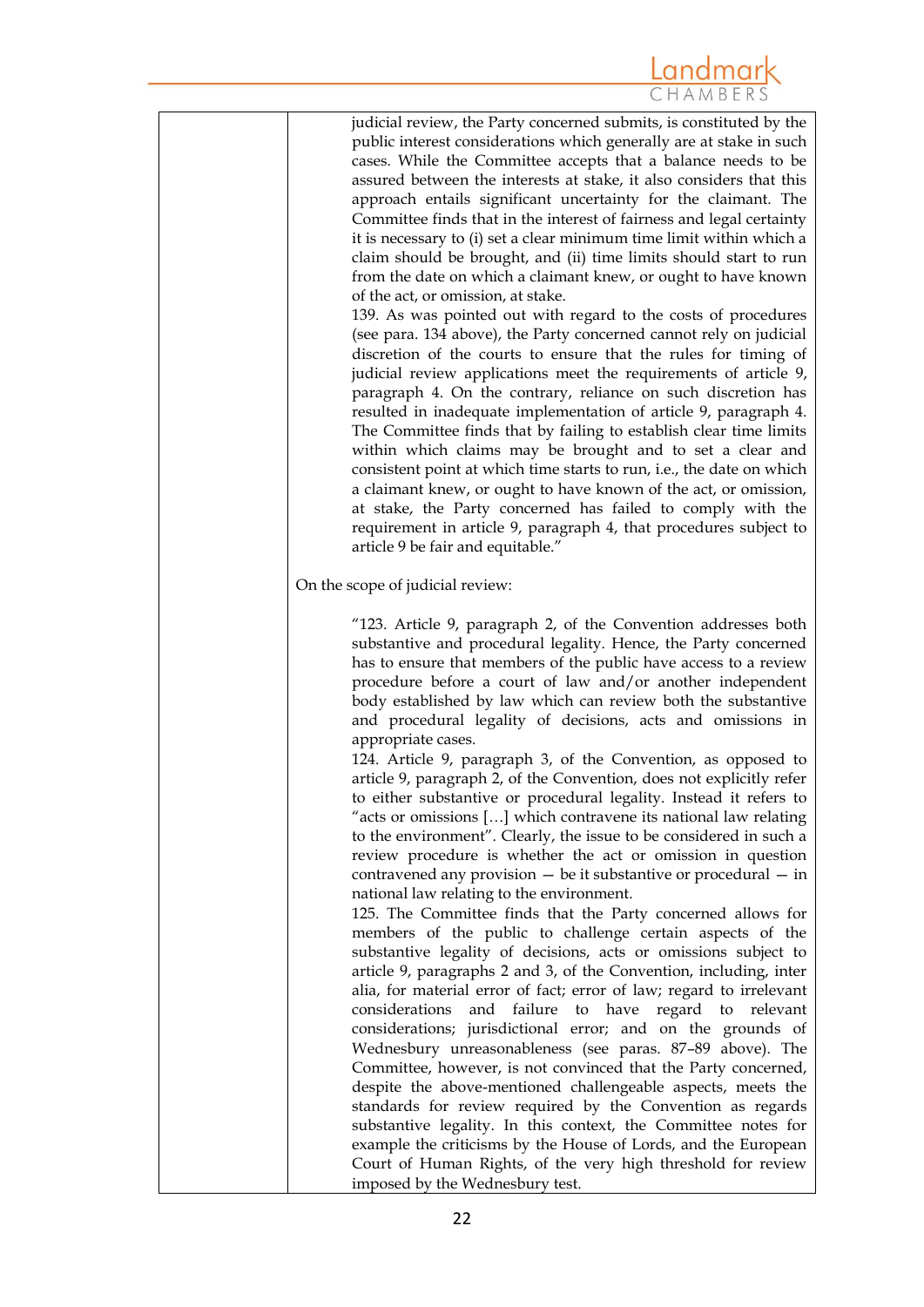|                        | 126. The Committee considers that the application of a<br>"proportionality principle" by the courts in England and Wales<br>could provide an adequate standard of review in cases within the<br>scope of the Aarhus Convention. A proportionality test requires a<br>public authority to provide evidence that the act or decision<br>pursued justifies the limitation of the right at stake, is connected<br>to the aim(s) which that act or decision seeks to achieve and that<br>the means used to limit the right at stake are no more than<br>necessary to attain the aim(s) of the act or decision at stake. While<br>a proportionality principle in cases within the scope of the Aarhus<br>Convention may go a long way towards providing for a review of<br>substantive and procedural legality, the Party concerned must<br>make sure that such a principle does not generally or prima facie<br>exclude any issue of substantive legality from a review.<br>127. Given its findings in paragraphs 125 and 126 above, the<br>Committee expresses concern regarding the availability of<br>appropriate judicial or administrative procedures, as required by<br>article 9, paragraphs 2 and 3, of the Convention, in which the<br>substantive legality of decisions, acts or omissions within the<br>scope of the Convention can be subjected to review under the law<br>of England and Wales. However, based on the information before<br>it in the context of the current communication, the Committee<br>does not go so far as to find the Party concerned to be in non-<br>compliance with article 9, paragraphs 2 or 3, of the Convention."<br>In the Cultra Residents' Association case $(ACCC/C/2008/27)$ in relation<br>to the expansion of Belfast City Airport, the Aarhus Compliance<br>Committee found that an order for the claimant to pay £39,454 following<br>the dismissal of its claim for judicial review was prohibitively expensive<br>in contrast in the Morgan case (ACCC/2008/23) the Committee held that<br>an adverse costs order of £5,130 was not prohibitively expensive |
|------------------------|----------------------------------------------------------------------------------------------------------------------------------------------------------------------------------------------------------------------------------------------------------------------------------------------------------------------------------------------------------------------------------------------------------------------------------------------------------------------------------------------------------------------------------------------------------------------------------------------------------------------------------------------------------------------------------------------------------------------------------------------------------------------------------------------------------------------------------------------------------------------------------------------------------------------------------------------------------------------------------------------------------------------------------------------------------------------------------------------------------------------------------------------------------------------------------------------------------------------------------------------------------------------------------------------------------------------------------------------------------------------------------------------------------------------------------------------------------------------------------------------------------------------------------------------------------------------------------------------------------------------------------------------------------------------------------------------------------------------------------------------------------------------------------------------------------------------------------------------------------------------------------------------------------------------------------------------------------------------------------------------------------------------------------------------------------------------------------------------------------------|
|                        |                                                                                                                                                                                                                                                                                                                                                                                                                                                                                                                                                                                                                                                                                                                                                                                                                                                                                                                                                                                                                                                                                                                                                                                                                                                                                                                                                                                                                                                                                                                                                                                                                                                                                                                                                                                                                                                                                                                                                                                                                                                                                                                |
| November<br>15<br>2010 | MoJ publish for consultation its proposals for the implementation of the<br>Jackson Report.                                                                                                                                                                                                                                                                                                                                                                                                                                                                                                                                                                                                                                                                                                                                                                                                                                                                                                                                                                                                                                                                                                                                                                                                                                                                                                                                                                                                                                                                                                                                                                                                                                                                                                                                                                                                                                                                                                                                                                                                                    |
| 24<br>2010             | November   Consultation published by MoJ in respect of cross-undertakings in<br>damages in environmental judicial reviews:                                                                                                                                                                                                                                                                                                                                                                                                                                                                                                                                                                                                                                                                                                                                                                                                                                                                                                                                                                                                                                                                                                                                                                                                                                                                                                                                                                                                                                                                                                                                                                                                                                                                                                                                                                                                                                                                                                                                                                                     |
|                        | "Taking these into account, we suggest that the court should, if<br>the application meets the other criteria for granting an interim<br>injunction, grant an interim injunction in judicial review<br>proceedings without a cross-undertaking for damages (or<br>alternatively accept an undertaking to refrain from action from<br>the defendant without a cross-undertaking for damages from the<br>claimant) where:<br>the Environmental Impact Assessment Directive (85/337), as<br>amended by the Public Participation Directive (2003/35), is<br>engaged and,<br>if an injunction were not granted:<br>a final judgment in the matter would be impossible to enforce<br>because the factual basis of the proceedings will have been eroded<br>and bringing the case on quickly for trial would not resolve the<br>problem;<br>significant environmental damage would be caused; and<br>the claimant would probably and reasonably discontinue<br>proceedings or the application for an interim injunction if a cross-                                                                                                                                                                                                                                                                                                                                                                                                                                                                                                                                                                                                                                                                                                                                                                                                                                                                                                                                                                                                                                                                                    |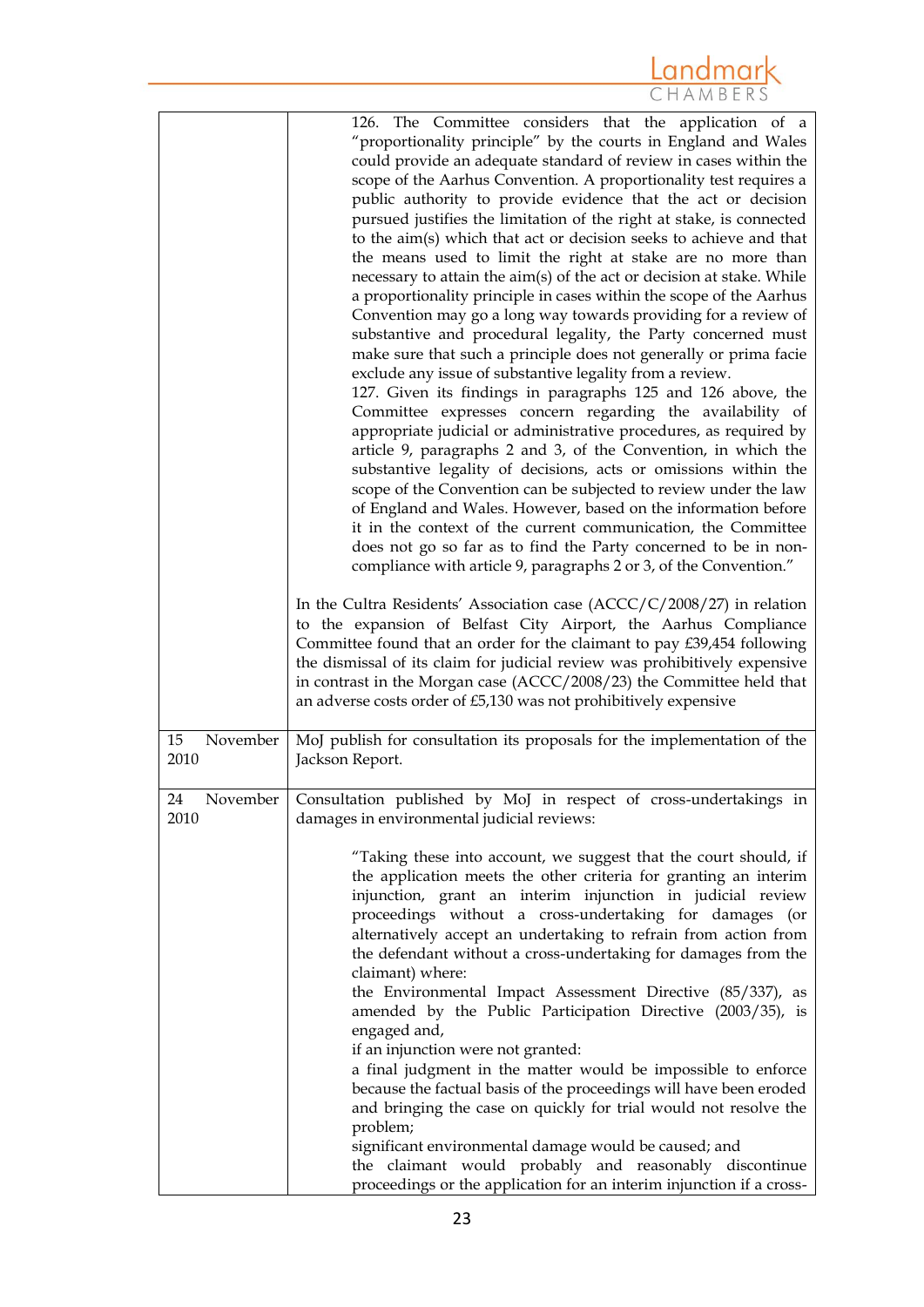| <b>Landmark</b>                                                                                                                                                                                                                                                                                                                                                                                                                                                                                                                                                                                                                                                                                                                                                                                                                                                                                                                                                                                                                                                                                                                                                                                                                                                                                                                                                                                                                                                                                                                                                                                                                                                                                                                                                                                                                                                                                                                                                                                                                                                                                                                                                                                                                                                                                                                                                                                                                                                                                                                                                                                                                                                                                                                            |
|--------------------------------------------------------------------------------------------------------------------------------------------------------------------------------------------------------------------------------------------------------------------------------------------------------------------------------------------------------------------------------------------------------------------------------------------------------------------------------------------------------------------------------------------------------------------------------------------------------------------------------------------------------------------------------------------------------------------------------------------------------------------------------------------------------------------------------------------------------------------------------------------------------------------------------------------------------------------------------------------------------------------------------------------------------------------------------------------------------------------------------------------------------------------------------------------------------------------------------------------------------------------------------------------------------------------------------------------------------------------------------------------------------------------------------------------------------------------------------------------------------------------------------------------------------------------------------------------------------------------------------------------------------------------------------------------------------------------------------------------------------------------------------------------------------------------------------------------------------------------------------------------------------------------------------------------------------------------------------------------------------------------------------------------------------------------------------------------------------------------------------------------------------------------------------------------------------------------------------------------------------------------------------------------------------------------------------------------------------------------------------------------------------------------------------------------------------------------------------------------------------------------------------------------------------------------------------------------------------------------------------------------------------------------------------------------------------------------------------------------|
| undertaking in damages was required."                                                                                                                                                                                                                                                                                                                                                                                                                                                                                                                                                                                                                                                                                                                                                                                                                                                                                                                                                                                                                                                                                                                                                                                                                                                                                                                                                                                                                                                                                                                                                                                                                                                                                                                                                                                                                                                                                                                                                                                                                                                                                                                                                                                                                                                                                                                                                                                                                                                                                                                                                                                                                                                                                                      |
| Lord Justice Sullivan's Working Group have responded to these<br>proposals. Disappointment was expressed that the proposals would only<br>apply to PP Directive cases. The response continued:                                                                                                                                                                                                                                                                                                                                                                                                                                                                                                                                                                                                                                                                                                                                                                                                                                                                                                                                                                                                                                                                                                                                                                                                                                                                                                                                                                                                                                                                                                                                                                                                                                                                                                                                                                                                                                                                                                                                                                                                                                                                                                                                                                                                                                                                                                                                                                                                                                                                                                                                             |
| "We welcome the proposal to dispense with the requirement for a<br>cross-undertaking in damages in certain circumstances, however,<br>we foresee significant problems with the present wording of<br>paragraph 39, including:<br>"A final judgment in the matter would be<br>(a)<br>impossible to enforce because the factual basis of the<br>proceedings will have been eroded and bringing the case<br>on quickly for trial would not resolve the problem" - in<br>our view this sets the bar very high. This would only<br>really catch cases where the damage done would be<br>entirely irreversible (e.g. the outright destruction of a<br>protected area, for example) and not those cases where<br>the damage could (but would be unlikely in practice) to<br>be reversed by the court if the case succeeded. Thus, for<br>example, if the challenge is to a landfill consent then, in<br>theory, waste placed without permission in a landfill<br>during the litigation could later be removed but the court<br>is likely to be reluctant to order that and it is questionable<br>whether it would cross the "impossibility" threshold.<br>"Significant environmental damage would be<br>(b)<br>caused" - the qualification "significant" would need<br>explanation to ensure a consistency of approach; factors<br>to be taken into account would need to include the<br>reversibility of the damage (including, in particular,<br>whether the court or other decision-maker would be<br>likely to require its reversal in the event that the claim<br>was successful), the scale of the damage, whether it<br>relates to something (an area, a species, etc) that has<br>special protection (e.g. under planning policies or the<br>law).<br>(c)<br>"The claimant would probably and reasonably<br>discontinue proceedings or the application for an interim<br>injunction if a cross-undertaking in damages was<br>required" - the issue here is how will the court decide<br>whether a claimant is acting reasonably? Unless, as<br>seems unlikely, the court would simply accept the<br>claimant's statement to that effect, it is inevitable that<br>judges will [be] drawn into a detailed means assessment<br>as to what a claimant can afford in each particular case.<br>In our view, this could lead to significant uncertainty and<br>further unhelpful satellite litigation.<br>To conclude, while we welcome the MoJ's decision to<br>consult on this issue, we do not believe these proposals address<br>the access to justice deficits in the present judicial system. This is<br>primarily because: (a) they will not apply to all environmental<br>civil claims as required by EU law and the Aarhus Convention; |
| and (b) the requirements set out in paragraph 39 create                                                                                                                                                                                                                                                                                                                                                                                                                                                                                                                                                                                                                                                                                                                                                                                                                                                                                                                                                                                                                                                                                                                                                                                                                                                                                                                                                                                                                                                                                                                                                                                                                                                                                                                                                                                                                                                                                                                                                                                                                                                                                                                                                                                                                                                                                                                                                                                                                                                                                                                                                                                                                                                                                    |
| insufficient certainty to comply with the judgment of the ECJ in                                                                                                                                                                                                                                                                                                                                                                                                                                                                                                                                                                                                                                                                                                                                                                                                                                                                                                                                                                                                                                                                                                                                                                                                                                                                                                                                                                                                                                                                                                                                                                                                                                                                                                                                                                                                                                                                                                                                                                                                                                                                                                                                                                                                                                                                                                                                                                                                                                                                                                                                                                                                                                                                           |
| Case C-427/07. In our view they could also lead to costly and<br>time-consuming satellite litigation.                                                                                                                                                                                                                                                                                                                                                                                                                                                                                                                                                                                                                                                                                                                                                                                                                                                                                                                                                                                                                                                                                                                                                                                                                                                                                                                                                                                                                                                                                                                                                                                                                                                                                                                                                                                                                                                                                                                                                                                                                                                                                                                                                                                                                                                                                                                                                                                                                                                                                                                                                                                                                                      |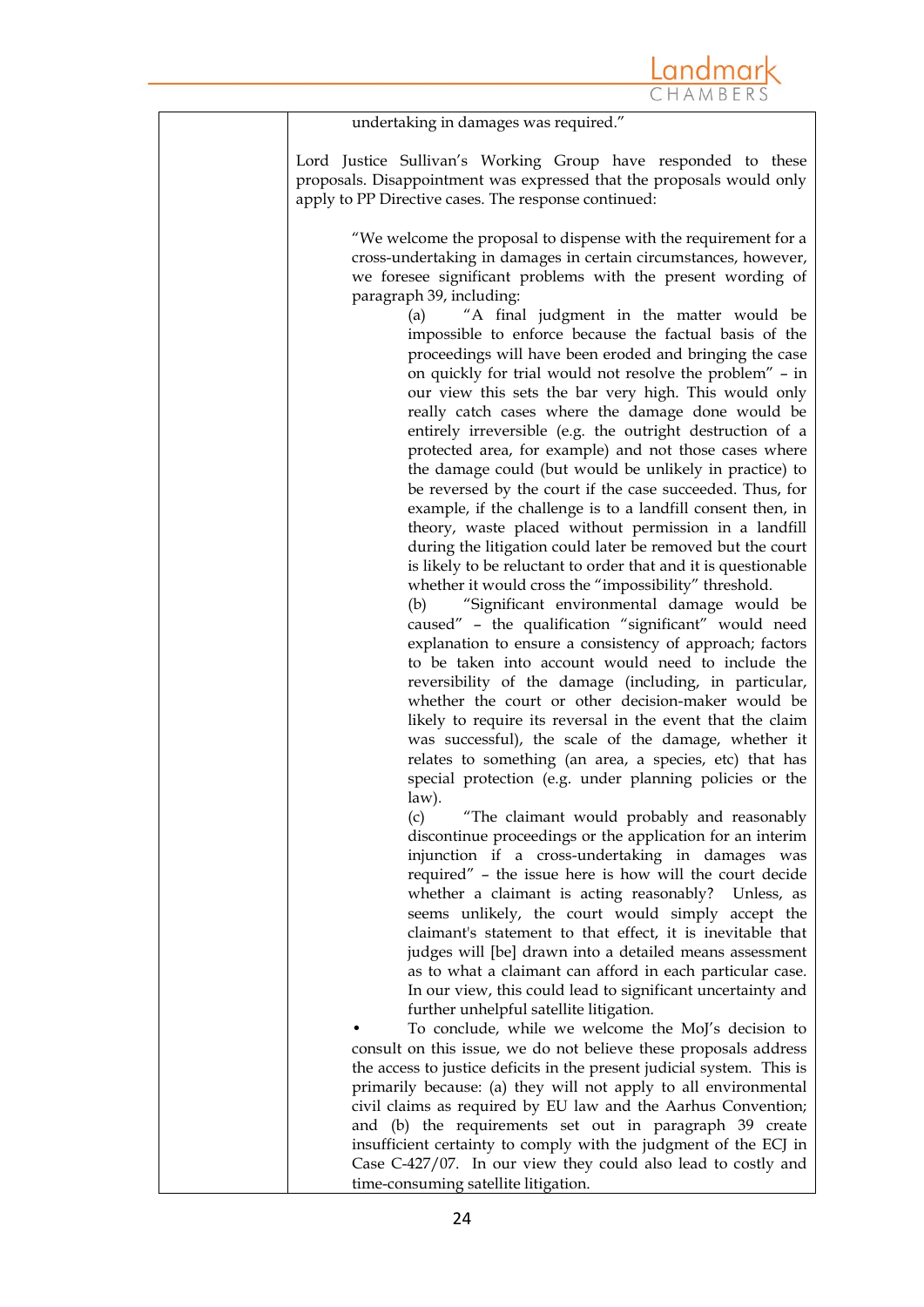|                        | <b>Landmark</b><br>CHAMBERS                                                                                                                                                                                                                                                                                                                                                                                                                                                                                                                                                                                                                                                                                                                                                                                                                                                                                                                                                                                                                                                                                                                                                                                                                                                                                                                                                                                                                                                                                                                                                                                                                                                                                                                                                                                                                                                                                                                                                                                                                                                                                                                                                                                                                                                                                                                                                                                                                                                                                                                                                                                                                                                                                                                                                                  |
|------------------------|----------------------------------------------------------------------------------------------------------------------------------------------------------------------------------------------------------------------------------------------------------------------------------------------------------------------------------------------------------------------------------------------------------------------------------------------------------------------------------------------------------------------------------------------------------------------------------------------------------------------------------------------------------------------------------------------------------------------------------------------------------------------------------------------------------------------------------------------------------------------------------------------------------------------------------------------------------------------------------------------------------------------------------------------------------------------------------------------------------------------------------------------------------------------------------------------------------------------------------------------------------------------------------------------------------------------------------------------------------------------------------------------------------------------------------------------------------------------------------------------------------------------------------------------------------------------------------------------------------------------------------------------------------------------------------------------------------------------------------------------------------------------------------------------------------------------------------------------------------------------------------------------------------------------------------------------------------------------------------------------------------------------------------------------------------------------------------------------------------------------------------------------------------------------------------------------------------------------------------------------------------------------------------------------------------------------------------------------------------------------------------------------------------------------------------------------------------------------------------------------------------------------------------------------------------------------------------------------------------------------------------------------------------------------------------------------------------------------------------------------------------------------------------------------|
|                        | Our first report recommended that the requirement for a<br>cross-undertaking in damages should be dispensed with in<br>environmental cases where the court is satisfied that an injunction<br>is required to prevent significant environmental damage and to<br>preserve the factual basis of the proceedings (see paragraph 82).<br>In this eventuality, it is incumbent on the court to ensure that the<br>case is heard "promptly". We continue to support this approach.<br>However, we would stress that in view of the small number of<br>cases in which interim relief is likely to be sought (being, as it is, a<br>sub-section of environmental cases) "promptly" means hearing<br>the case literally within a few weeks."                                                                                                                                                                                                                                                                                                                                                                                                                                                                                                                                                                                                                                                                                                                                                                                                                                                                                                                                                                                                                                                                                                                                                                                                                                                                                                                                                                                                                                                                                                                                                                                                                                                                                                                                                                                                                                                                                                                                                                                                                                                          |
| December<br>15<br>2010 | Decision of the Supreme Court in R. (Edwards) $v$ Environment Agency<br>[2011] 1 W.L.R. 79.                                                                                                                                                                                                                                                                                                                                                                                                                                                                                                                                                                                                                                                                                                                                                                                                                                                                                                                                                                                                                                                                                                                                                                                                                                                                                                                                                                                                                                                                                                                                                                                                                                                                                                                                                                                                                                                                                                                                                                                                                                                                                                                                                                                                                                                                                                                                                                                                                                                                                                                                                                                                                                                                                                  |
|                        | Mr Edwards sought judicial review of the decision of the first defendant<br>to issue a permit for the operation of cement works in Rugby. The claim<br>was dismissed and he appealed to the Court of Appeal. On the final day<br>of the appeal, however, he withdrew his instructions from his solicitors<br>and counsel. Mrs Pallikaropoulos, who was present in court and had been<br>closely involved in a public campaign against the permit on<br>environmental grounds, was then added to the proceedings, with her<br>liability for costs capped at £2,000. The appeal was dismissed and costs of<br>£2,000 were awarded against her. On receiving leave to appeal to the<br>House of Lords, she applied for a PCO, limiting her liability for costs. She<br>relied on the PP Directive and Aarhus (the case concerned the EIA and<br>IPPC Directives and so was within the scope of the PP Directive). She<br>declined to provide any information about her means. The application<br>was rejected. In so doing the House of Lords observed that they did "not<br>accept that information about the applicant's means, about the identity<br>and means of any who she represents and about the position generally in<br>the absence of any special order, are or should be regarded as<br>immaterial". Mrs Pallikaropoulos proceeded with the appeal, which was<br>dismissed. She contended that there should be no order as to costs but the<br>House of Lords ordered that she pay the costs of the appeal. Following the<br>transfer of the jurisdiction of the House of Lords to the Supreme Court,<br>the detailed assessment of the defendants' costs fell to be carried out by<br>two costs officers, pursuant to rule 49 of the Supreme Court Rules 2009.<br>On the hearing of preliminary issues, the costs officers held that<br>compliance with the PP Directive was a relevant factor for them to take<br>into account on the detailed assessment of costs in cases to which the PP<br>Directive applied and that, in deciding what costs it was reasonable for<br>the defendants to obtain, they would disallow any costs which they<br>considered to be prohibitively expensive, that was costs which would<br>reasonably prevent an ordinary member of the public from embarking on<br>the proceedings. The defendants applied for a review of that decision,<br>pursuant to rule 53 of the 2009 Rules, and the single justice referred the<br>application to a panel of five justices Lord Hope delivering the judgment<br>of the Panel having quoted paras. 42 and 46 of Sullivan LJ's judgment in<br>Garner said (emphasis added):<br>"31 The importance that is to be attached to Sullivan LJ's<br>observations in R (Garner) v Elmbridge Borough Council gathers |
|                        | strength when they are viewed in the light of the proposal in para<br>4.5 of Chapter 30 of the Jackson Review of Civil Litigation Costs                                                                                                                                                                                                                                                                                                                                                                                                                                                                                                                                                                                                                                                                                                                                                                                                                                                                                                                                                                                                                                                                                                                                                                                                                                                                                                                                                                                                                                                                                                                                                                                                                                                                                                                                                                                                                                                                                                                                                                                                                                                                                                                                                                                                                                                                                                                                                                                                                                                                                                                                                                                                                                                      |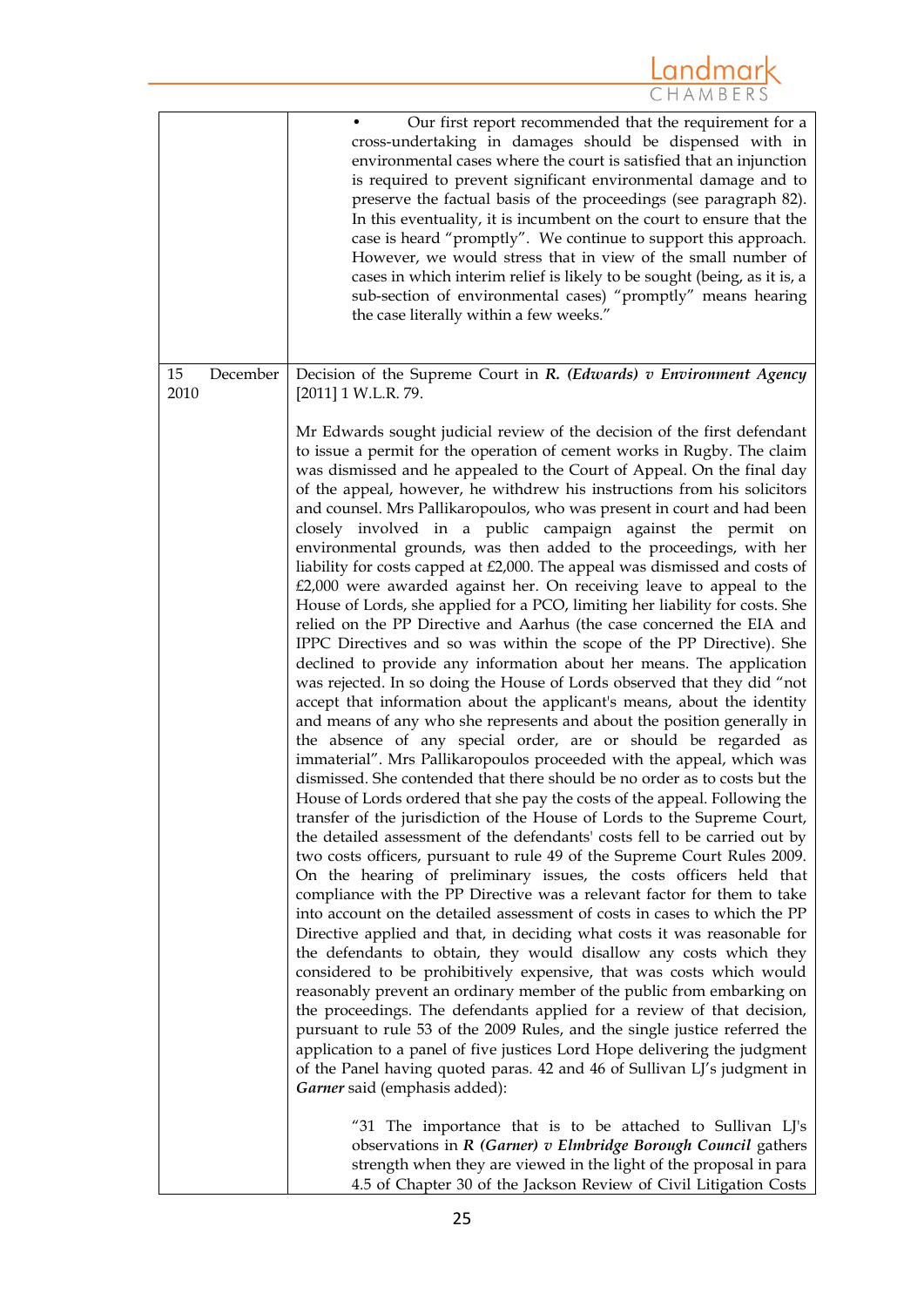|                | (December 2009) as to environmental judicial review cases that<br>the costs ordered against the claimant should not exceed the<br>amount (if any) which is a reasonable one for him to pay having<br>regard to all the circumstances, and the entirely different proposal<br>in para 30 of the Update Report of the Sullivan Working Group<br>(August 2010) that an unsuccessful claimant in a claim for judicial<br>review should not be ordered to pay the costs of any other party<br>other than where the claimant has acted unreasonably in bringing<br>or conducting the proceedings. They have to be viewed too in the<br>light of the conclusion of the Aarhus Convention Compliance<br>Committee which was communicated by letter dated 18 October<br>2010 that, in legal proceedings in the UK within the scope of<br>article 9 of the Convention, the public interest nature of the<br>environmental claims under consideration does not seem to have<br>been given sufficient consideration in the apportioning of costs by<br>the courts and that despite the various measures available to<br>address prohibitive costs, taken together they do not ensure that<br>the costs remain at a level which meets the requirements of the<br>Convention: see paras 134-135. It is clear that the test which the<br>court must apply to ensure that the proceedings are not<br>prohibitively expensive remains in a state of uncertainty. The<br>balance seems to lie in favour of the objective approach, but this<br>has yet to be finally determined."<br>The Supreme Court referred to the CJEU these questions:<br>"1.<br>How should a national court approach the question of<br>awards of costs against a member of the public who is an<br>unsuccessful claimant in an environmental claim, having regard<br>to the requirements of Article $9(4)$ of the Aarhus Convention, as<br>implemented by Article 10a of the EIA Directive and Article 15a<br>of the IPPC Directive?<br>Should the question whether the cost of the litigation is or is<br>2.<br>not 'prohibitively expensive' within the meaning of Article 9(4) of<br>the Aarhus Convention as implemented by the directives be<br>decided on an objective basis (by reference, for example, to the<br>ability of an 'ordinary' member of the public to meet the potential<br>liability for costs), or should it be decided on a subjective basis (by<br>reference to the means of the particular claimant) or upon some<br>combination of these two bases?<br>3.<br>Is this entirely a matter for the national law of the Member<br>State subject only to achieving the result laid down by the |
|----------------|--------------------------------------------------------------------------------------------------------------------------------------------------------------------------------------------------------------------------------------------------------------------------------------------------------------------------------------------------------------------------------------------------------------------------------------------------------------------------------------------------------------------------------------------------------------------------------------------------------------------------------------------------------------------------------------------------------------------------------------------------------------------------------------------------------------------------------------------------------------------------------------------------------------------------------------------------------------------------------------------------------------------------------------------------------------------------------------------------------------------------------------------------------------------------------------------------------------------------------------------------------------------------------------------------------------------------------------------------------------------------------------------------------------------------------------------------------------------------------------------------------------------------------------------------------------------------------------------------------------------------------------------------------------------------------------------------------------------------------------------------------------------------------------------------------------------------------------------------------------------------------------------------------------------------------------------------------------------------------------------------------------------------------------------------------------------------------------------------------------------------------------------------------------------------------------------------------------------------------------------------------------------------------------------------------------------------------------------------------------------------------------------------------------------------------------------------------------------------------------------------------------------------------------------------------------------------------------------------------------------------------------------------------------------------|
|                | directives, namely that the proceedings in question are not<br>'prohibitively expensive'?                                                                                                                                                                                                                                                                                                                                                                                                                                                                                                                                                                                                                                                                                                                                                                                                                                                                                                                                                                                                                                                                                                                                                                                                                                                                                                                                                                                                                                                                                                                                                                                                                                                                                                                                                                                                                                                                                                                                                                                                                                                                                                                                                                                                                                                                                                                                                                                                                                                                                                                                                                                |
|                | In considering whether proceedings are, or are not,<br>4.<br>'prohibitively expensive', is it relevant that the claimant has not in<br>fact been deterred from bringing or continuing with the<br>proceedings?<br>5.<br>Is a different approach to these issues permissible at the<br>stage of (i) an appeal or (ii) a second appeal from that which<br>requires to be taken at first instance?"                                                                                                                                                                                                                                                                                                                                                                                                                                                                                                                                                                                                                                                                                                                                                                                                                                                                                                                                                                                                                                                                                                                                                                                                                                                                                                                                                                                                                                                                                                                                                                                                                                                                                                                                                                                                                                                                                                                                                                                                                                                                                                                                                                                                                                                                         |
| 6 January 2011 | The Industrial Emissions Directive (2010/75/EU) comes into force,<br>replacing the IPPC Directive. Article 9 of the Aarhus Convention now<br>given effect by Article 25.                                                                                                                                                                                                                                                                                                                                                                                                                                                                                                                                                                                                                                                                                                                                                                                                                                                                                                                                                                                                                                                                                                                                                                                                                                                                                                                                                                                                                                                                                                                                                                                                                                                                                                                                                                                                                                                                                                                                                                                                                                                                                                                                                                                                                                                                                                                                                                                                                                                                                                 |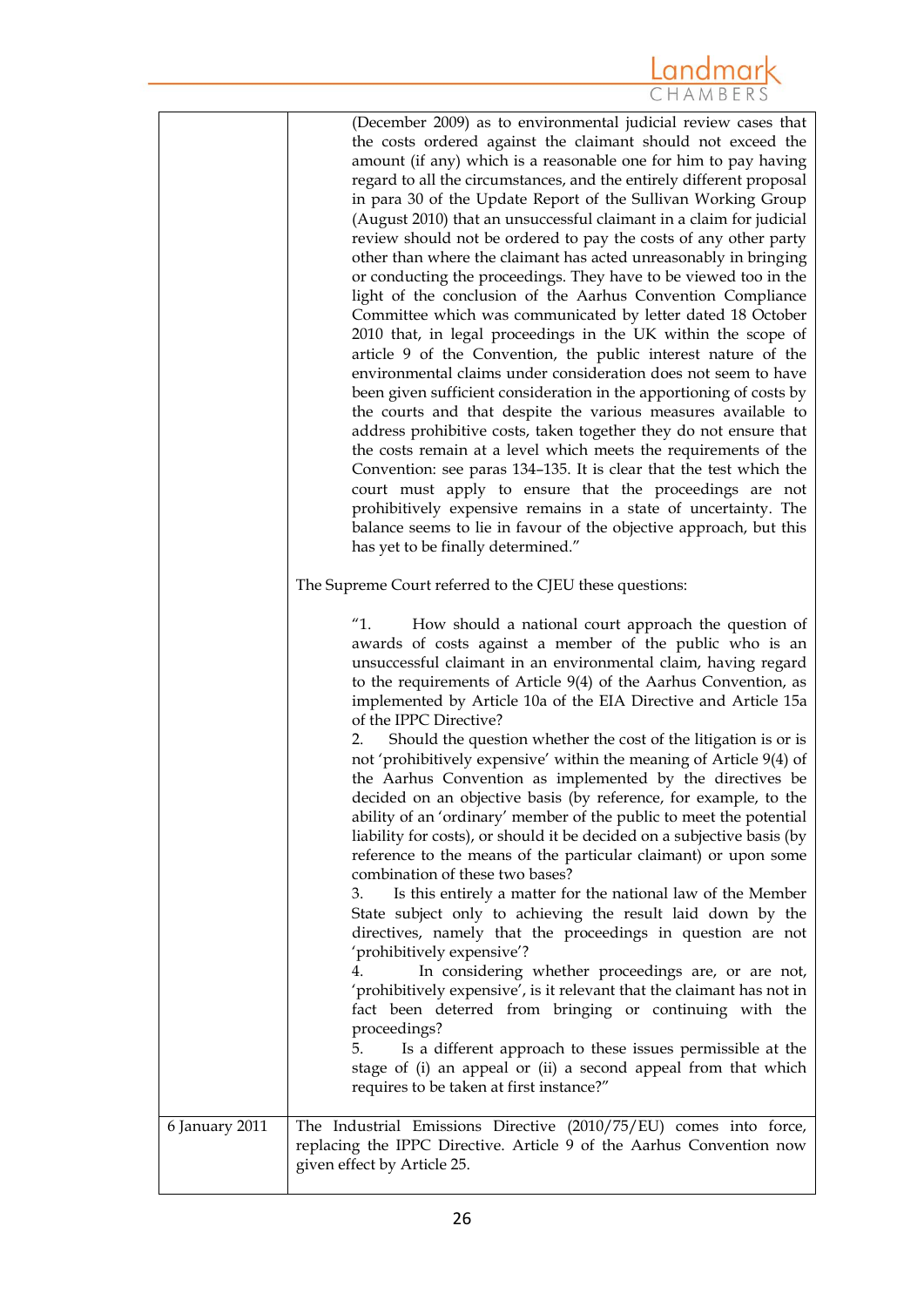| 20 January 2011 | Lord Stewart in the Outer House of the Court of Session delivered his<br>Opinion in the case of Road Sense v. Scottish Ministers [2011] CSOH 10.<br>He reviewed the provisions of the Aarhus Convention and PP Directive,<br>the Jackson report and the two Sullivan reports (noting the shift in<br>position between the two Sullivan reports), and the <i>Commission <math>v</math></i> .<br>Ireland, Garner and Edwards cases. The Opinion describes the CJEU in<br>Commission v. Ireland as ruling "that after-the-event modification [of the<br>amount of expenses payable by an unsuccessful party] is not Article 10a<br>compliant for the reason that it does not have the specificity, precision and<br>clarity required to satisfy the need for legal certainty: a directive intended<br>to confer rights on individuals must be implemented in such a way that<br>the persons concerned are enabled to ascertain the full extent of their<br>rights"; and that "A supplementary argument is that uncertainty as to the<br>expenses outcome is in itself a powerful disincentive to participation, a<br>state of affairs which is not consistent with the purposes of the<br>legislation". In the circumstances, Lord Stewart agreed that the court was<br>bound to make a Protective Expenses Order (equivalent to a PCO). In<br>considering the level at which the order should limit liability, Lord<br>Stewart reviewed the Aarhus Convention Implementation Guide,<br>commenting that it did not appear to suggest that the "expenses follow<br>success" rule is in conflict with Convention Article 9(4) and Article 10a of<br>the EIA Directive. He further noted (paragraph 40) that Article 3(8) of the<br>Aarhus Convention "expressly contemplates that national courts will,<br>acting within the Convention, award "reasonable costs" against<br>claimants", and that the Advocate General in Commission v. Ireland had<br>also made this point. He took the view that "The qualifier "reasonable"<br>tends to signal that the circumstances of the particular case must be taken<br>into account", and that "in the terminology of Garner, taking the<br>particular circumstances into account would be classed as a "subjective<br>approach"." He went on to note (paragraphs 41-42) that the debate was<br>"whether Article 10A permits courts to approach matters on a case-by-<br>case basis by reference to the particular circumstances"; that the Court of<br>Appeal favoured a "quasi-systemic approach  based on what "the<br>ordinary member of the public" might be able to afford"; and that Article<br>3(8) was not referred to in Garner. He declined, in the light of Article 3(8)<br>of the Convention in particular, to follow the Court of Appeal in Garner<br>on this issue. |
|-----------------|-------------------------------------------------------------------------------------------------------------------------------------------------------------------------------------------------------------------------------------------------------------------------------------------------------------------------------------------------------------------------------------------------------------------------------------------------------------------------------------------------------------------------------------------------------------------------------------------------------------------------------------------------------------------------------------------------------------------------------------------------------------------------------------------------------------------------------------------------------------------------------------------------------------------------------------------------------------------------------------------------------------------------------------------------------------------------------------------------------------------------------------------------------------------------------------------------------------------------------------------------------------------------------------------------------------------------------------------------------------------------------------------------------------------------------------------------------------------------------------------------------------------------------------------------------------------------------------------------------------------------------------------------------------------------------------------------------------------------------------------------------------------------------------------------------------------------------------------------------------------------------------------------------------------------------------------------------------------------------------------------------------------------------------------------------------------------------------------------------------------------------------------------------------------------------------------------------------------------------------------------------------------------------------------------------------------------------------------------------------------------------------------------------------------------------------------------------------------------------------------------------------------------------------------------------------------------------------------------------------------------------------------------------------------------------------------------------------------------------------------------------------------------------------------------------------------------|
|                 | The discussion by Lord Stewart in the Road Sense case of the Ireland case<br>(above) is instructive. He said:                                                                                                                                                                                                                                                                                                                                                                                                                                                                                                                                                                                                                                                                                                                                                                                                                                                                                                                                                                                                                                                                                                                                                                                                                                                                                                                                                                                                                                                                                                                                                                                                                                                                                                                                                                                                                                                                                                                                                                                                                                                                                                                                                                                                                                                                                                                                                                                                                                                                                                                                                                                                                                                                                                           |
|                 | "14 Scottish courts do have a discretionary power, exercisable<br>after the event, to modify the amount of expenses payable by an<br>unsuccessful party including the power to modify to nil. The<br>European Court of Justice has ruled that after-the-event<br>modification is not Article 10a compliant for the reason that it<br>does not have the specificity, precision and clarity required to<br>satisfy the need for legal certainty: a directive intended to confer<br>rights on individuals must be implemented in such a way that the<br>persons concerned are enabled to ascertain the full extent of their<br>rights [Commission v Ireland C-427/07, 16 Jul 2009, [2010] Env L<br>R 8 at §§ 2, 54, 55, 77-79, 92-94.] A supplementary argument is<br>that uncertainty as to the expenses outcome is in itself a powerful<br>disincentive to participation, a state of affairs which is not<br>consistent with the purposes of the legislation. When the Aarhus<br>Treaty was laid before Parliament for ratification in 2005, the                                                                                                                                                                                                                                                                                                                                                                                                                                                                                                                                                                                                                                                                                                                                                                                                                                                                                                                                                                                                                                                                                                                                                                                                                                                                                                                                                                                                                                                                                                                                                                                                                                                                                                                                                                         |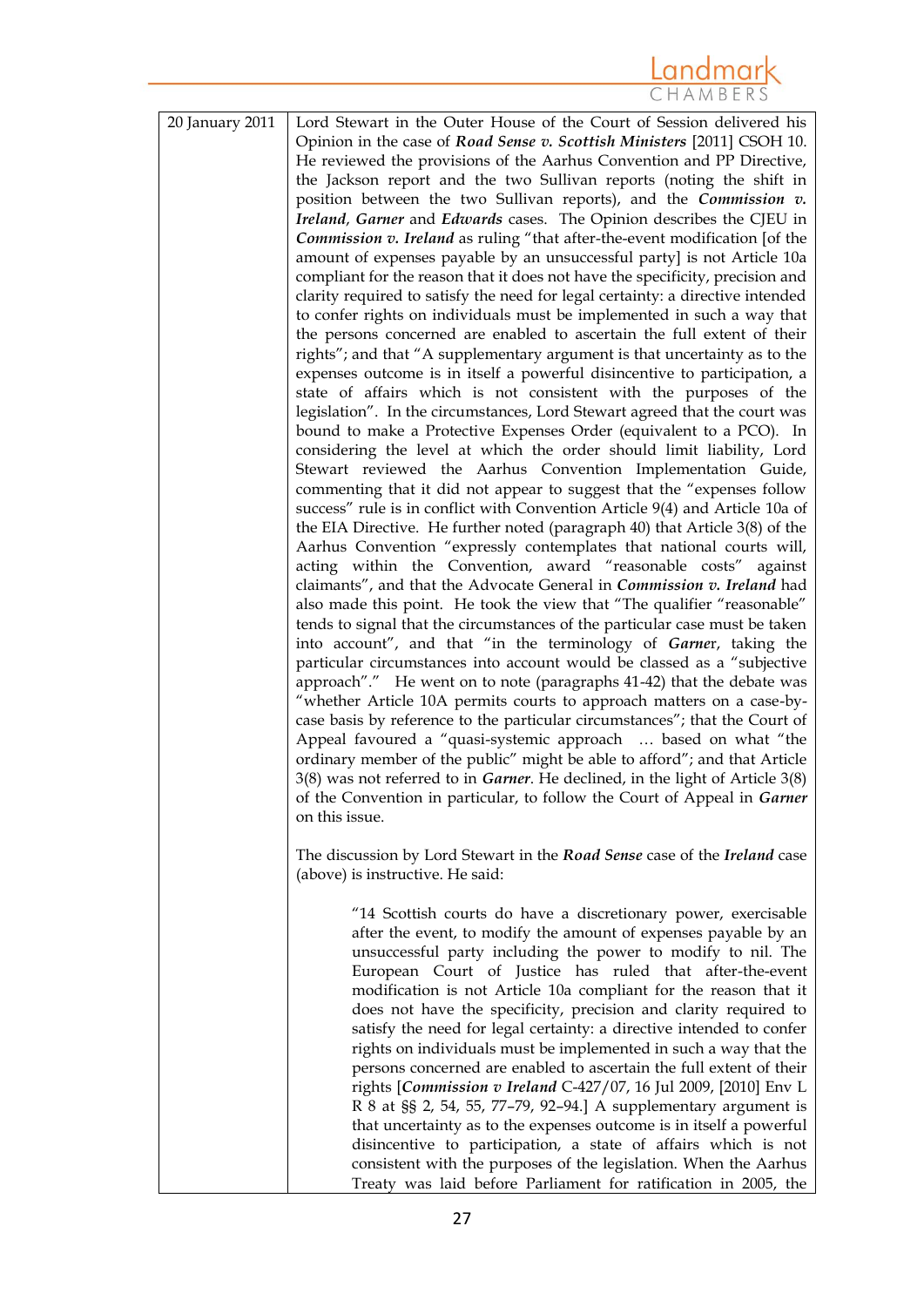|                 | <b>Landmark</b>                                                                                                                                                                                                                                                                                                                                                                                                                                                                                                                                                                                                                                                                                                                                                                                                                                                                                                                                                                                                                                                                                                                                                                                                                                                                                                                                                                                                                                                                                                                                                                                                                                                                                                                                                                                                                                                                                                                                                                                                                                                                                                                                                                                                                                                                                                                                                                                                                                                                                                                     |
|-----------------|-------------------------------------------------------------------------------------------------------------------------------------------------------------------------------------------------------------------------------------------------------------------------------------------------------------------------------------------------------------------------------------------------------------------------------------------------------------------------------------------------------------------------------------------------------------------------------------------------------------------------------------------------------------------------------------------------------------------------------------------------------------------------------------------------------------------------------------------------------------------------------------------------------------------------------------------------------------------------------------------------------------------------------------------------------------------------------------------------------------------------------------------------------------------------------------------------------------------------------------------------------------------------------------------------------------------------------------------------------------------------------------------------------------------------------------------------------------------------------------------------------------------------------------------------------------------------------------------------------------------------------------------------------------------------------------------------------------------------------------------------------------------------------------------------------------------------------------------------------------------------------------------------------------------------------------------------------------------------------------------------------------------------------------------------------------------------------------------------------------------------------------------------------------------------------------------------------------------------------------------------------------------------------------------------------------------------------------------------------------------------------------------------------------------------------------------------------------------------------------------------------------------------------------|
|                 | Foreign and Commonwealth Office stated: 'Changes are required<br>to the Scottish justice system, as a result of the Convention's<br>requirements on access to justice' [ Aarhus Treaty, Miscellaneous<br>No 15 (2000) Cm 4736, Treaty Series No 24 (2005) Cm 6586,<br>revised Explanatory Memorandum (Jan 2005).]<br>15 England & Wales has for some time had a before-the-event<br>Protective Costs Order [PCO] regime for public interest litigation<br>in general by which the risk of an adverse costs order can be<br>limited in advance [ The Corner House Principles supra ]. The<br>Aarhus Convention Compliance Committee has identified<br>shortcomings in this regime [Findings of Aarhus Convention<br>Committee, ACCC/C/2008/33,<br>Compliance<br>24<br>Sep<br>communicated on 18 Oct 2010, §§ 128-136.] In addition, by Letter<br>of Formal Notice to the UK Government in October 2007 the<br>European Commission alleged failure to comply with inter alia<br>Article 3(7) of Directive 2003/35/EC which inserted Article 10a<br>into the EIA Directive 85/337/EEC. On 18 March 2010 the<br>Commission issued a Reasoned Opinion. The process is ongoing<br>and may lead, as in the case of Ireland, to compliance proceedings<br>under Article 226 EC.<br>16 The Aarhus Convention Compliance Committee has taken<br>notice of the recommendations of the Scottish Civil Courts<br>Review [Findings of Aarhus Convention Compliance Committee<br>supra § 15.] The Review addresses Aarhus Convention<br>compliance and makes recommendations about 'Protective<br>Expenses Orders' [ Scottish Civil Courts Review, Vol 2, ch 12, §§<br>61, 70-78.] On 10 May 2010 the Court of Session Rules Council<br>noted that the Commission's Reasoned Opinion had been issued [<br>supra ] and resolved that compliance measures should be<br>progressed in early course. An Act of Sederunt in draft form was<br>tabled at the Rules Council Meeting of 11 October 2010. The draft<br>Act of Sederunt would, if given effect to, introduce a new Chapter<br>23A of the Rules of the Court of Session entitled 'Protective<br>Expenses Orders in Environmental Cases.' The new Chapter 23A<br>would apply to public authority decisions which are subject to the<br>Public Participation Directive.<br>17 Given that dealing with the expenses after the event is not an<br>option, that PEOs have been identified as the way forward and<br>that parties are agreed that I can make such an order, I shall make<br>a PEO." |
| 25 January 2011 | Rix L.J. decision in R (Dullingham Parish Council) v East Cambridgeshire<br>District Council [2011] EWCA Civ 204. He said at para. 19 "[i]t is also<br>clear from the most up-to-date decision in Garner that, subject to the<br>necessary exception that has to be made in cases covered by the EIA and<br>IPPC directives, the jurisprudence of this court governing protective costs<br>orders even in environmental cases within the Aarhus Convention is that<br>they have to meet the general conditions applicable to this court's<br>jurisprudence"                                                                                                                                                                                                                                                                                                                                                                                                                                                                                                                                                                                                                                                                                                                                                                                                                                                                                                                                                                                                                                                                                                                                                                                                                                                                                                                                                                                                                                                                                                                                                                                                                                                                                                                                                                                                                                                                                                                                                                         |
| 8 March 2011    | The CJEU gave its decision in C-240/09 Lesoochranárske Zoskupenie<br>VLK, called the "Brown Bear case" in which it concluded, in relation to<br>Article 9(3) of the Aarhus Convention and questions of standing, that<br>while Article 9(3) did not have direct effect, it was for the national court<br>"to interpret its national law in a way which, to the fullest extent possible,<br>is consistent with the objectives laid down in Article 9(3) of the Aarhus                                                                                                                                                                                                                                                                                                                                                                                                                                                                                                                                                                                                                                                                                                                                                                                                                                                                                                                                                                                                                                                                                                                                                                                                                                                                                                                                                                                                                                                                                                                                                                                                                                                                                                                                                                                                                                                                                                                                                                                                                                                                |

٠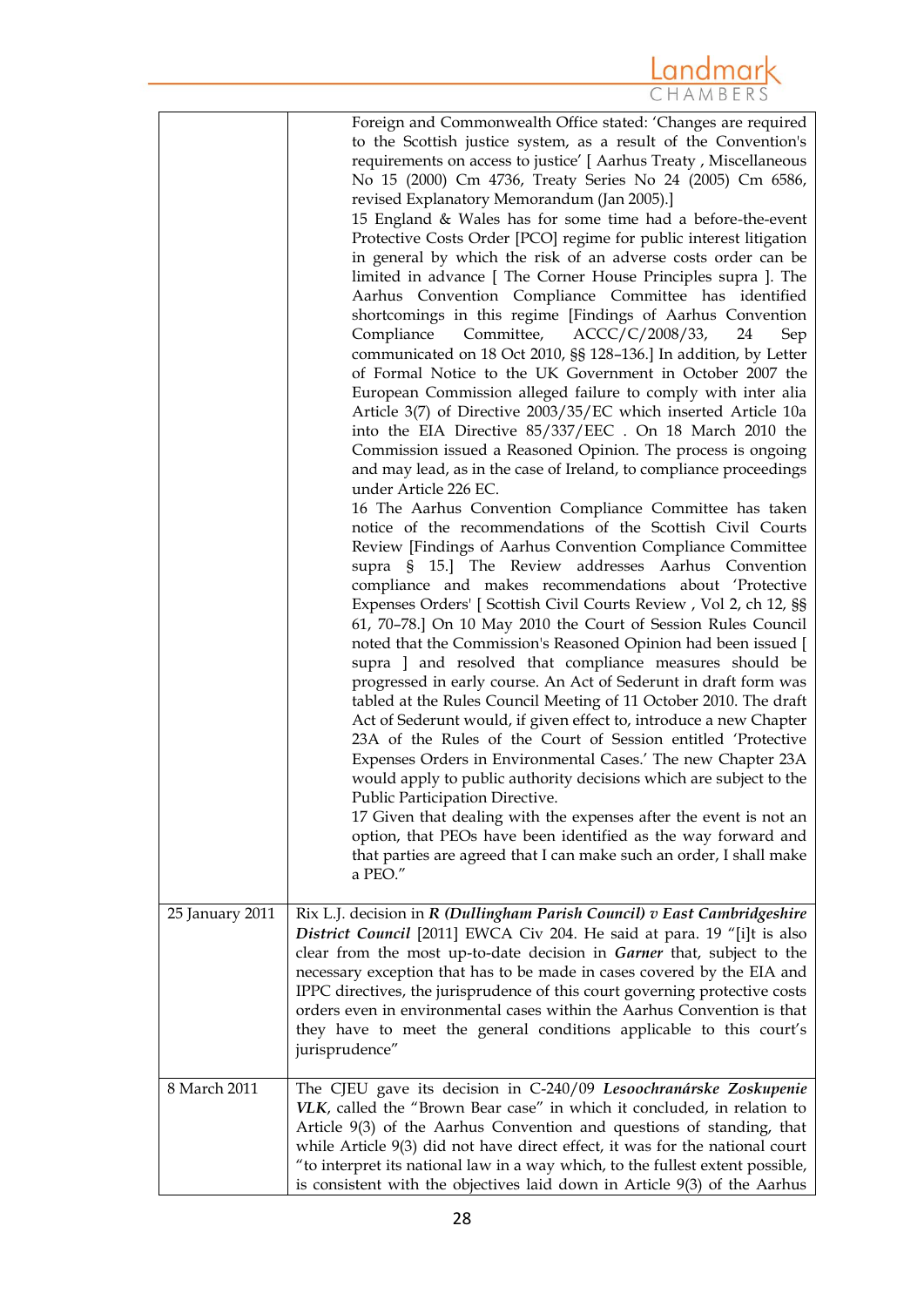Convention". A Slovakian association which had the objective of protection of the environment, applied to the Slovakian Ministry of the Environment to be a party to administrative proceedings relating to the grant of derogations to the system of protection for species such as the brown bear, access to protected countryside areas, or the use of chemical substances in such areas. This was rejected and this was challenged in the Courts. In those proceedings the Court made a reference to the CJEU as to the effect of art.9(3) of the Aarhus Convention. The CJEU held that it had jurisdiction to interpret Art. 9(3) of the Convention. In this regard it noted that the PP Directive does not cover fully the implementation of the obligations resulting from Art. 9(3) of the Aarhus Convention and that, consequently, its Member States are responsible for the performance of these obligations. However, it found, it cannot be inferred that the dispute in the main proceedings does not fall within the scope of EU law because a specific issue which has not yet been subject to EU legislation may fall within the scope of EU law if it relates to a field covered in large measure by it. The CJEU held:

> "45. It must be held that the provisions of Article 9(3) of the Aarhus Convention do not contain any clear and precise obligation capable of directly regulating the legal position of individuals. Since only members of the public who meet the criteria, if any, laid down by national law are entitled to exercise the rights provided for in Article 9(3), that provision is subject, in its implementation or effects, to the adoption of a subsequent measure.

> 46. However, it must be observed that those provisions, although drafted in broad terms, are intended to ensure effective environmental protection.

> 47. In the absence of EU rules governing the matter, it is for the domestic legal system of each Member State to lay down the detailed procedural rules governing actions for safeguarding rights which individuals derive from EU law, in this case the Habitats Directive, since the Member States are responsible for ensuring that those rights are effectively protected in each case (see, in particular, Case C-268/06 *Impact* [2008] ECR I2483, paragraphs 44 and 45).

> 48. On that basis, as is apparent from well-established case-law, the detailed procedural rules governing actions for safeguarding an individual's rights under EU law must be no less favourable than those governing similar domestic actions (principle of equivalence) and must not make it in practice impossible or excessively difficult to exercise rights conferred by EU law (principle of effectiveness) (Impact, paragraph 46 and the caselaw cited).

> 49. Therefore, if the effective protection of EU environmental law is not to be undermined, it is inconceivable that Article 9(3) of the Aarhus Convention be interpreted in such a way as to make it in practice impossible or excessively difficult to exercise rights conferred by EU law.

> 50. It follows that, in so far as concerns a species protected by EU law, and in particular the Habitats Directive, it is for the national court, in order to ensure effective judicial protection in the fields covered by EU environmental law, to interpret its national law in a way which, to the fullest extent possible, is consistent with the objectives laid down in Article 9(3) of the Aarhus Convention.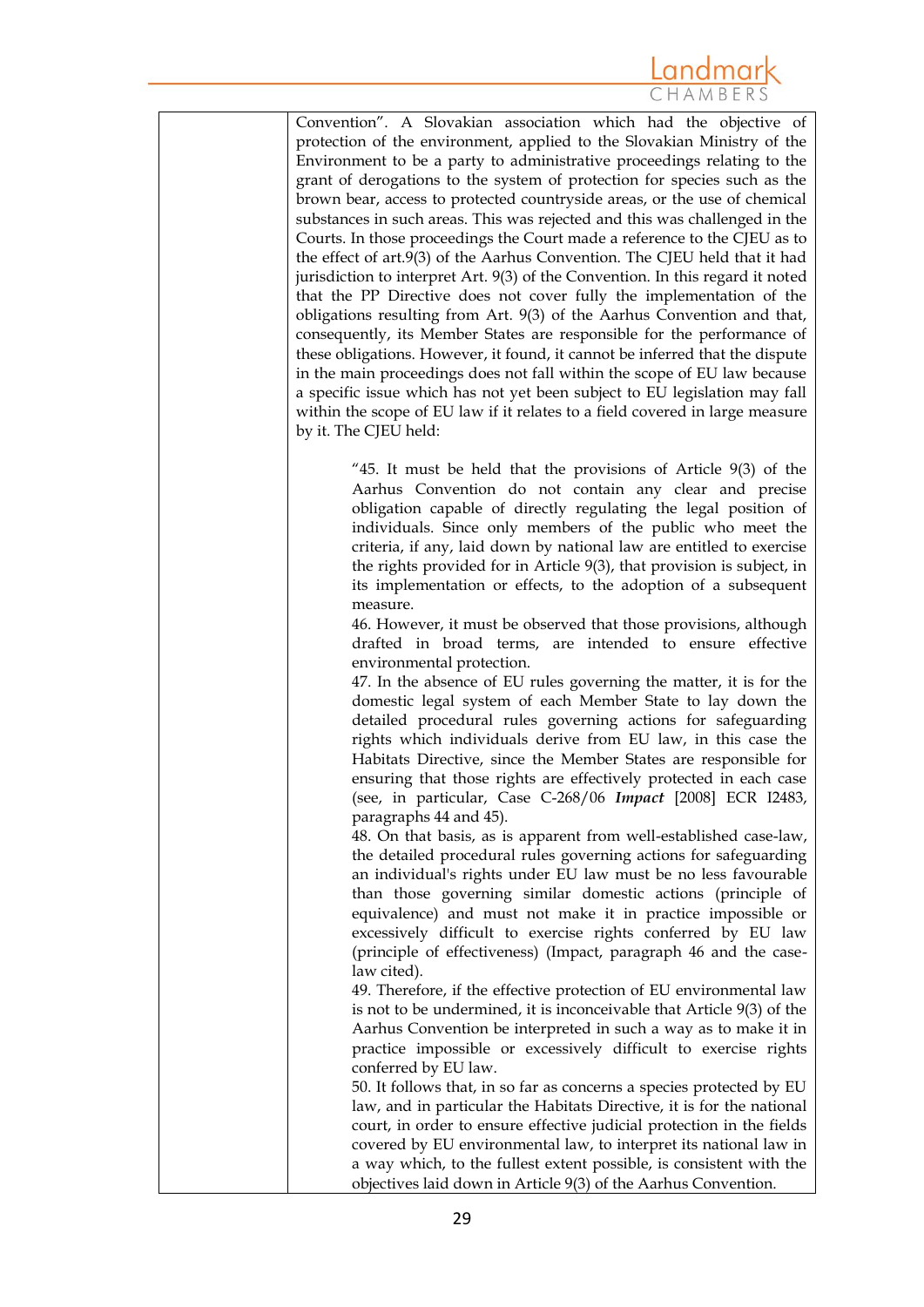|               | CHAMBERS                                                                                                                                                                                                                                                                                                                                                                                                                                                                                                                                                                                                                                                                                                                                                                                                                                                                                                                                                                                                                                                                                                                                                                                                                                                                                                                                                                                                                                                                                                                                   |
|---------------|--------------------------------------------------------------------------------------------------------------------------------------------------------------------------------------------------------------------------------------------------------------------------------------------------------------------------------------------------------------------------------------------------------------------------------------------------------------------------------------------------------------------------------------------------------------------------------------------------------------------------------------------------------------------------------------------------------------------------------------------------------------------------------------------------------------------------------------------------------------------------------------------------------------------------------------------------------------------------------------------------------------------------------------------------------------------------------------------------------------------------------------------------------------------------------------------------------------------------------------------------------------------------------------------------------------------------------------------------------------------------------------------------------------------------------------------------------------------------------------------------------------------------------------------|
|               | 51. Therefore, it is for the referring court to interpret, to the fullest<br>extent possible, the procedural rules relating to the conditions to<br>be met in order to bring administrative or judicial proceedings in<br>accordance with the objectives of Article 9(3) of the Aarhus<br>Convention and the objective of effective judicial protection of the<br>rights conferred by EU law, so as to enable an environmental<br>protection organisation, such as the zoskupenie, to challenge<br>before a court a decision taken following administrative<br>proceedings liable to be contrary to EU environmental law (see, to<br>that effect, Case C-432/05 Unibet [2007] ECR I2271, paragraph 44,<br>and Impact, paragraph 54).<br>52. In those circumstances, the answer to the first and second<br>questions referred is that Article 9(3) of the Aarhus Convention<br>does not have direct effect in EU law. It is, however, for the<br>referring court to interpret, to the fullest extent possible, the<br>procedural rules relating to the conditions to be met in order to<br>bring administrative or judicial proceedings in accordance with<br>the objectives of Article 9(3) of that convention and the objective<br>of effective judicial protection of the rights conferred by EU law,<br>in order to enable an environmental protection organisation, such<br>as the zoskupenie, to challenge before a court a decision taken<br>following administrative proceedings liable to be contrary to EU<br>environmental law." |
| 6 April 2011  | The Commission announces infraction proceedings against the UK in<br>respect of costs in environmental cases and also the requirement for cross-<br>undertakings for interim injunctions <sup>6</sup> .                                                                                                                                                                                                                                                                                                                                                                                                                                                                                                                                                                                                                                                                                                                                                                                                                                                                                                                                                                                                                                                                                                                                                                                                                                                                                                                                    |
| 14 April 2011 | ACC finds in ACCC/C/2008/32 that CJEU case-law on standing test<br>("direct and individual concern") for challenging EU decisions,                                                                                                                                                                                                                                                                                                                                                                                                                                                                                                                                                                                                                                                                                                                                                                                                                                                                                                                                                                                                                                                                                                                                                                                                                                                                                                                                                                                                         |

"High costs preventing legal challenges

In the United Kingdom, "protective costs orders" can be granted to limit the amount a public authority can recover from a challenger at the end of the case. But the Commission is concerned about the lack of clear rules for granting such orders, and at their discretionary and unpredictable nature, which is not in line with the requirements of the Directive. Although such orders are now granted more frequently than in the past, it is still the norm in UK litigation for the losing party to pay the winning party's costs.

In reply to previous letters from the Commission (see IP/10/312), UK authorities had agreed to amend their legislation, and new draft rules have been discussed with the Commission on numerous occasions. But as a year has passed since the reasoned opinion was sent and no legislative provisions are in place, the case is being referred to the Court."

<sup>&</sup>lt;u>.</u> <sup>6</sup> See<http://europa.eu/rapid/pressReleasesAction.do?reference=IP/11/439&format=HTML>

Under European law, citizens have a right to know about the impact of industrial pollution, and about the potential impact projects may have on the environment, and a right to challenge such decisions. Directive 2003/35/EC on public participation in the drawing up of plans relating to the environment explicitly states that such challenges must not be prohibitively expensive. The Commission is concerned that in the United Kingdom legal proceedings can prove too costly, and that the potential financial consequences of losing such challenges prevents NGOs and individuals from bringing cases against public bodies.

The Commission is also concerned that under UK law applicants for interim measures and injunctions suspending work on projects have to provide a "cross undertaking in damages", promising to pay damages if the injunction turns out to be unfounded. This puts applications for such orders beyond the reach of most applicants, although such orders can be essential to protect sites from environmental damage whilst litigation is ongoing.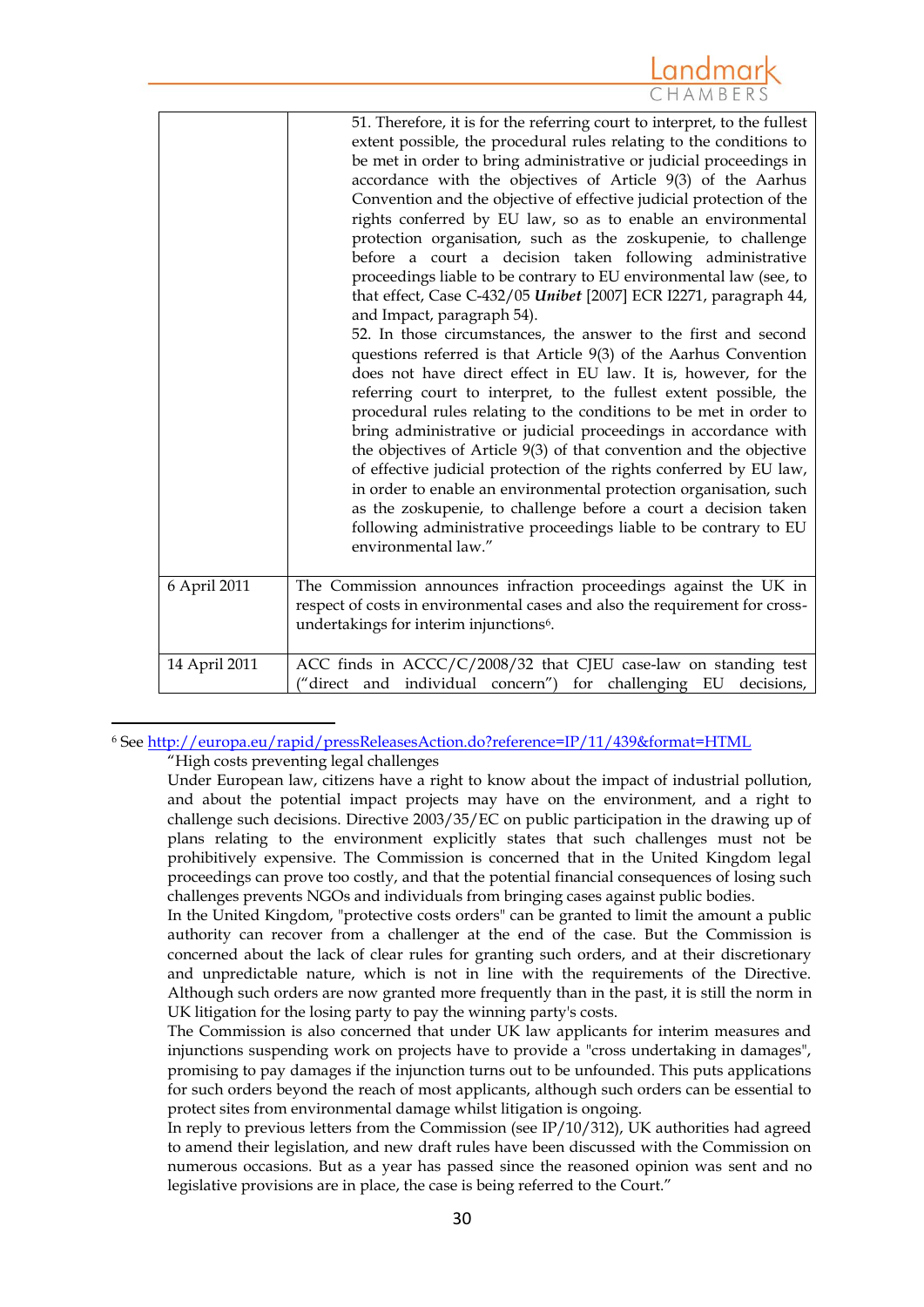instruments etc. too narrow and in breach of Art. 9(2) of the Aarhus Convention. 12 May 2011 *R (Evans) v The Lord Chancellor and Secretary of State for Justice* [2011] EWHC 1146 (Admin). Discussion of Aarhus in context of amendments to the Legal Services Commission Funding Code introduced on 1 April 2010 pursuant to ss.8 and 9 of the Access to Justice Act 1999. The effect of the amendments was that a public interest challenge by way of judicial review, where the claimant stands to gain no direct benefit for himself or herself, is ineligible for public funding through the Legal Services Commission unless the claim promotes real benefit for the environment. The exception was provided because of the Aarhus Convention. 12 May 2011 Decision of the CJEU in Case C-115/09 *Bund für Umwelt und Naturschutz Deutschland, Landesverband Nordrhein*‑*Westfalen eV v Bezirksregierung Arnsberg*. In that case Trianel – the intervener in the main proceedings – intended to construct and operate a coal-fired power station in Lünen. The power station was within eight kilometers of five areas designated as special areas of conservation within the meaning of the Habitats Directive. Friends of the Earth initiated proceedings for the annulment of consents granted for the power station relying on alleged infringements of the provisions transposing into German law the Habitats Directive and, in particular, Article 6 thereof. A reference was made to the CJEU. The issues raised were described thus by the CJEU: "35 By its first two questions ... the referring court asks essentially whether Article 10a of Directive 85/337 precludes legislation which does not permit non-governmental organisations promoting environmental protection, as referred to in Article 1(2) of [the EIA Directive] to rely before the courts, in an action contesting a decision authorising projects likely to have 'significant effects on the environment' for the purposes of Article 1(1) of Directive [the EIA Directive], on the infringement of a rule which protects only the interests of the general public and not the interests of individuals. The referring court also asks the Court whether Article 10a of [the EIA Directive] precludes such legislation in general or only in so far as it does not permit an organisation of that nature to rely before the courts on particular provisions of environment law, whether of Community or purely national origin. 36 It emerges from the order for reference that the question is justified by the fact that the applicable national legislation makes the admissibility of an action such as that brought by the applicant in the main proceedings conditional upon the applicant showing that the administrative decision contested impairs an individual right which, under national law, can be categorised as an individual public-law right." The CJEU held that: "45 ... although the national legislature is entitled to confine to individual public-law rights the rights whose infringement may be relied on by an individual in legal proceedings contesting one of the decisions, acts or omissions referred to in Article 10a of [the EIA Directive], such a limitation cannot be applied as such to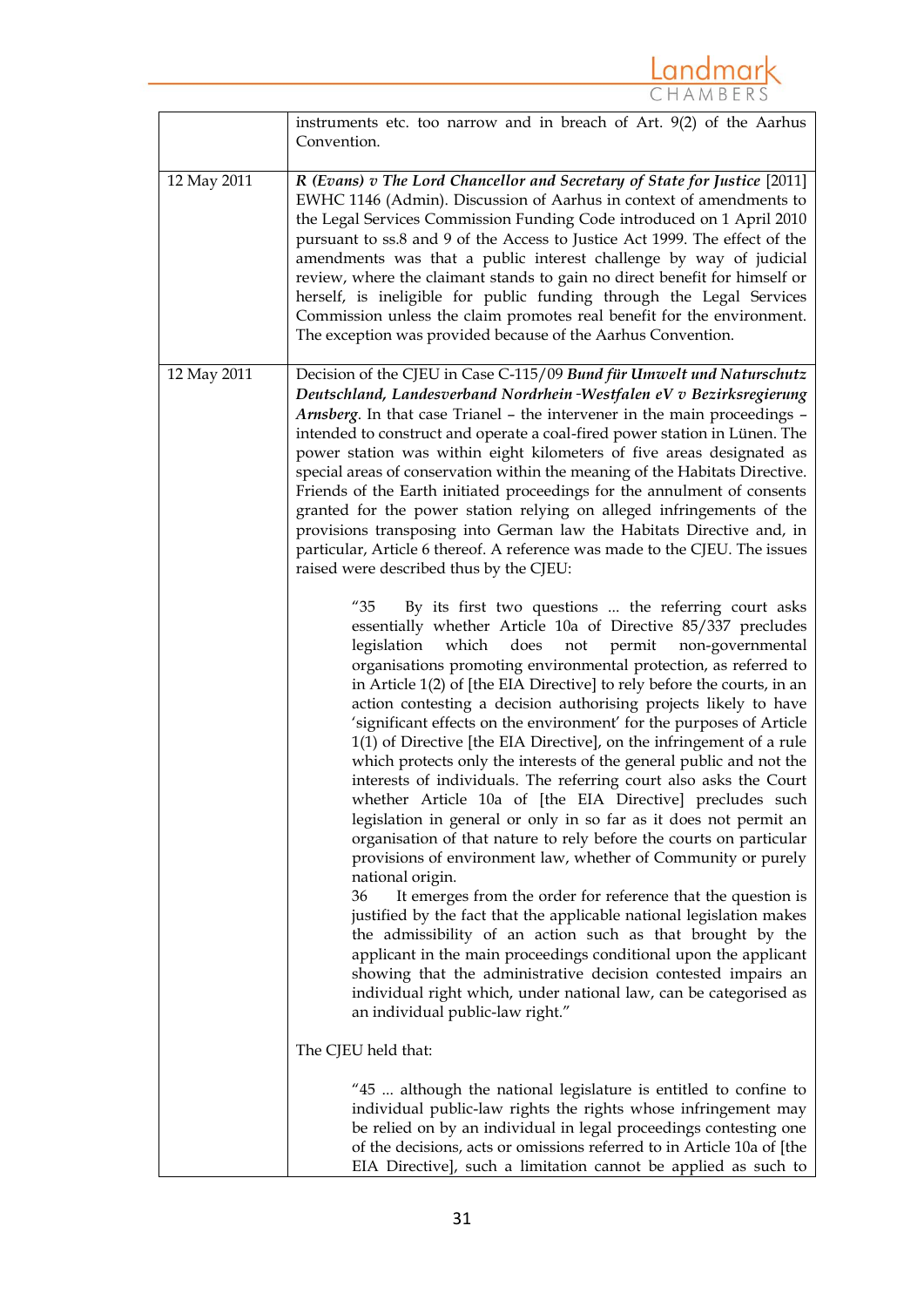|                 | <b>Landmark</b>                                                                                                                                                                                                                                                                                                                                                                                                                                                                                                                                                                                                                                                                                                                                                                                                                                                                                                                                                                                                                                                                                                                                                                                                                                                                                                                                                                                                                                                                                                                                                                                                                                                                                                                |
|-----------------|--------------------------------------------------------------------------------------------------------------------------------------------------------------------------------------------------------------------------------------------------------------------------------------------------------------------------------------------------------------------------------------------------------------------------------------------------------------------------------------------------------------------------------------------------------------------------------------------------------------------------------------------------------------------------------------------------------------------------------------------------------------------------------------------------------------------------------------------------------------------------------------------------------------------------------------------------------------------------------------------------------------------------------------------------------------------------------------------------------------------------------------------------------------------------------------------------------------------------------------------------------------------------------------------------------------------------------------------------------------------------------------------------------------------------------------------------------------------------------------------------------------------------------------------------------------------------------------------------------------------------------------------------------------------------------------------------------------------------------|
|                 | environmental protection organisations without disregarding the<br>objectives of the last sentence of the third paragraph of Article 10a                                                                                                                                                                                                                                                                                                                                                                                                                                                                                                                                                                                                                                                                                                                                                                                                                                                                                                                                                                                                                                                                                                                                                                                                                                                                                                                                                                                                                                                                                                                                                                                       |
|                 | of [the EIA Directive].<br>If, as is clear from that provision, those organisations must<br>46<br>be able to rely on the same rights as individuals, it would be<br>contrary to the objective of giving the public concerned wide<br>access to justice and at odds with the principle of effectiveness if<br>such organisations were not also allowed to rely on the<br>impairment of rules of EU environment law solely on the ground<br>that those rules protect the public interest. As the dispute in the<br>main proceedings shows, that very largely deprives those<br>organisations of the possibility of verifying compliance with the<br>rules of that branch of law, which, for the most part, address the<br>public interest and not merely the protection of the interests of<br>individuals as such.<br>It follows first that the concept of 'impairment of a right'<br>47<br>cannot depend on conditions which only other physical or legal<br>persons can fulfil, such as the condition of being a more or less<br>close neighbour of an installation or of suffering in one way or<br>another the effects of the installation's operation.<br>It follows more generally that the last sentence of the third<br>48<br>paragraph of Article 10a of [the EIA Directive] must be read as<br>meaning that the 'rights capable of being impaired' which the<br>environmental protection organisations are supposed to enjoy<br>must necessarily include the rules of national law implementing<br>EU environment law and the rules of EU environment law having<br>direct effect<br>59.  non-governmental organisations promoting environmental<br>protection, as referred to in Article 1(2) of that directive, can |
|                 | derive from the last sentence of the third paragraph of Article 10a<br>of [the EIA Directive] a right to rely before the courts, in an action<br>contesting a decision authorising projects 'likely to have<br>significant effects on the environment' for the purposes of Article<br>$1(1)$ of [the EIA Directive], on the infringement of the rules of<br>national law flowing from Article 6 of the Habitats Directive, even<br>where, on the ground that the rules relied on protect only the<br>interests of the general public and not the interests of individuals,<br>national procedural law does not permit this."                                                                                                                                                                                                                                                                                                                                                                                                                                                                                                                                                                                                                                                                                                                                                                                                                                                                                                                                                                                                                                                                                                   |
| 18 October 2011 | CJEU decision in Case C-128/09 Boxus v Region Wallonne [2012] C.E.C.<br>414; [2012] Env. L.R. 14. Holding that Art.2(2) of the Aarhus Convention,<br>read together with arts 6 and 9, and Art.1(5) of Directive 85/337 meant<br>that neither the Convention nor the Directive applied to projects adopted<br>by a legislative act satisfying the two conditions identified. For other<br>projects - those adopted either by an act which was not legislative in<br>nature or by a legislative act which did not fulfil those conditions. It<br>followed from the terms of Art. 9(2) of the Aarhus Convention and art.<br>10a of Directive 85/337 that when a project falling within the scope of<br>art.6 of the Aarhus Convention or of Directive 85/337 is adopted by a<br>legislative act, the question whether that legislative act satisfies the<br>conditions laid down in $art.1(5)$ of that Directive must be amenable to<br>review, under the national procedural rules, by a court of law or an<br>independent and impartial body established by law.                                                                                                                                                                                                                                                                                                                                                                                                                                                                                                                                                                                                                                                                |
| 12 January 2012 | Ministry of Justice consultation on protective costs in environmental<br>judicial reviews closed on 12 January 2012 and summarised the main<br>proposals as follows:                                                                                                                                                                                                                                                                                                                                                                                                                                                                                                                                                                                                                                                                                                                                                                                                                                                                                                                                                                                                                                                                                                                                                                                                                                                                                                                                                                                                                                                                                                                                                           |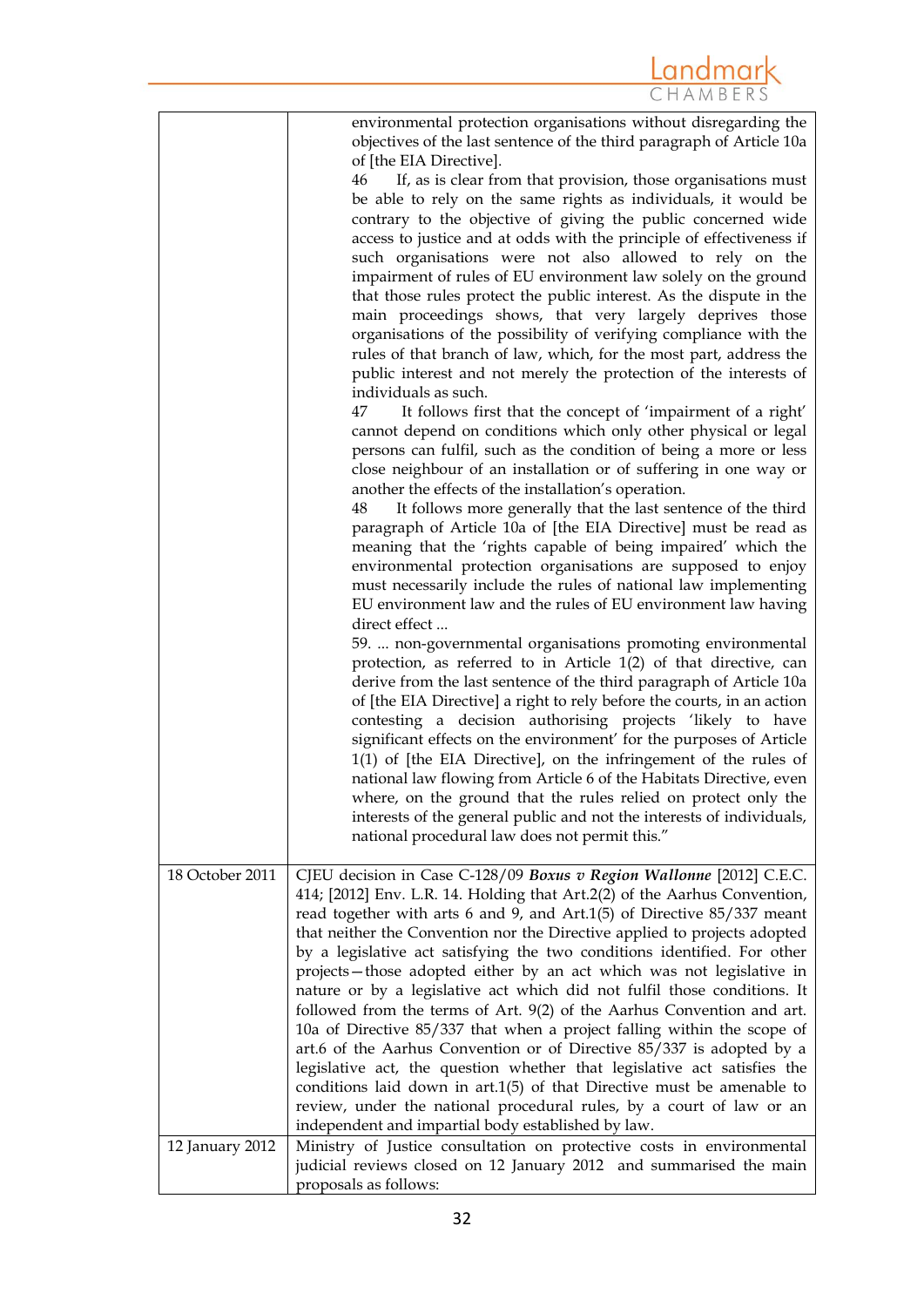|                 | <b>Landmark</b>                                                                                                                                                                                                                                                                                                                                                                                                                                                                                                                                                                                                                                                                                                                                                                                                                                                                                                                                                                                                                                                                                                                                                                                                                                                                                                                                                                                                                                                                                                                                                                                                                                                                                                                                                                                                                                                                                                                                                                                                                                                                                           |
|-----------------|-----------------------------------------------------------------------------------------------------------------------------------------------------------------------------------------------------------------------------------------------------------------------------------------------------------------------------------------------------------------------------------------------------------------------------------------------------------------------------------------------------------------------------------------------------------------------------------------------------------------------------------------------------------------------------------------------------------------------------------------------------------------------------------------------------------------------------------------------------------------------------------------------------------------------------------------------------------------------------------------------------------------------------------------------------------------------------------------------------------------------------------------------------------------------------------------------------------------------------------------------------------------------------------------------------------------------------------------------------------------------------------------------------------------------------------------------------------------------------------------------------------------------------------------------------------------------------------------------------------------------------------------------------------------------------------------------------------------------------------------------------------------------------------------------------------------------------------------------------------------------------------------------------------------------------------------------------------------------------------------------------------------------------------------------------------------------------------------------------------|
|                 | (1) The rules are to apply to judicial review cases falling under the Aarhus<br>Convention, including those matters covered by the PPD. The rules are to<br>apply in relation to all claimants in the same way, regardless of whether<br>the claimant in a particular case is a natural or legal person;<br>(2) A PCO will be obtained by making an application. However, the<br>application need not be supported by grounds and evidence unless an<br>order other than the "default order" (see below) is sought;<br>(3) A PCO will only be granted if permission to apply for judicial review<br>is granted;<br>(4) Applications should normally be made at the same time as the<br>application for permission/in the claim form. It will be decided on by the<br>court when it considers whether to grant permission, and will normally be<br>considered on the papers;<br>(5) The PCO will limit the liability of the claimant to pay the defendant's<br>costs to £5,000 and also limit the liability of the defendant to pay the<br>claimant's costs to £30,000;<br>(6) By way of exception the defendant may apply for the cap to be<br>removed - i.e. that there should be no costs capping because the claimant<br>is not in need of costs protection -where information on the claimant's<br>resources is publicly available. Consultees are also asked for their views<br>on the possibility of allowing the cap to be raised as well as removed. An<br>application to remove the cap may only be on the basis that the claimant<br>has such resources available for litigation that access to justice is not in<br>issue and no costs protection is required. This should be supported by<br>such evidence as is publicly available, as the applicant will not be able to<br>require the claimant to disclose his or her means.<br>(7) Costs of the PCO application will not be payable by either party if the<br>PCO is applied for with default terms and is made in those terms (that is<br>to say, there should be no additional costs element for a "default"<br>application and order). |
| 12 January 2012 | Court of Appeal decision in R (Young) v Oxford City Council [2012]<br>EWCA Civ 46, where the appellant applied for a PCO in respect of his<br>appeal against the dismissal of his application for judicial review. The<br>appellant was seeking to challenge the grant of planning permission for<br>the redevelopment of the university campus adjoining his home. His<br>argument was that the local planning authority had failed to have regard<br>to certain relevant planning policies and had failed to take into account<br>the effect of noise from the site.<br>The case was one which the Court of Appeal said did not engage "the<br>additional or qualifying principles considered in $R$ (Garner) $v$ Elmbridge<br>Borough Council [2010] EWCA Civ 1006 and in subsequent cases<br>considering Garner do not apply here. Even though this can broadly be<br>termed an environmental case, it does not engage directly effective<br>provisions of EU law bringing in the obligations imposed on states by the<br>Aarhus Convention; and environmental cases are not otherwise subject to<br>materially different principles from the normal Corner House principles."<br>Applying the Corner House principles, Richards L.J. refused a PCO: first,<br>the issues raised were not of general public importance and nor did the<br>public interest require that they should be resolved on appeal. The real<br>question was simply whether the relevant local planning policies could<br>have been intended to apply to the very particular circumstances of the<br>case. Moreover, the validity of the planning permission was a matter of<br>local community interest rather than one of general public importance.                                                                                                                                                                                                                                                                                                                                                                          |

٠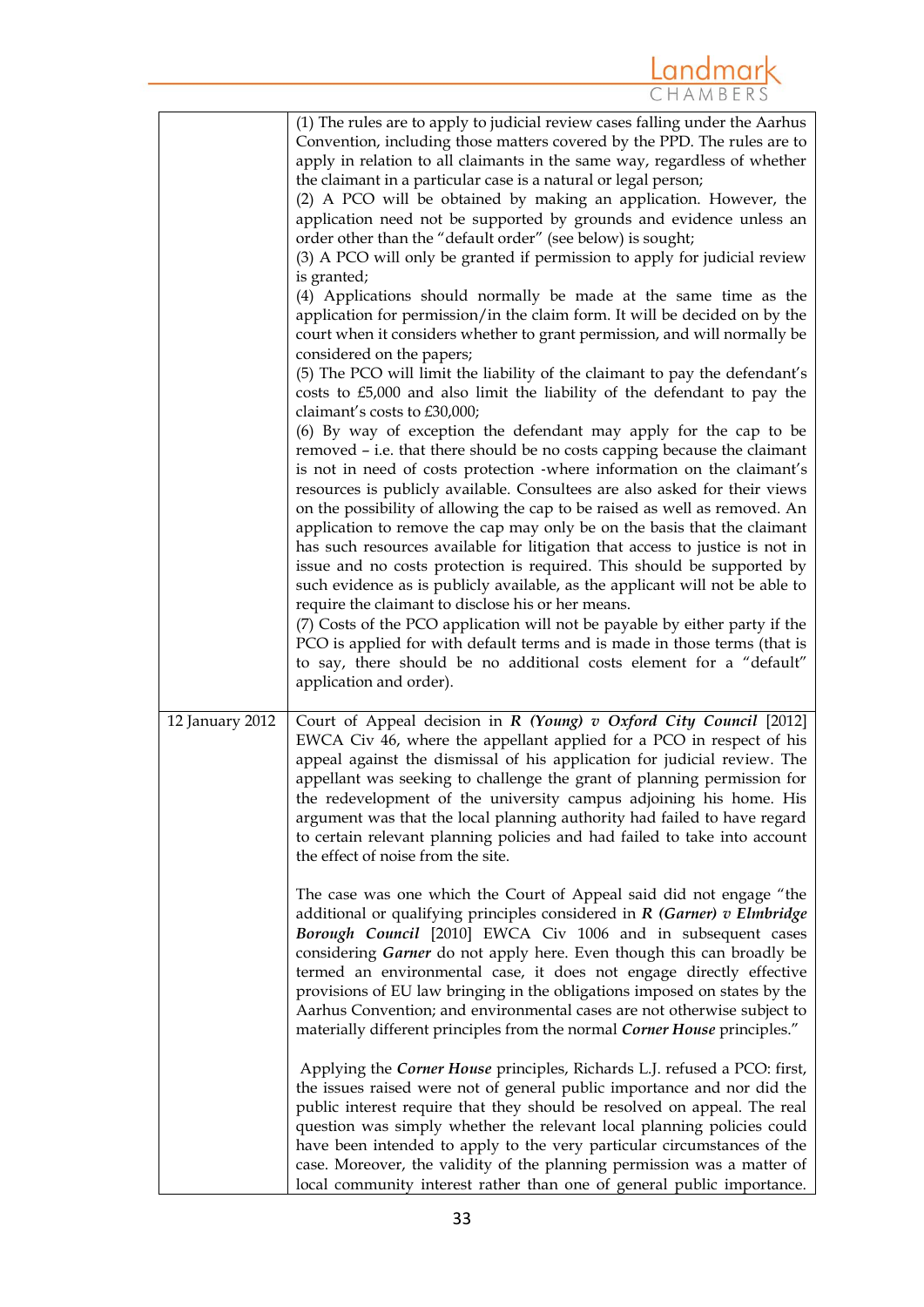|                        | CHAMBERS                                                                                                                                                                                                                                                                                                                                                                                                                                                                                                                                                                                                                                                                                                                                                                                                                                                                                                                                                                                                                                                                                                                                                                                                          |
|------------------------|-------------------------------------------------------------------------------------------------------------------------------------------------------------------------------------------------------------------------------------------------------------------------------------------------------------------------------------------------------------------------------------------------------------------------------------------------------------------------------------------------------------------------------------------------------------------------------------------------------------------------------------------------------------------------------------------------------------------------------------------------------------------------------------------------------------------------------------------------------------------------------------------------------------------------------------------------------------------------------------------------------------------------------------------------------------------------------------------------------------------------------------------------------------------------------------------------------------------|
|                        | Secondly, the appellant had a very real personal interest in the outcome of<br>the case because his primary ground for bringing proceedings related to<br>the impact of noise on houses adjoining the site, including his own.<br>Although that interest was not fatal to his application it was a factor to be<br>taken into account. Thirdly, the appellant was certainly not of<br>insignificant means and on the evidence available it could not be<br>concluded that he was without the funds to meet costs order against him<br>if he were to lose the appeal. Fourthly, Richards L.J. did not accept the<br>appellant's assertion that in the absence of a protective costs order he<br>would have to abandon his appeal. Finally, although the appellant had<br>been granted a protective costs order in the Administrative Court, the<br>reasons for that hinted at an element of pragmatism rather than any<br>acceptance that the issues were one of general public importance.                                                                                                                                                                                                                        |
| 16<br>February<br>2012 | CJEU in Case C-182/10 Solvay and others v Region Wallonne [2012] 2<br>C.M.L.R. 19 holds that the Aarhus Convention Implementation Guide was<br>to be regarded as an explanatory document, capable of being taken into<br>consideration if appropriate among other relevant material for the<br>purpose of interpreting the Convention. However, the observations in the<br>Guide had no binding force and did not have the normative effect of the<br>provisions of the Aarhus Convention                                                                                                                                                                                                                                                                                                                                                                                                                                                                                                                                                                                                                                                                                                                         |
| February 2012          | New consolidated EIA Directive in force, Directive 2011/92/EU - Aarhus<br>Article 9 now transposed by Article 11.                                                                                                                                                                                                                                                                                                                                                                                                                                                                                                                                                                                                                                                                                                                                                                                                                                                                                                                                                                                                                                                                                                 |
| 30 April 2012          | R (Halebank Parish Council) v Halton Borough Council (unreported),<br>where HHJ Raynor QC held that the claimant Parish Council should have<br>a PCO, and that it fell within the definition of the "public" for the<br>purposes of the Aarhus Convention.                                                                                                                                                                                                                                                                                                                                                                                                                                                                                                                                                                                                                                                                                                                                                                                                                                                                                                                                                        |
| 9 May 2012             | Decision of CA in Barker v Hambleton DC [2012] EWCA Civ 610 [2012]<br>C.P. Rep. 36 on time limits for statutory challenges to Development Plan<br>Documents:                                                                                                                                                                                                                                                                                                                                                                                                                                                                                                                                                                                                                                                                                                                                                                                                                                                                                                                                                                                                                                                      |
|                        | "The substantive provisions upon which the submission on EU<br>law is based originate with the Aarhus Convention on Access to<br>Information, Public Participation in Decision -Making and Access<br>to Justice in Environmental Matters (25 June 1998). Article 9.3 of<br>the Convention obliges state parties to ensure access to justice.<br>Aarhus requires the provision of "adequate and effective<br>remedies" which are "fair, equitable, timely and not prohibitively<br>expensive". Although the Aarhus Convention is not an<br>instrument of EU law, the United Kingdom is a state party and<br>the Convention has been approved by the EU (Decision<br>2005/370). Its provisions do not have direct effect but, in cases<br>concerning matters covered by EU law, a national court is<br>required to interpret domestic procedural rules in accordance<br>with the objectives of Article 9 and the doctrine of effective<br>judicial protection of rights conferred by EU law. The present<br>context concerns a matter covered by EU law because of the<br>European origin of some of the requirements which operate on<br>the promulgation of a development plan document such as the<br>one here " |
|                        | But finds Aarhus Convention did not assist appellant.                                                                                                                                                                                                                                                                                                                                                                                                                                                                                                                                                                                                                                                                                                                                                                                                                                                                                                                                                                                                                                                                                                                                                             |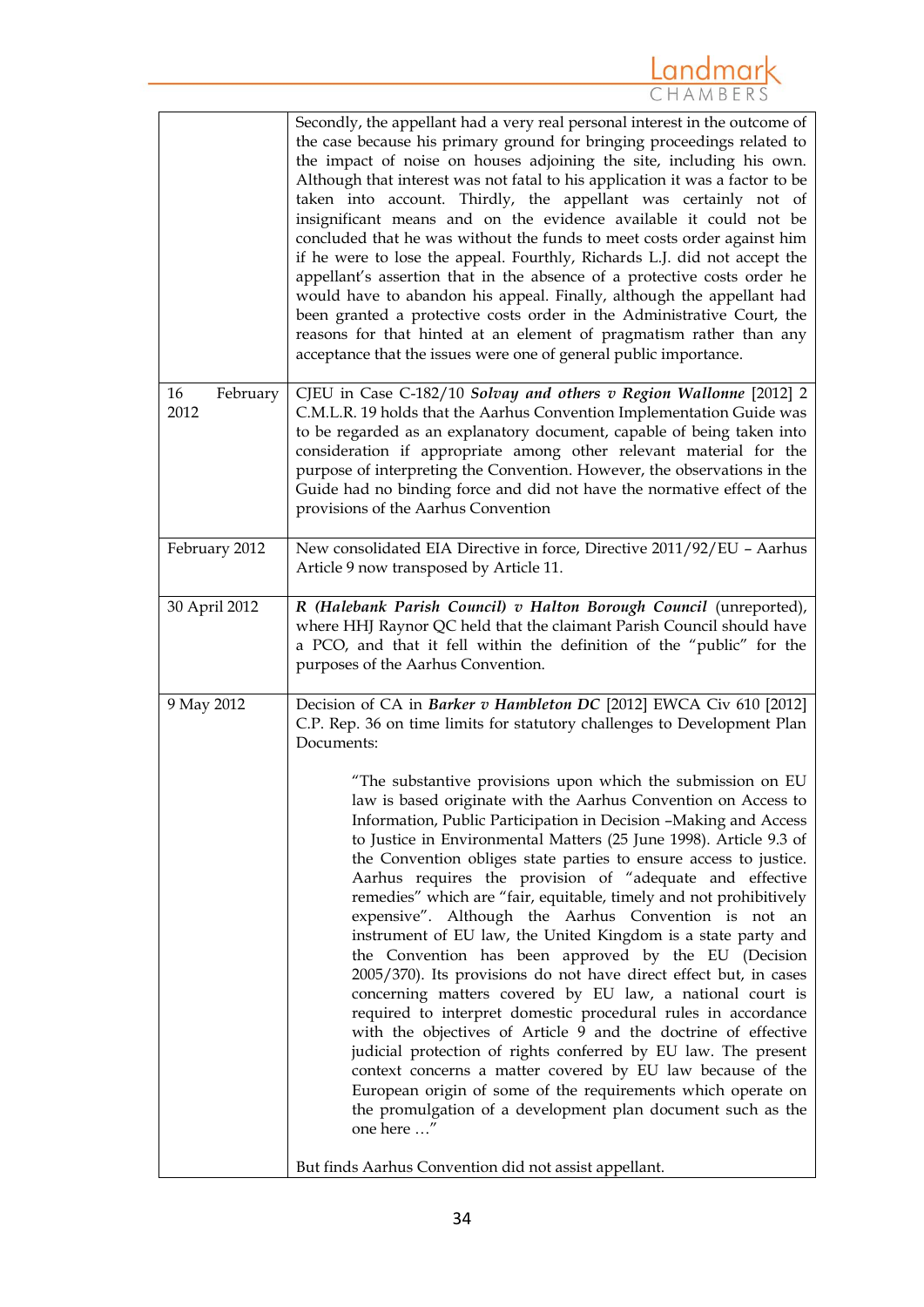|                | <b>Landmark</b>                                                                                                                                                                                                                                                                                                                                                                                                                                                                                                                                                                                                                                                                                                                                                                                                                                                                                                                                                                                                                                                                                                                                                                                                                                                                                                                                                                                                                                                                     |
|----------------|-------------------------------------------------------------------------------------------------------------------------------------------------------------------------------------------------------------------------------------------------------------------------------------------------------------------------------------------------------------------------------------------------------------------------------------------------------------------------------------------------------------------------------------------------------------------------------------------------------------------------------------------------------------------------------------------------------------------------------------------------------------------------------------------------------------------------------------------------------------------------------------------------------------------------------------------------------------------------------------------------------------------------------------------------------------------------------------------------------------------------------------------------------------------------------------------------------------------------------------------------------------------------------------------------------------------------------------------------------------------------------------------------------------------------------------------------------------------------------------|
|                |                                                                                                                                                                                                                                                                                                                                                                                                                                                                                                                                                                                                                                                                                                                                                                                                                                                                                                                                                                                                                                                                                                                                                                                                                                                                                                                                                                                                                                                                                     |
|                |                                                                                                                                                                                                                                                                                                                                                                                                                                                                                                                                                                                                                                                                                                                                                                                                                                                                                                                                                                                                                                                                                                                                                                                                                                                                                                                                                                                                                                                                                     |
| 23 August 2012 | Eaton v Natural England [2012] EWHC 2401 (Admin) where the Court<br>refused permission so that the PCO also had to be refused but said had it<br>arisen he would have refused it for a number of reasons including:                                                                                                                                                                                                                                                                                                                                                                                                                                                                                                                                                                                                                                                                                                                                                                                                                                                                                                                                                                                                                                                                                                                                                                                                                                                                 |
|                | " the level of financial disclosure from Ms Eaton has been<br>unsatisfactory. To begin with she should have filed a full schedule<br>of anticipated costs at the outset. See paragraph 78 of Corner<br>House. Next, it is not clear that BATTLE [the residents group]<br>cannot in fact raise much more than it already has done for costs<br>and with the CFA now in place Ms Eaton should on the face of it<br>have monies available in respect of costs, should she lose. And it<br>is simply not known whether there are other members of BATTLE<br>who can in fact assist with substantially more. See paragraphs 61<br>and 62 above. She also has a house worth around £500,000 as<br>already noted. Although Ms Eaton says that if the PCO is not<br>made she will have to discontinue, it is difficult for the Court to<br>be sure about that, given the points about her finances made<br>above. I also note that in paragraph 10 of her first WS she raises<br>the alternative prospect of finding a "substitute claimant"<br>(presumably another member of BATTLE). Of course if that<br>happened, and there was otherwise merit in the claim, any issues<br>worth ventilating and any relief obtainable would still be<br>considered by the Court. And on the other side, while RWE is a<br>substantial commercial organisation it is worth noting that NE is<br>not, and has had its own funding from central government very<br>substantially reduced - by some 31%." |
|                | The Court also dealt with cross-undertakings:                                                                                                                                                                                                                                                                                                                                                                                                                                                                                                                                                                                                                                                                                                                                                                                                                                                                                                                                                                                                                                                                                                                                                                                                                                                                                                                                                                                                                                       |
|                | "64 In fact, however, Ms Ring's key point is that the Court should<br>not require a cross-undertaking as a matter of principle under<br>Aarhus Convention principles. Article 9 provides as follows:<br>"3. In addition  each Party shall ensure that  members<br>of the public have access to administrative or judicial<br>procedures to challenge acts and omissions by private<br>persons and public authorities which contravene<br>provisions of its national law relating to the environment.<br>4. In addition  the procedures referred to in paragraphs<br>1, 2 and 3 above shall provide adequate and effective<br>remedies, including injunctive relief as appropriate, and<br>equitable, timely and not prohibitively<br>fair,<br>be<br>expensive."                                                                                                                                                                                                                                                                                                                                                                                                                                                                                                                                                                                                                                                                                                                     |
|                | 65 It is accepted by Ms Ring that these provisions are not of direct<br>effect. But she relies on the fact that they have been incorporated<br>within the 1985 Environmental Assessment Directive by art.10a<br>thereof and as this is an environmental case they are engaged<br>here. I disagree. The EA Directive is concerned with<br>environmental assessments and public participation in the<br>processes connected with them. This is not a case about an alleged<br>breach of that Directive or related domestic provisions concerned<br>with Environmental Impact Assessments. The fact that some of<br>the evidence referred to here arose out of or is contained within<br>RWE's ES for the purpose of the planning application does not<br>turn this claim into a case governed by EA Directive.                                                                                                                                                                                                                                                                                                                                                                                                                                                                                                                                                                                                                                                                        |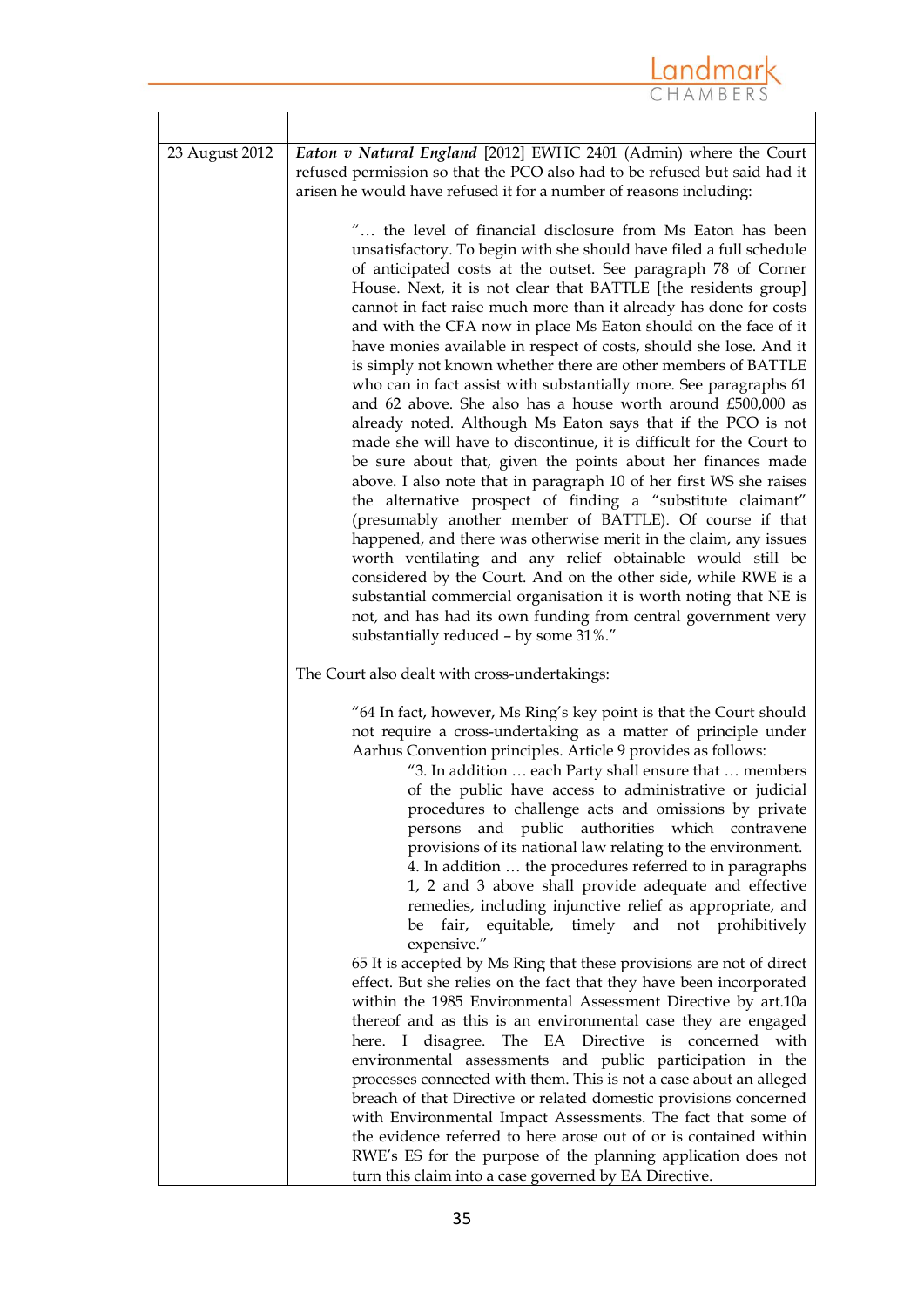|                                                                                           | 66 Ms Ring also relies on the decision of the European Court in<br>Lesoochranárske Zoskupenie VLK v Ministerstvo zivotného<br>prosredia Slovenskej republiky (C-240/09) [2011] 2 C.M.L.R. 43 in<br>which the Court affirmed that art.9(3) did not have direct effect<br>but that in relation to a species protected by the Habitats Directive<br>the national court, in order to ensure effective judicial protection<br>in fields covered by EU environmental law should interpret its<br>national laws in a way which is to the fullest extent possible<br>consistent with art.9(3) 's objectives. The case before it concerned<br>the locus of an environmental organisation to intervene in<br>proceedings to derogate from certain hunting prohibitions. I do<br>not accept that this decision means that the requirement for a<br>cross-undertaking in any case involving the Habitats Directive<br>must be removed.<br>67 I note the recommendation in para. 82 of the Sullivan Report<br>2008 that the requirement for a cross-undertaking be removed in<br>Aarhus cases where the injunction is required to prevent<br>"significant environmental damage" and "to preserve the factual<br>basis of the proceedings". But first this is not a typical Aarhus<br>case, where for example it is a challenge to planning permission<br>on environmental grounds, secondly, art.10a does not apply, and<br>in any event it cannot be said on the evidence before that between<br>now and a hearing at the end of October, the construction works<br>on site will produce significant environmental damage. Finally, of<br>course, the Sullivan Report deals with recommendations not the<br>current law."                                          |
|-------------------------------------------------------------------------------------------|--------------------------------------------------------------------------------------------------------------------------------------------------------------------------------------------------------------------------------------------------------------------------------------------------------------------------------------------------------------------------------------------------------------------------------------------------------------------------------------------------------------------------------------------------------------------------------------------------------------------------------------------------------------------------------------------------------------------------------------------------------------------------------------------------------------------------------------------------------------------------------------------------------------------------------------------------------------------------------------------------------------------------------------------------------------------------------------------------------------------------------------------------------------------------------------------------------------------------------------------------------------------------------------------------------------------------------------------------------------------------------------------------------------------------------------------------------------------------------------------------------------------------------------------------------------------------------------------------------------------------------------------------------------------------------------------------------------------------------------------------------|
| 28 August 2012<br>kinds (including some statutory appeal and statutory review procedures" | MoJ publish response to consultation noting that the "majority of<br>respondents both broadly welcome and support the broad thrust of the<br>proposals" but that concerns remained around the detail. It proposes:<br>(1) A fixed recoverable costs regime will apply in all cases where the<br>claimant states in the claim form that the case is an Aarhus case and the<br>reasons why this is so, subject only to the court determining that the case<br>is in fact not an Aarhus case at all. It will not be dependent on permission<br>having been granted;<br>(2) The recoverable costs are proposed to be fixed as follows -<br>(a) the liability of the claimant to pay costs of the defendant will be<br>capped at $£5,000$ if the claimant is an individual and at $£10,000$ where the<br>claimant is an organisation; and<br>(b) the liability of the defendant to pay the costs of the claimant will be<br>capped at £35,000.<br>(3) The fixed recoverable costs for both claimant and defendant cannot be<br>challenged, but the fixed costs regime will not apply if the claim is not<br>within the scope of the Aarhus Convention;<br>(4) The rule proposed by Lord Justice Jackson for appeals for cases that<br>have been heard under a fixed costs regime will also apply for appeals in<br>cases brought under the Aarhus costs regime.<br>It was suggested that these proposals were to be put before the Civil<br>Procedure Rule Committee for consideration at the earliest possible<br>opportunity, with the intention that, if possible, the new rules should be<br>included in the body of rule amendments planned for making in<br>December 2012.<br>These proposed changes do not apply to "statutory procedures of various |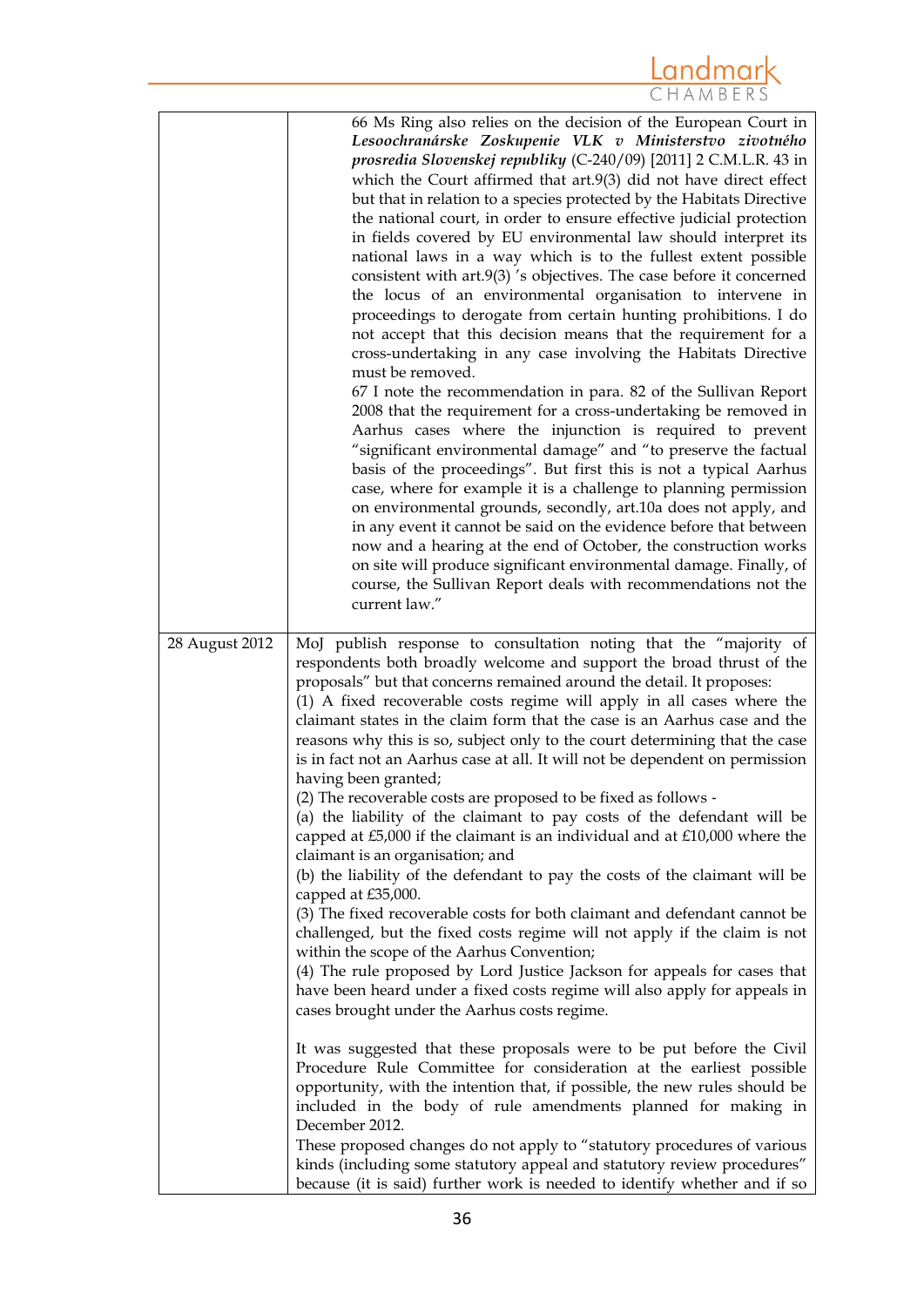|                         | <b>Landmark</b>                                                                                                                                                                                                                                                                                                                                                                                                                                                                                                                                                                                                                                                                                                                                                                                                                                                                                                                                                                                                                                                                                                                                                                                                                                                                                                                                    |
|-------------------------|----------------------------------------------------------------------------------------------------------------------------------------------------------------------------------------------------------------------------------------------------------------------------------------------------------------------------------------------------------------------------------------------------------------------------------------------------------------------------------------------------------------------------------------------------------------------------------------------------------------------------------------------------------------------------------------------------------------------------------------------------------------------------------------------------------------------------------------------------------------------------------------------------------------------------------------------------------------------------------------------------------------------------------------------------------------------------------------------------------------------------------------------------------------------------------------------------------------------------------------------------------------------------------------------------------------------------------------------------|
|                         | how and to what extent these procedures fall within the scope of the<br>Convention and to identify whether the above approach is the<br>appropriate way forward and, if so, what the impacts might be. For<br>example, it is noted that the permission filter of judicial review is absent in<br>such cases, and they may involve appeals by developers as well as<br>members of the public or NGOs. It also notes that the issues surrounding<br>what application the Convention might have in private law cases are in<br>particular more complex, since (as Lord Justice Jackson noticed in his<br>review) costs protection for one party would potentially have a serious<br>impact on the other party, who might well have very limited resources<br>also. The Government is continuing to look at these issues and proposes<br>to bring forward proposals separately, so as not to delay establishment of<br>the scheme for environmental judicial review.                                                                                                                                                                                                                                                                                                                                                                                   |
| 13<br>September<br>2012 | CJEU hear oral argument in Edwards.                                                                                                                                                                                                                                                                                                                                                                                                                                                                                                                                                                                                                                                                                                                                                                                                                                                                                                                                                                                                                                                                                                                                                                                                                                                                                                                |
| 12 October 2012         | SC decision in Walton v Scottish Ministers [2012] UKSC 44; 2012 S.L.T.<br>1211. Refers to Aarhus Convention and to need to give ACC decisions<br>respect: see paras. 11, 100 and 150. Discussion of "person aggrieved"<br>standing test.                                                                                                                                                                                                                                                                                                                                                                                                                                                                                                                                                                                                                                                                                                                                                                                                                                                                                                                                                                                                                                                                                                           |
| 18 October 2012         | Advocate-General Kokott's opinion in Edwards:                                                                                                                                                                                                                                                                                                                                                                                                                                                                                                                                                                                                                                                                                                                                                                                                                                                                                                                                                                                                                                                                                                                                                                                                                                                                                                      |
|                         | At [29]-[30] of her opinion, the Advocate General stated:<br>"29. Consequently, it is not only a question of preventing costs<br>which are excessive, that is to say disproportionate to the<br>proceedings, but above all the proceedings may not be so<br>expensive that the costs threaten to prevent them from being<br>conducted. Reasonable but prohibitive costs are a possibility in<br>particular in environmental proceedings relating to large-scale<br>projects, since these may be very burdensome in every respect, for<br>example with regard to the legal, scientific and technical<br>questions raised and the number of parties.<br>30. It is therefore now possible to give a helpful answer to the first<br>and third questions: Under Article 9(4) of the Aarhus Convention,<br>Article 10a of the EIA Directive and Article 15a of the IPPC<br>Directive, it is in principle for the Member States to determine<br>how to avoid the judicial proceedings covered not being<br>conducted on account of their costs. However, those measures<br>must ensure in a sufficiently clear and binding manner that the<br>objectives of the Aarhus Convention are satisfied in each<br>individual case and, at the same time, observe the principles of<br>effectiveness and equivalence and the fundamental rights under<br>EU law." |
|                         | She also stated:<br>"45. Taking the public interest into account does not, however,<br>rule out the inclusion of any individual interests of claimants. A<br>person who combines extensive individual economic interests<br>with proceedings to enforce environmental law can, as a rule, be<br>expected to bear higher risks in terms of costs than a person who<br>cannot anticipate any economic benefit. The threshold for<br>accepting the existence of prohibitive costs may thus be higher                                                                                                                                                                                                                                                                                                                                                                                                                                                                                                                                                                                                                                                                                                                                                                                                                                                  |